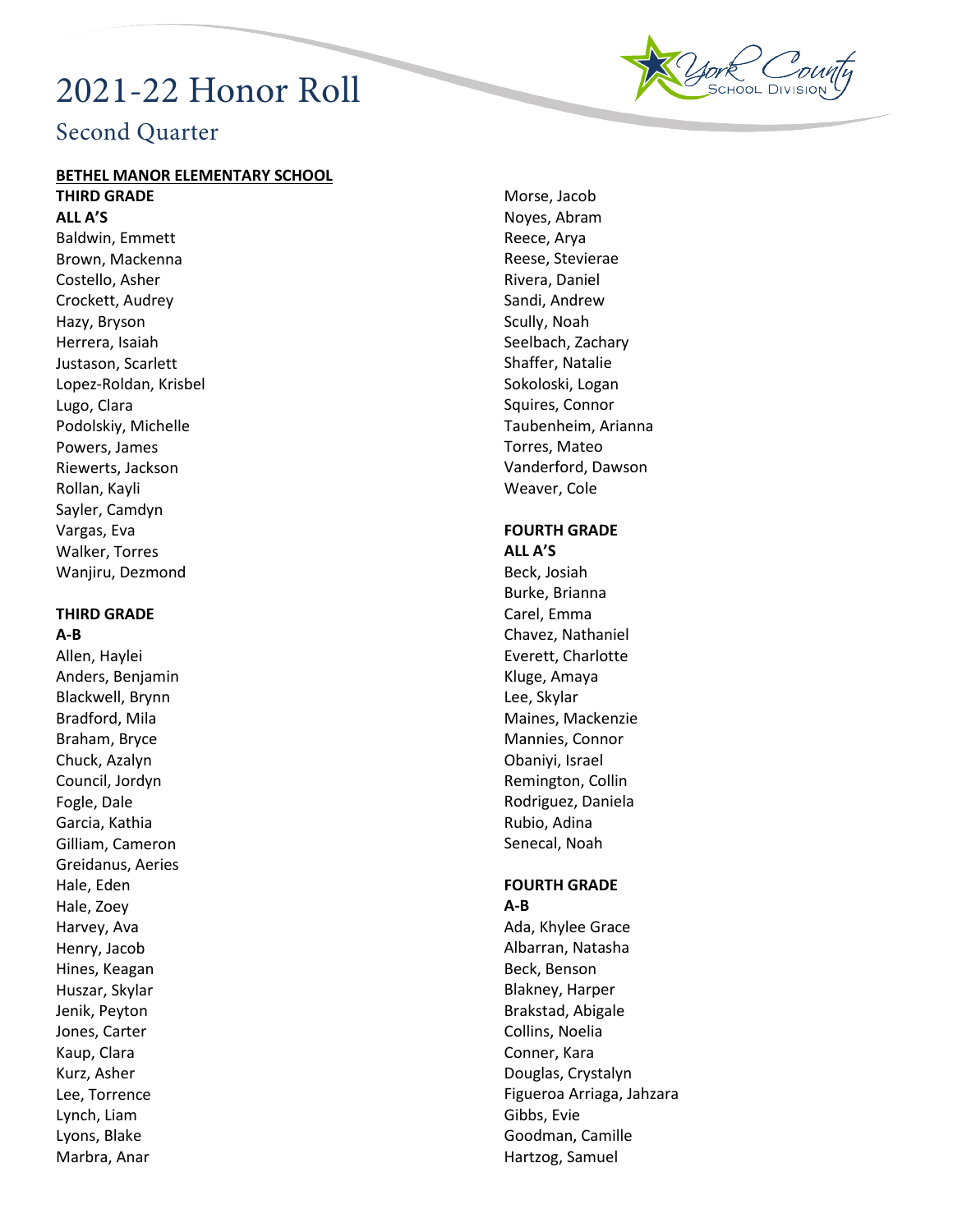Hicks, Riley Hinson, Stephen I, Kaiden Jackson, Taylor Jimenez, Ayla Kelley, Anabelle Layton, Matthias Light, Steven Lindquist, Lilah Mabe, Gavin Mabe, Harper Maines, Madison Markot, Peyton Martin, Adalyn McKenzie, Alaina Nava, Carly Nelthrope, Morgan Osbourne, Chy'nel Peters, Sara Radcliff, Collin Ramnarine, Ashley Schmidt, Emmie Shideler, Paul Soultz, Michael Steely, Brielle Summers, Kaden Walters, Lilliella Wolf, Norah Wrather, Noah

#### **FIFTH GRADE ALL A'S**

Agyen -Frempong, Nia Barrett, Jaimie Bloom, Avery Brenan, Jackson Chaides, Kailani Chism, Declin Correnti, Sophia Dawkins, Antwan Frederickson, Breanna Gustave, Mason Gutierrez, Andrew Hale, Ian Hall, Isaiah Jones, Emani McKenzie, Autumn Newman, Cameron Obaniyi, Lordswill Osada, Evangeline Reynolds, Esther Saenz, Micayla Stover, Alexander

Thrower, Michael Tiamson, Sheckaina Unger, Adalyn Walters, Alexander Warren, Addison

#### **FIFTH GRADE A-B**

Aguilar, Jason Aguilar, Joseph Alicea, Cassia Andula, Alyssa Best, Khloe Black, Liam Busonick, Brendan Charles, Alyssa Colen, Maija Cuevas, Seth Del Rosario, Logan Dixon -Rowe, Airianna Drake, Zoey Dupree, Chace Gale, Nathan Garcia, Madison Gustave, Stephanie Hamontree, Madden Hawkins, Ryan Hicks, Shawn Hoag, Julian Jamison, Curtis Jimenez -Rivera, Genesis Kaup, Felix King, Nevaeh Lerma, Sophia Lester, Dustin Lewis, Kenneth Lugo, Lillian McIntyre, Arabella Ogilvy, Charles Payton, Zuri Peabody -Velez, Nicolas Rodriguez, Diego Sanchez, Aaliyah Sanders, Torrance Shay, Jackson Simak, Jordan Smith, Brody Sokoloski, Caden Tressler, Jake Wallace, Seoul Walton, Alana Wilson, Ariana Wood, Harper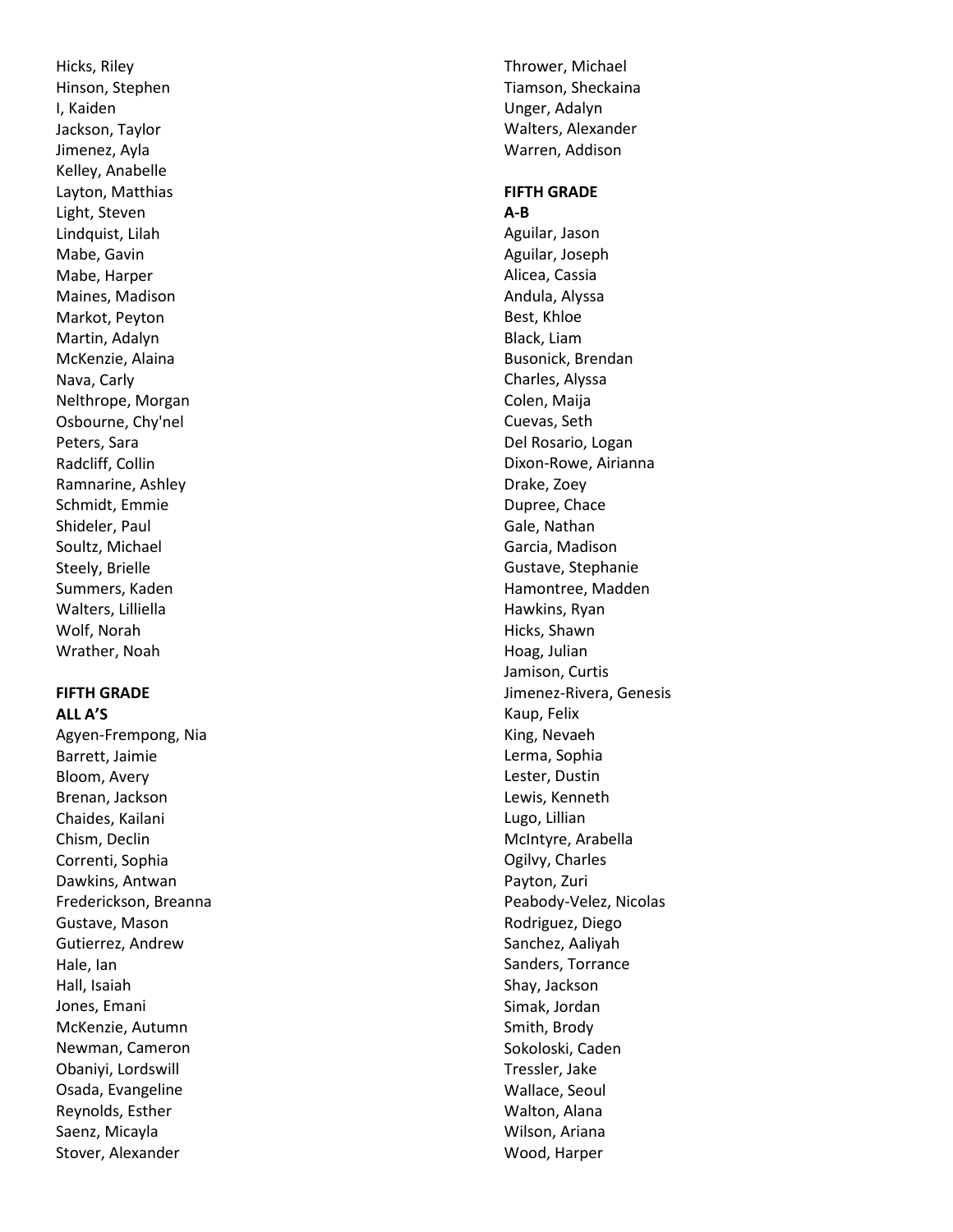#### **COVENTRY ELEMENTARY SCHOOL**

# **THIRD GRADE**

**ALL A'S** Alvarez, Nicole Arbuckle, Olivia Barney, Lars Bartley, Haven Blanton, Bailey Chen, Mercy Cho, Hannah Dam, Cindy Davis, Wyatt DiGangi, Caroline Fenner, Logan Gonzalez, Stephanie Hilliard, Cheyenne Jha, Aditya Joyce, Robert Kang, Chloe Lazar, Ryan Li, Gonglin Matson, Claire Metz, Penelope Mohammed, Bana Mosa, Jessica Naniwadekar, Svara Nichols, Kerrigan Pearce, Olivia Saxena, Isika Sims, Priya Sosale, Nakul Stephany, Logan Sutton, Madison Trujillo, Gabriel Xu, Andrew Zhang, Manyao Zheng, Annie

# **THIRD GRADE**

**A-B** Ahmad, Rafi Amireh, Lucas Bray, Ava Brown, Vincent Butkhot, Sirintra Cho, Yumin Coleman, Chloe Daniels, Raely Davis, Jaxon Decker, Jameson

Domadiya, Yug Eastham, Stella Farah, Jonah Fisher, Jordan Fredrickson, Tenley Gicker, Alexander Goodwin, Brooke Hesselbach, Lucas Higginbotham, Joel Hoerger, Tucker Ibrahim, Marielle Iinuma, Kazuki Ingram -Ford, Emmeline Kang, Ishreen King, Ari Mahon, Eden McEneaney, Ella Meighan, Jackson Mihalic, Savannah Ngo, Thien Norton, Aria Pattison, Liam Pina Saghera, Sam Reese, Cole Ribeiro, Joao Filippe Rivera, Leah Sherwood, Bohdan Shima, Hiroki Slabaugh, Tara Sobrepena, Vince Sperry, Chloe Stone, Joziah Suleiman, Celine Sumrell, Grayson Sun, Aaron Thompson, Laila Tran, Emma Vergara, Bethenny Watkins, Reese Weidman, Kailyn Wiley, Emma -lynn Wolkowich, Madilyn Wyatt, Katherine Zhou, Jiming

# **FOURTH GRADE ALL A'S**

Akguner, Omar Argabright, Logan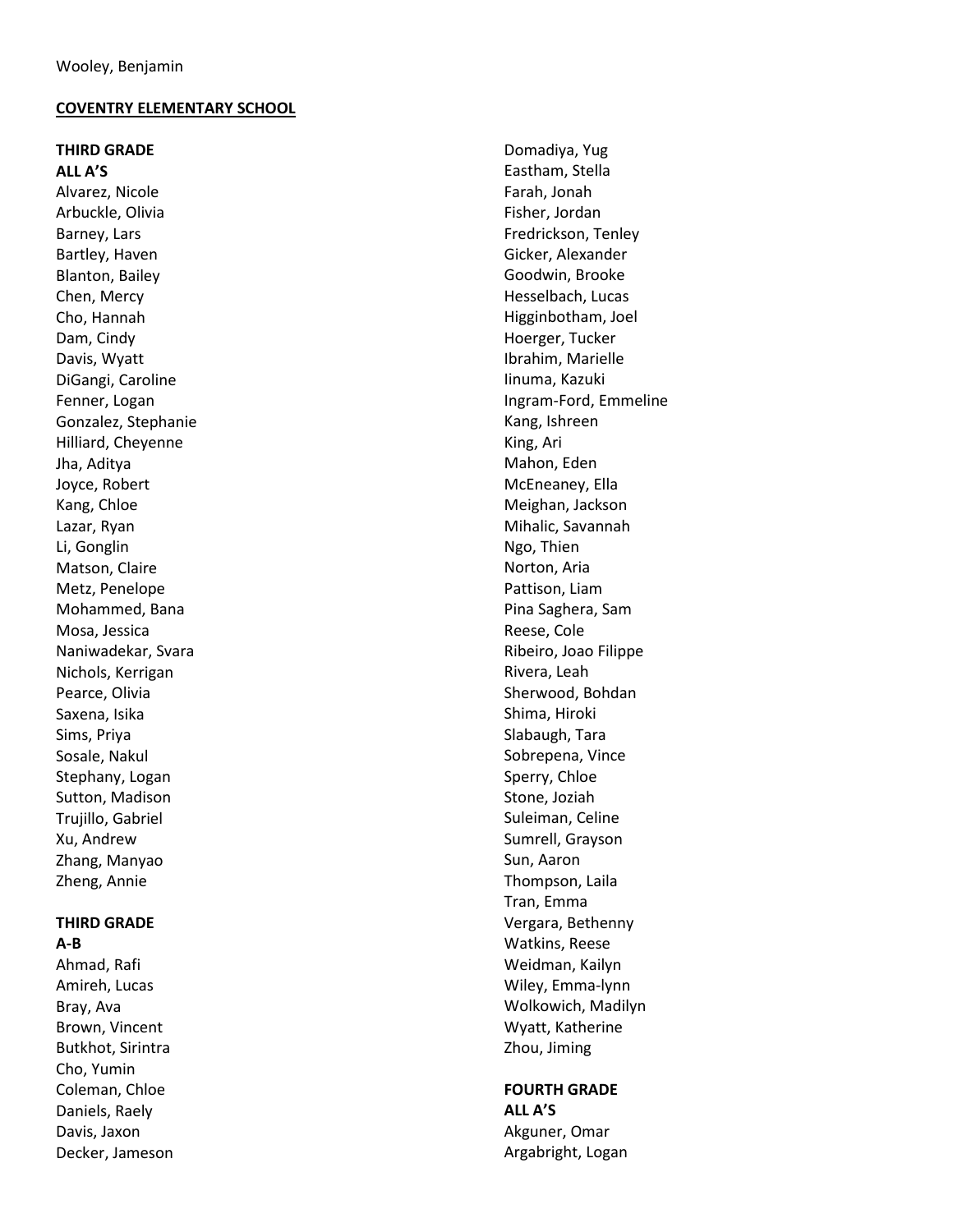Bailey, Harper Brown, Orion Brown, Sophia Burke, Jacob Cao, Ryann Cappiello, Gabriel Carl, Mackenzie Chan, Naomi Chaperon, Tess Choi, Yunheon Christensen, Casey Fenwick, Isabel Ferkovich, Katelyn Hesselbach, Emma Jung, Noah Karagiannidou, Anastasia Karimattam, Olivia Li, Andrew Liao, Sirui Lopez -Hang, Anissa Orgeron, Lia Phillips, Bridget Puaca, Henry Pulley, Chloe Roberson, Tristan Rodriguez, Christopher Shaw, Karina Smith, Lillian Wu, Caleb Wyatt, Gordon Zhang, Lily Zhou, Chudi

#### **FOURTH GRADE A-B**

Allen, Braden Alvarez, Brandon Austin, James Baines, Brenden Barlow, Olivia Batbayar, Uchral Bell, Victoria Brannon, Makenzie Burke, Christopher Butkhot, Kansuda Cabrera, Madelyn Casanova, Layla Dukes, Nora Dunlap, Adrianna Earegood, Mckinley Fair, Layla Felix, Katie Gonsalves, Aiden

Goro, Jacob Gyawali, Aryan Hernandez, Giosandy Howe, Teslyn Hunter, Teagan Jalomo, Giovani Legaz, Vaughn Leon Guerrero, Ardyn Celise Lewis, Caroline Lin, Olivia Loe, Joshua Manu, Dennis McDonnell, Emily Mitchell, McKenzie Mueller, Abigail Nguyen, Ella Nichols, Connor Nithin, Nitha Nofal, Mahmoud Nylander, Mason Polanco, Jacob Preston, Dylan Smith, Emma Sumrell, Liam Tenkley, Trevor Wade, Mia Wahl, Norah Wilson, Ri -Na Yakisich, Maia York, Zachary Young, Calista Yu, Chloe

#### **FIFTH GRADE ALL A'S**

Brelsford, Riley Cofield, Laila Daniel, Perle Dano, Daniel Dhakal, Swarupa Edet, Lathan Hagen, Ashley Harmon, Dean Iinuma, Kohei Iskander, Pavley Jafri, Mariam Kang, Lauren Leonard, Chase Lewis, Margaret Liang, Samuel Lilie, Sean Liu, Leon Maria -Torrens, Julia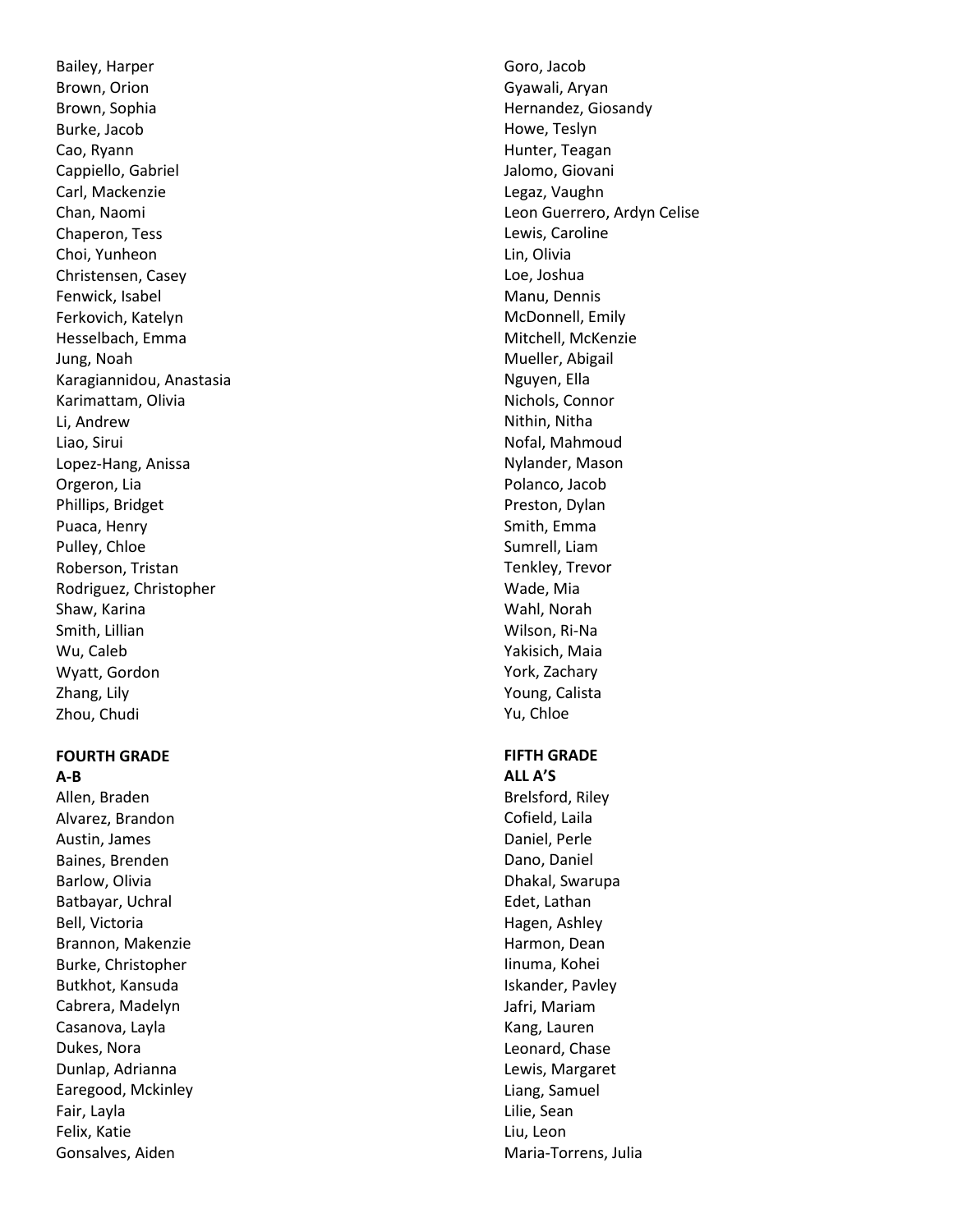Mceneaney, Addison Mosa, Kyrillos Narkawicz, Eleanor Otto, Abigail Panchal, Ved Parrish, Christian Patel, Ishan Pitts, Russell Reese, Cassidy Sajan, Maria Rose Sassner, Avery Seely, Treyson Slabaugh, Alexa Sohagia, Shiv Tran, Milly West, Alexander Zhang, Xinyu

#### **FIFTH GRADE A-B**

Arthur, Aniya Bray, Melanie Bui, Andy Chen, Anna Clymer, Landon Cortez, Kilean Crnogorac, Ana Dehart, Camden Diggs, Ahmad Edmonds, Aidan

# **DARE ELEMENTARY SCHOOL**

#### **THIRD GRADE ALL A'S**

Anderson, Austin Carwile, Andrew Gillispie, Maddex Goff, Emmalyn Graeber, Elliot Hogge, Jackson Keane, William Lam, Luke Roosien, .Donald Sherlock, Jacob

# **THIRD GRADE**

**A-B** Ayala, Abigail Barrow, Brooklyn Bryant, Elle Burriesci, Eliana Carpenter, Claire

Fair, Kendrick Fenner, Davis Fields, Jacob Gandhi, Krish Godar, Paisley Hoerger, Cooper Hutson, Aric Johnson, Tiean Larson, Chase Lin, Osborn Lyons, Tatiana Mahony, Bailey Mims, Joy Newton, Tyler Pattison, Brayden Payne, Riley Phillips, Jasmine Pina Saghera, Juan Agustin Rippy, Clara Rodriguez, Nathan Searles, Alston Stottlemyer, Briana Sturdevant, Tessa Tindal, Ryan Tucker, Gregory Van Es, Edward Weeden, Dean Taylor, Lillie

DeRyder, Caroline Dodge, Landon Edell, Annalisa Gervais, Noah Gillie, Ava Guin, Wesley Hogge, Katelyn King, Parker Lopez, Lola Minero Erazo, Sarai Murphy, Thomas Noel, Lauren Nunes, Julianna Phan, Vu Pirhonen, Dela Rediske, Briana Roosien, Madelynne Soult, Ethan Sturgill, Claire Thurman, Kellan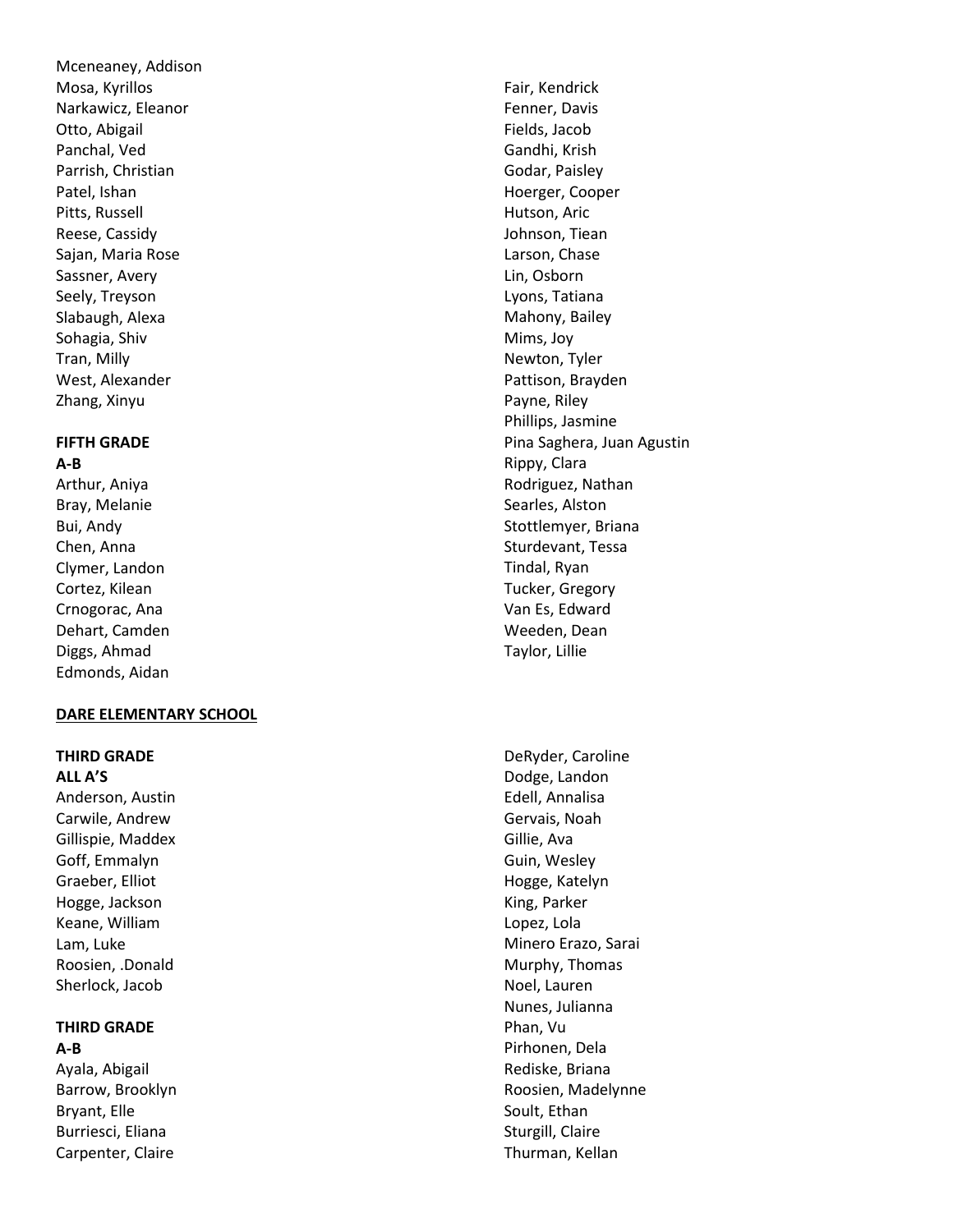# **FOURTH GRADE ALL A'S**

Blackmon, Addison Boelman, Celia Brown, Caela Ebersole, Juniper Goode, Lauren Hall, Presley Le, Long Ly, Nhien Minor, Caroline Schroeder, Abigail Scott, Ava Walton, Cameron

#### **FOURTH GRADE A-B**

Bates, Gibson Briggs, Knox Butler, Rylan Claypool, Teresa Denton, Kalina Feather, Roman Holly, Nicolas Lawrence, Reed Lei, Alina Lucas, Caroline Morgan, Jaxon Noble, Uma Noto, Brynn Owenby, Adam Quam, Greyson Sutherland, Ace Tackett, Madison Tolbert, Drew Ward, Rachael Weiss, Jazzmin

# **FIFTH GRADE**

**ALL A'S** Anderson, Olivia Babu, Keren

# **GRAFTON BETHEL ELEMENTARY SCHOOL**

# **THIRD GRADE**

**ALL A'S** Abi-Saab, Emily Antonitis, Michaela Cave, Sonja Cho, Jayden

Buckman, Jackson Byrum, Grayson Ferrell, Chloe Gillispie, Ryder Groom, Nathan Luka, Katherine Padua, Olivia Rice, Henry Simonsen, Norah Stokes, Tyler Storey, Gabriel Thompson, Hugh Williams, Kiera Woodard, Elizabeth

# **FIFTH GRADE**

**A-B** Bandi, Jacob Burke, Ryan Cioppa, Mariah Cox, Jacob Duncan, Cole Flores-Merced, Ramon Foster, Dezyrae Gudauskaite, Sofia Hartman, Noah Head, Alexandra Hill, Joshua Houston, Colin Jacome, Frank Jurgens, Cole Kirbyson, Anabelle Lee, Joshua Lei, Lynn Luka, David Moberg, Addison Noor, Sneha Orr, Bryson Stillman, James Sturm, Odin Tracey, Alden Trapnell, Holly

Coccoli, Grace Cowger, Addison De Fratis, Dillon Dubbe, Annette Erebholo, Wealth Franklin, Blake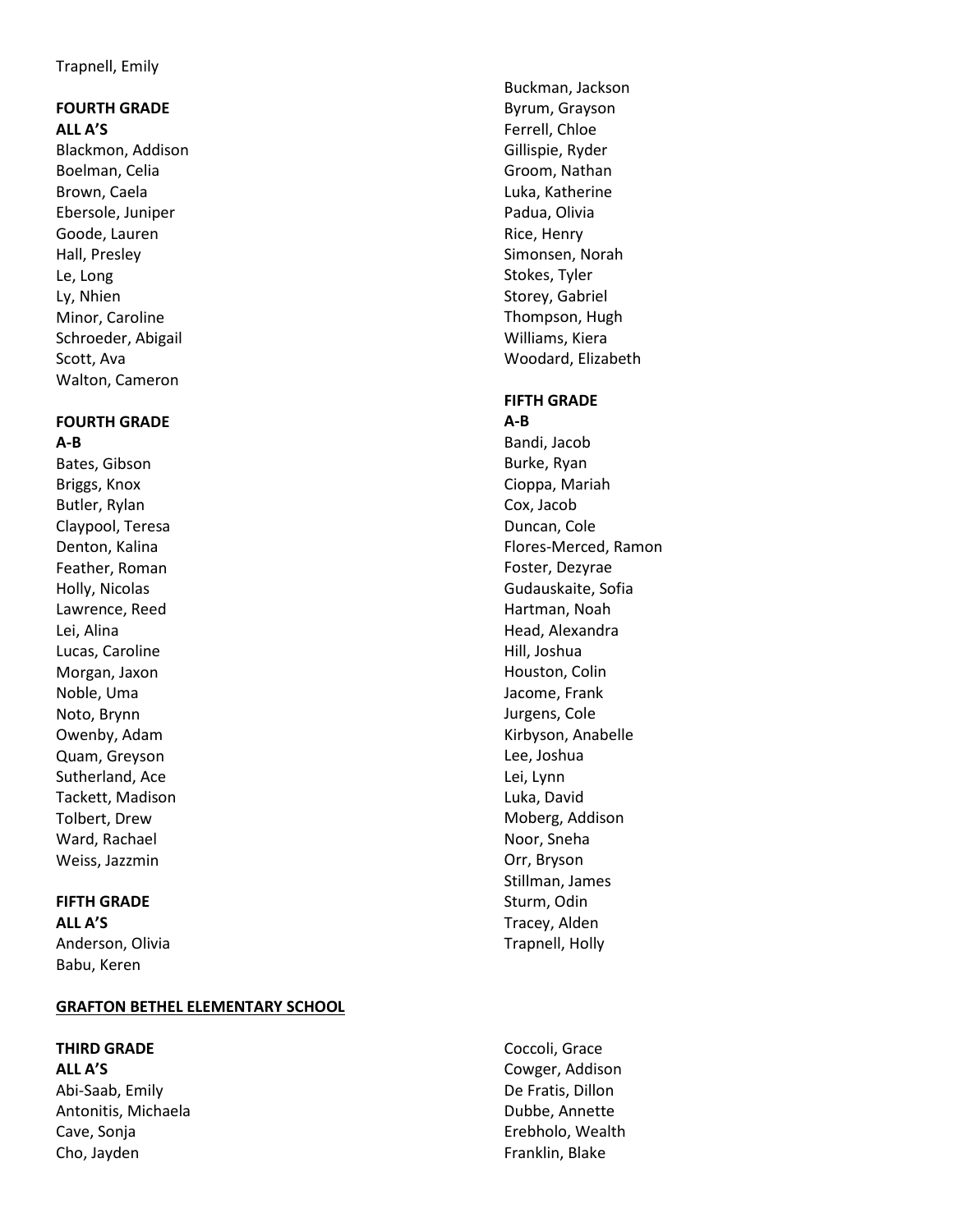Gebo, Mara Jay, Reid Jenks, Kate Johnson, Josephine Kramer, Daniel Krompegel, Seamus Lowe, Mackenzie McKeel, Ella Pratt, Lexington Sharp, Benjamin Shelton, Michaela Spencer, Ava Spencer, Everett Sugrim, Ajay Womack, Liliana

#### **THIRD GRADE A-B**

Barton, Jenevieve Bell, Taylor Brooks, Phoebe Brown, Elijah Crowe, Camden Cruea, Campbell Eskarous, Kyrillos Faulk, Hudson Felton, Camden Gehrt, Noah Greene, Dylani Hall, Emersyn Harriman, Daniel Harris, Logan Hassell, Lincoln Henderson, Lily Hockaday, Paisley Hydrick, Mason Kamigori, Maya Kang, Joseph Kania, Jacobi Kenney, Avery Lee, Nathan Longo, Mia Manner, Logan Manring, Liam Marae, Sophia McMurry, Banks Merritts, Alanna Millerleile, Chase Monzon, Olivia Ogundipe, Anuoluwakitan Olsen, Kayden Paffrath, Madelyn Pangelinan, Ella Lynn

Partin, Connor Pasterczyk, Paz Quinn, Harper Rehfeld, Andrew Reyes, Charlotte Santaspirt, Jackson Semb -Freeberg, Melanie Smith, Kayleigh Sniady, Charlotte Spolizino, Anthony Spruill, Taylor Ulsas, Olivia VonCannon, Jake Woida, Cooper

#### **FOURTH GRADE ALL A'S**

Alsheimer, Paige Ancel, Leia Bates, Sara Britton, Tyson Burgess, Alexandria Buzas, Madison Chambers, Ayden Cole, Kyle Crump, Sophia Davis, Brycen Doggett, Lawrence Duong, Karden Elsaadat, Lena Espinal, Grace Fell, Abigail Fisher, Michael Goerger, Ashlynn Gress, Edward Grigoleit, Alexander Heilbrun, Kaelynn Hobert, James Jones, Kallan Keiber, Erica Kobulnicky, Emily Koehl, Madeline Kreuzer, Sarah Lawrence, Evan Lee, Lucas LeFever, Ava Lodiong, Alfred Major, Anabelle Marina, Emma Mouton, Alayna Mueller, Taylor Pasterczyk, Luna Patel, Nishi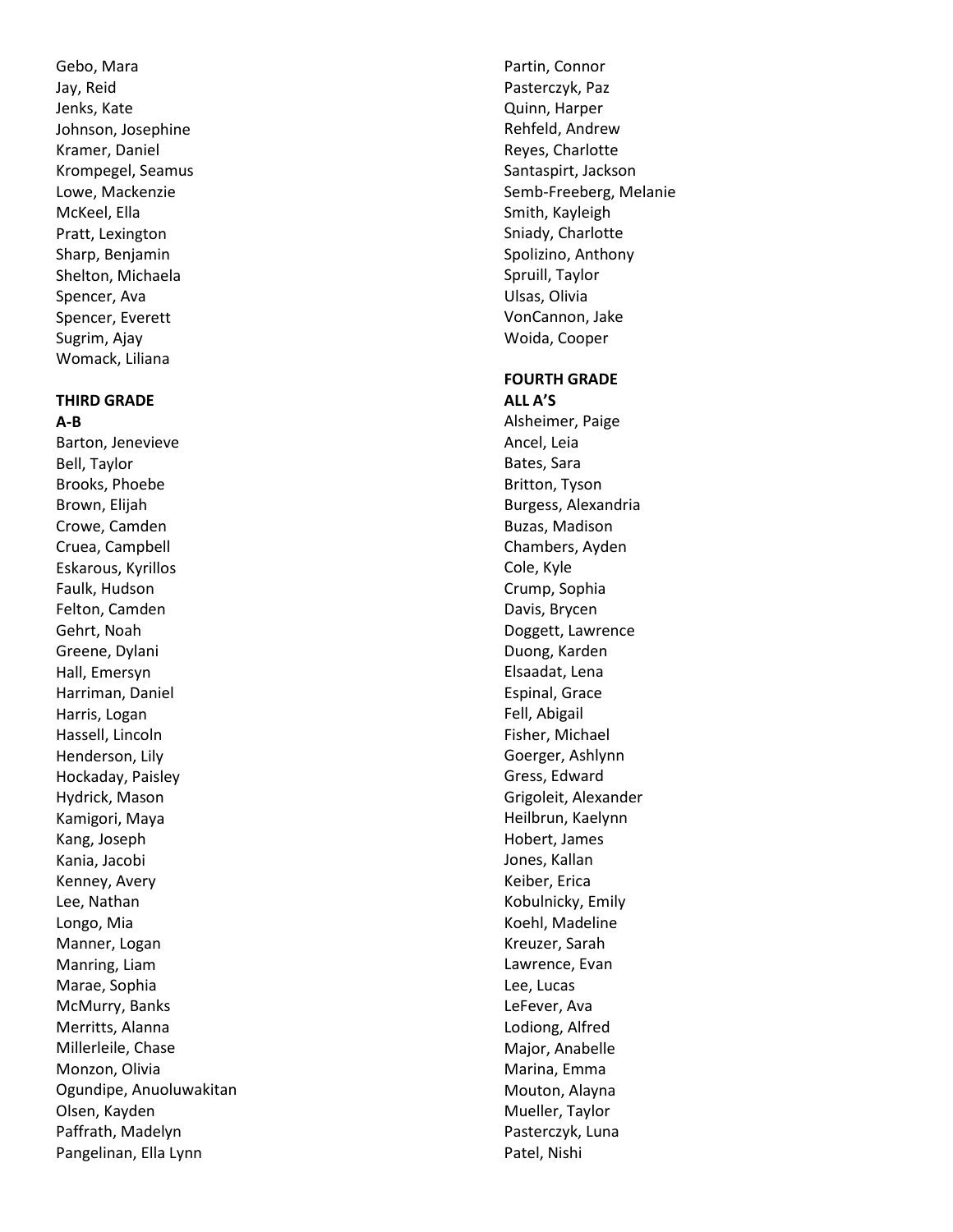Peters, Haley Revere, Kylie Roberts, Brayden Robles, Lynn Rolander, Blake Saylor, Chloe Schiller, Nolan Shah, Eman Stovall, Nathan Taylor, Robert Terrill, Payton Valdez, Tristan Varghese, Edward Weiss, Jackson Wheeler, Levi

#### **FOURTH GRADE A-B**

Ater, Kaydance Barton, Fiona Blancett, Claire Caywood, William Chaney, Rylan Ellis Dibble, Victoria Font, Jonothan Gil, Carter Hoffmann, Tristan Jackson, Joshua Jauregui, Naomi LaTempa, Alexander Macedo, Molly McMurray, Mariah Mitchell, Callan Parker, Matthew Parrish, Addison Payton -Rose, Heavayah Peterson, Ashton Podbesek, Sofia Schmidt, Nolan Seawell, Ryder Smith, Trevin Tatum, Jeissa Templeton, Emma Tunia, Amiya Vaughan, Ava Weidinger, Calvin Williams, Brooklyn

#### **FIFTH GRADE ALL A'S**

Ahlstrom, Wesley Amiola, Christopher Anthony, Zoe

Beach, Ava Booher, Brandt Braganza, Elia Lyra Breckons, Alivia Constein, Kaitlyn Coronado -Pacheco, Jack Duer, Lilah Erebholo, Splendor Gouldrup, Emma Hamilton, London Hardman, Elliot Hill, Jacob Hurley, Emily Hydrick, Landon Jango, Ethan Krizek, Isabella Lee, Jaime Lempke, Parker Locust, Ariana Lodiong, Annalee Matsumoto, Kanako Millerleile, Steven Muscolo, Selena Palmer, Londyn Pineda Chanthamixay, Angelina Quick, Lorelei Repasi, Olivia Rice, Hayden Robles, Jin Scimeca, Isabella Shelton, William Spolizino, Savannah Sproston, Rory Stone, Liam Sun, Matthew Talayumptewa, Aubrey Traore, Jaleela Waller, Sofia Zhang, Leo

# **FIFTH GRADE**

**A-B** Abisaab, Adam Adel, Patrick Bonafe, Chase Bonner, Reagan Bowling, Riley Caruso, Landon Carver, Cash Coleman, Khristopher Congrove, Peyton Cruea, Easton Davidson, Harmonie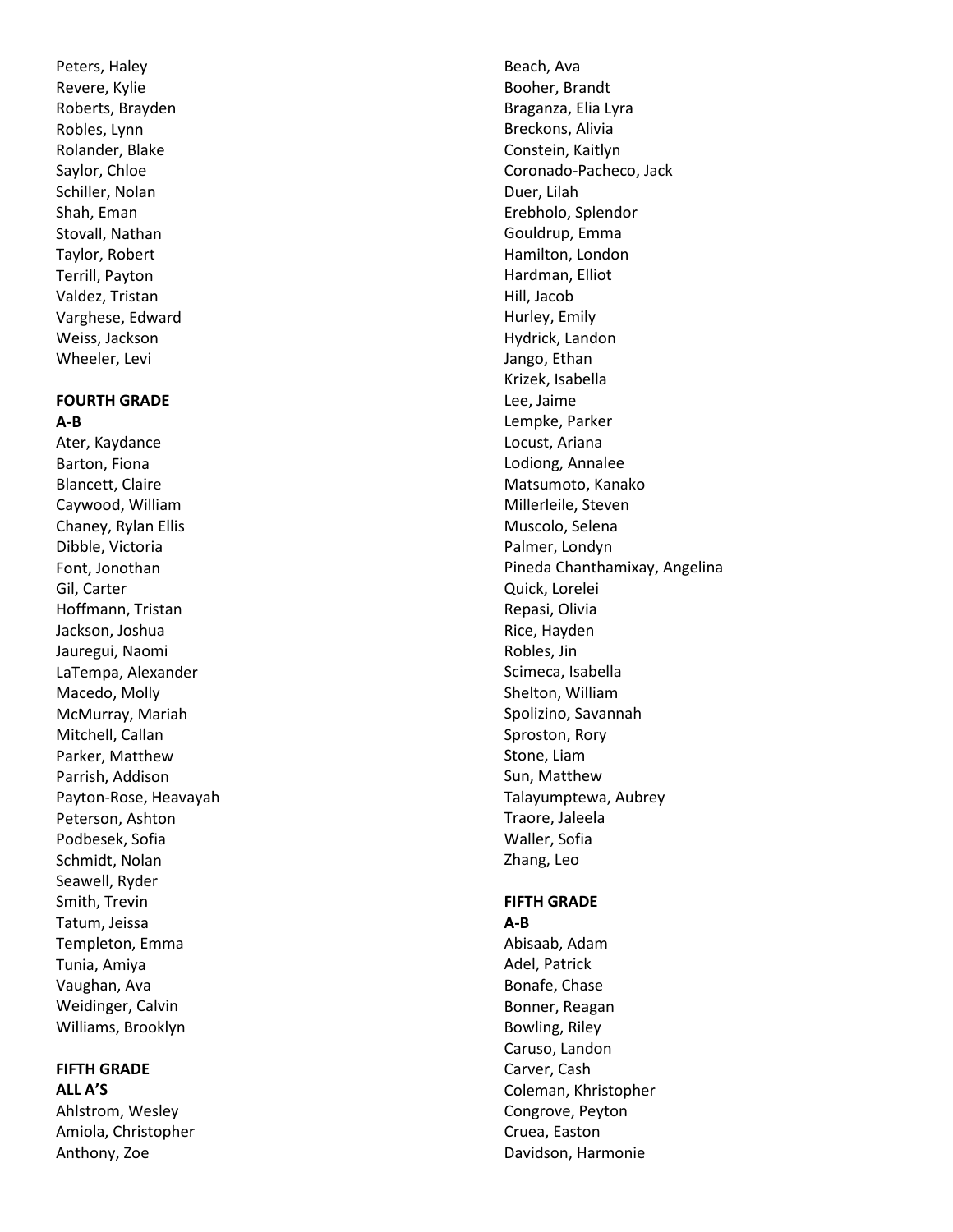Esteva Reyes, Emma Estness, Kylie Ford, Mason Francisco, Miriam Garrett, Taylor Gehrt, Kaleb George, Ava Gulledge, Lily Hargis, Xander Harris, Matthew Holtschneider, Kyle Hunter, Melanie Jackson, Alyse Jallo, Charlotte Jenkins, Alexis Johnson, Anya Juarez -Vazquez, Ian Khayat, Adrian Livengood, Maddox Loper, Jacqueline McSwain, Ian

#### **MAGRUDER ELEMENTARY SCHOOL**

#### **THIRD GRADE**

**ALL A'S** Baillie, Joelene Breazeale, Carter Callahan, Lucas Cleary, William Holley, Jasmine Logan, Ella Mason, Shelby Neer, Zarah Nelson, Charlotte Nguyen, Colin Rodgers, Zoey Rodriguez, Amelia Scott, Dezmond Tadele, Nathan Tran, Katelyn Troup, Laurel Wheeler, Jacob

#### **THIRD GRADE A-B**

Bishop, Avery Bolden, Maree Bolden, Nehemiah Broyles, Lauren Bunn, Aiden Caracter, Sean Clauser, Elias

Metrick, Kaylan Mitchell, James Morales -Rivera, Andrea Murr, Liebe Nightingale, Graysen Palma, Kendra Patel, Parin Quinley, Colin Quinn, Alexis Rogers, Emmery Shah, Sara Spencer, Gavin Stone, Daphne Tackett, Thomas Vaughn, Zoey Wallen, Jillian Warner, Dylan Wright, Adalyne Yembu, Justin Bryan

Condon, Cora Davidson, Niamyah Duong, Miranda Gardin, Cerina Garnett, Elijah Hafner, Colt Hafner, Finley Henderson, Charlotte Loudin, Nicholas Loya, Cristopher Mcwhorter, Shavonne Mosier, Alison Olmo, Tobias Poe, Elizabeth Prokos, Calysta Richter, Grace Spradlin, Wyatt Stewart, Genevieve Strother, Robyn Velasquez, Brooklyn Willard, John Wood, Caleb

#### **FOURTH GRADE ALL A'S**

Fisher, Jacob Fiorito, Evangeline Holloway, Jaelyn Moreno, Daniel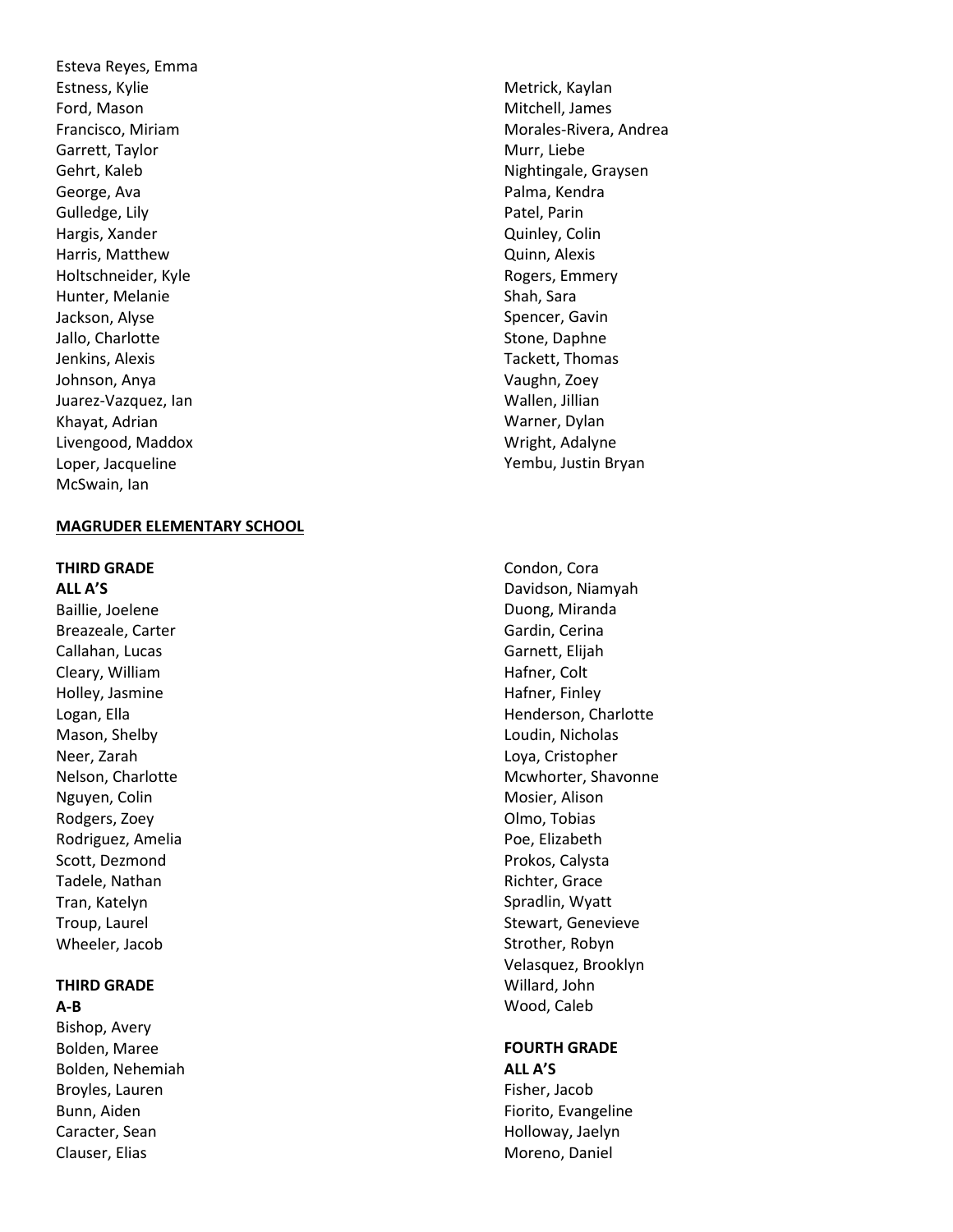Scott, Alexis Shouse, Charles Wilson, Joaquin Anderson, Campbell Grinnell, Charlotte Poe, Harrison Wilcox, Brooklyn Tanaka, Sasha

#### **FOURTH GRADE A-B**

Cascell, Gunner Condon, Keely Damon, Madison Davidson, Rodney Grochowski, Joseph Hammett, Gunner Nash, Johnny Scott, Darin Wilson, Isabella Brodnax, Julian Catota -Avelar, Emily Delgado Arroyo, Arianna Ellis, Riley Harmon, Blaze Li, Mandy Reyes, Kayleigh Rhimni, Ranya Roe, Elijah Sowers, Maya Valencia, Maddex Yu, Zihan Bairey, Greyson Bamba, Aida Bamba, Layla Bridges, Henry Carnegie, Leo Cornish, Sophia Dow, Ella Farmer, Kacen Hayes, Hudson Koszewski, Callie Lucia, Eliza Pinkney, Jayden Sanguinetti, Adelina Serrano, Virginia Sparkman, William Thompson, Maximus Walton, Rhodes Baker, Rheella Fay, Jacob Krueger, Michael Makula, Jaylee

Mitchell, Micah Offenbacher, Holden Rooks, Samuel Shirey, Riley Wurdeman, William

# **FIFTH GRADE ALL A'S**

Grayson, Sydney Anderson, Finley Campbell, Alexia Furman, Ceanna Geary, Samuel Kaplan, Izaac Lucas, Lillianne Thompson, Alison Crawley, Savannah Lustre, Natalie Metcalf, Autumn Overby, Dylan Barber, Aiden

#### **FIFTH GRADE A-B**

Bhatt, Reyansh Falter, Emmanuel Givens, O' Brian Hawkins, Richard Johnson, Arianna Matibini, Sinokubonga Matibini, Sinokuthaba Ortega, Isabella Sawyer, Alyssa Wilkinson, Lariah Wright, Cameron Adam, Alexis Alvarez -cancel, Paloma Boulter, Madelynn Cao, Kenrick Fay, Jonah Heath, Caelan Killingbeck, Sadie Lewis, John Pierson, Emmalyn Pleasants, Bryce Plotino, Joseph Bunn, Akari Cox, Gracie France, Robert Garrido -Hernandez, Gisela Hannah, Kennedy Hart, Madison Hurt, Lisa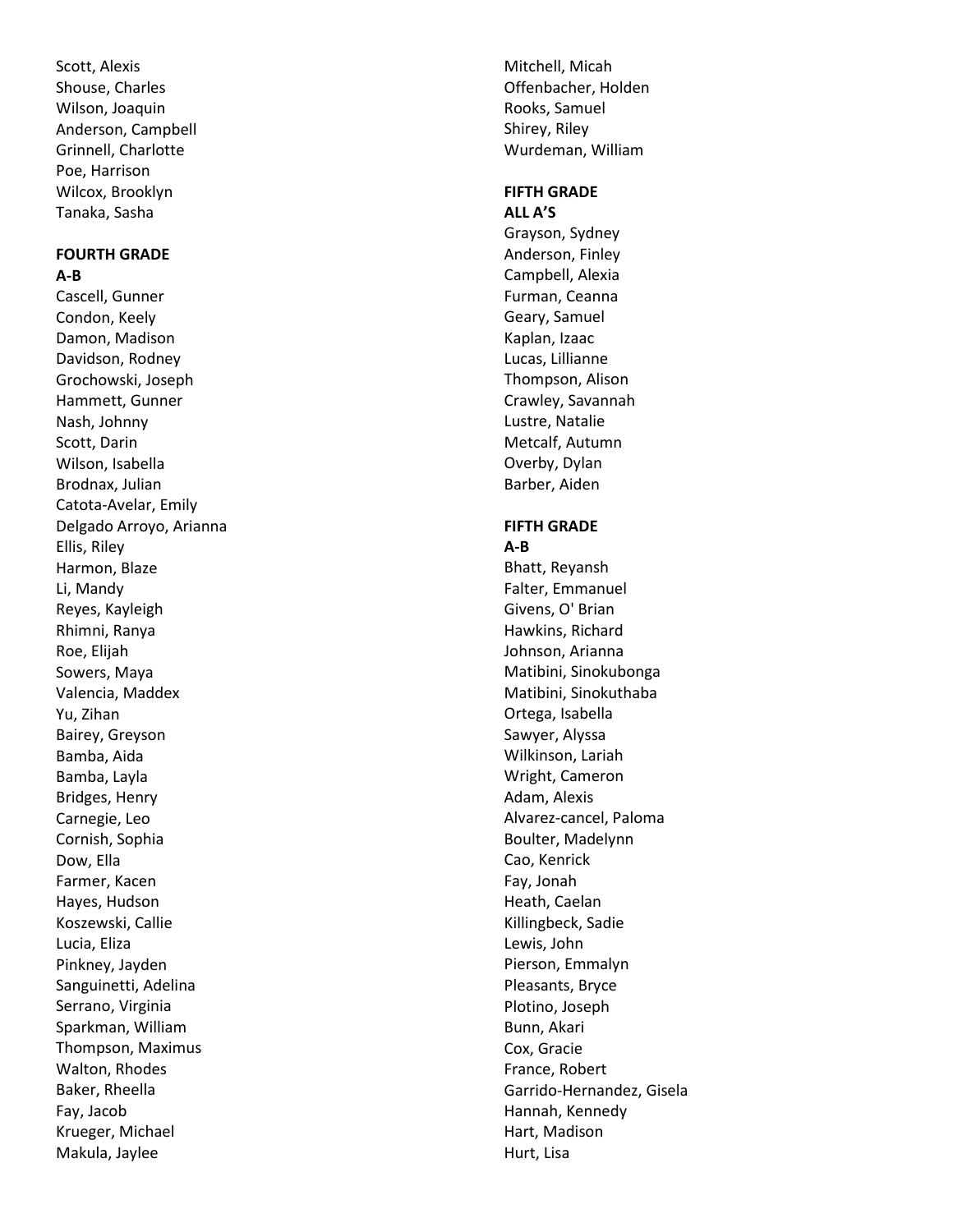Jones, Javari Lin, Samuel Makula, Mason Springer, Oliver Stephens, Adrianna Woolsey, Paige Blaisdell, Miles Bolden, Marcelus Cox, Katelyn

#### **MT. VERNON ELEMENTARY SCHOOL**

#### **THIRD GRADE**

**ALL A'S** Ani, Chidubem Baldwin, Aurora Baur, Jackson Bean, Logan Borer, William Brindle, Lilliana Brown, Arden Carter, Elizabeth Cater, Livia Cisco, Skylar Clark, Demarcus Crow, Abigail Eitzen, Ezra Getzewich, Julia Goldin, Maya Griffin, Jonathan Hackworth, William Hicks, Amara Kaiser, Emmalynn Krutko, Charlotte Kunkel, Wesley Lee, Ella Mcbride, Zachary Pathak, Bhumi Peeples, Emmaline Quinton, Lilyang Raizada, Reyansh Reeves, Bryce Samaan, Manuella Schrade, Grant Smith, Lily Starn, Jude Strickland, Ethan Waechter, Adam Weaver, Camden Whytlaw, Lucas

Griffin, Kaiden Jones, Natalie Lee, Nevaeh Lester, Lila Manuel, Jhanavieve Mckenzie, Ethan Parrott-Moore, Jordyn Sawyer, Cole

# **THIRD GRADE**

**A-B** Alexander, Payton Alkadhi, Yousif Ashe, Eli Bahr, Lydia Bejarano, Alessandra Beshay, Lilly Bowen, Jack Brantley, Savannah Crawford, Alyssa DeBono, Vincent Del Greco, Creighton Du, Nichole Fulgham, Bennett Fuller, Blake Gambone, Gabriella Gargaro, Alice Graham, Davis Guldin, Jackson Harman, Nathan Heyman, Christopher Hilton, Maya Hucks, Cairi Kerns, Peyton Kilburn, Kennedy Kuma, Denteh Lashley, Katie-Grace Lee, Autumn Lipscomb, Olivia Lowe, Gabriel Martel, Shane Martin, Clara Ramirez, Emiliano Reddigari, Arjunreddy Rumburg, Noah Snyder, Brady Stump, Blakely Tyson, Sofia Uy, Harold Clark Whiting, Danuel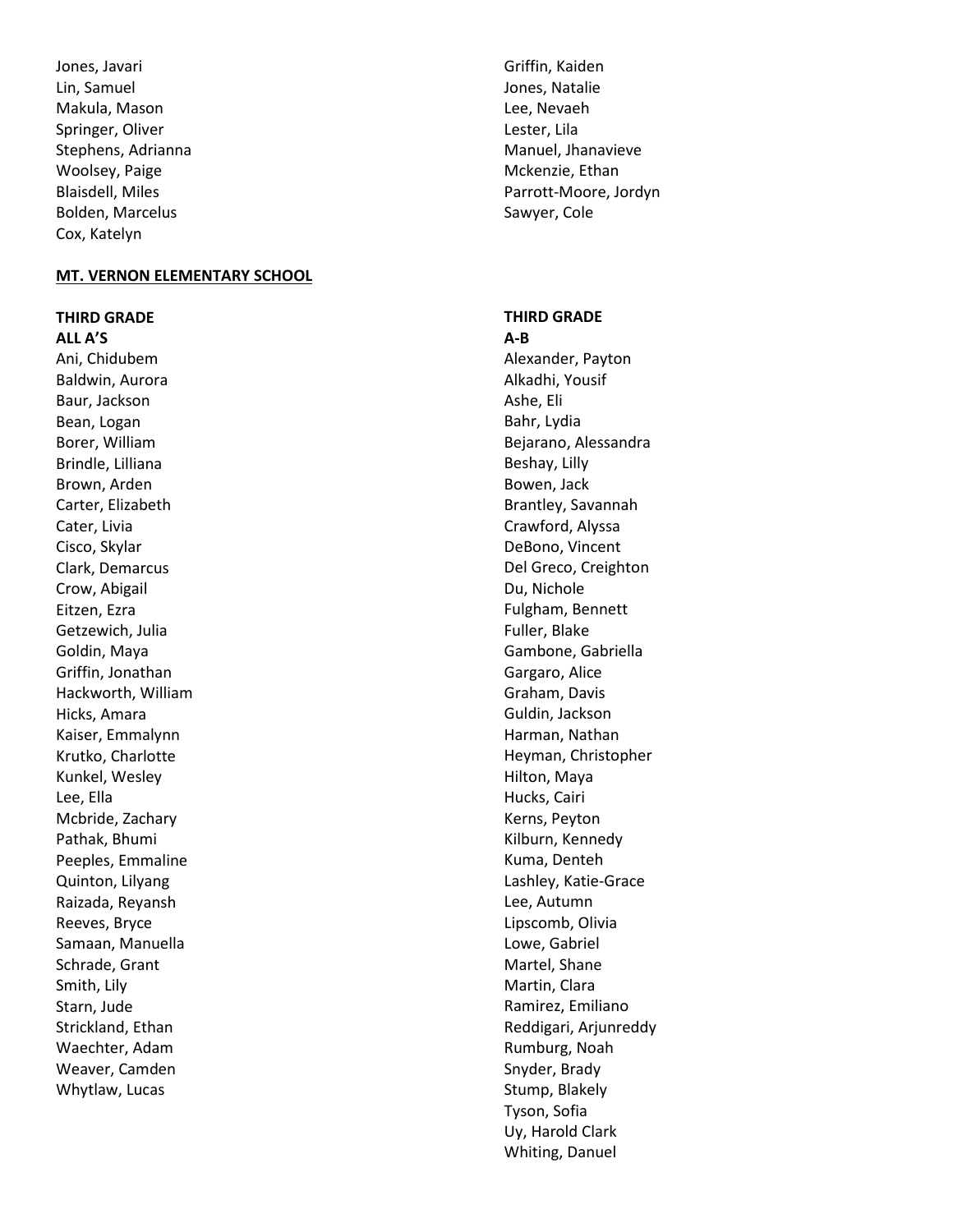Wieszek, Zachary Willard, Connor Wrenn, Mason

#### **FOURTH GRADE ALL A'S**

Allen, Audrey Amini, Arria Armamento, Annabella Boudreaux, Hudson Boyd, Stella Brynildsen, Ethan Campbell, Emelia Chalise, Shreya Chandler, Molly Chu, Joshua Earle, Menolly Ebert, Evan Elias, Grace Fang, Andrew Fulgham, Ethan Headrick, Fiona Hoover, Hayden Isaac, Marina Ivanco, Hugh Kunkel, Reese Kuszak, Aubrey Lombardo, Noelle Mendelsohn, Maddox Mesan, Daris Morgan, Louisa Napier, Kya Petzar, Nathan Reddy, Anthony Rowe, Adella Shepperd, Ian Smith, Aaron Smith, Brianna Soost, Blake Temple, Jocelyn Upchurch, Thomas Wagle, Aum Warren, William Whiting, Emmanuel Zana, Marco Zhao, Coco

#### **FOURTH GRADE A-B**

Alcodray, Avery Anderson, Lucas Atiq, Arham Bowen, Julia

Brown, Myah Brubaker -Bearden, Conor Creech, Karl Crespo -Berker, Julian D'alessandro, Louis Gellerman, Hope Goldsmith, Tyler Henderson, Patrick Heyman, Natalia Ivleva -Mann, Vera Ivleva -Mann, Victor Jeon, Timothy Krutko, Liam Kuklinski, Syrus Lawson, Declan Li, Anina Linthicum, Ava Luttig, Hailey Martgan, Wyatt Melendez, Katalina Mendel, Molly Obland, Benjamin Olexa, Alana Pan, Fanxi Payne, Hunter Puyear, Joseph Ray, Austin Reedy, Kameron Schmidt, Yehna Sensenig, Nathan Spurgeon, Scarlett St John, Avery Vance, Chloe Young, Jason Zando, Tyler

# **FIFTH GRADE**

**ALL A'S** Anderson, Eli Ayala -Irizarry, Kiara Bateman, Noah Calhoon, Natalie Cisco, Kali Clevenger, Madison Dong, Vincent Dorr, Samuel Doyle, Caroline Dunbar, Savannah Elston, Tyler Erickson, Lucia Ford, Katherine Furletov, Alyona Gonzalez, Allison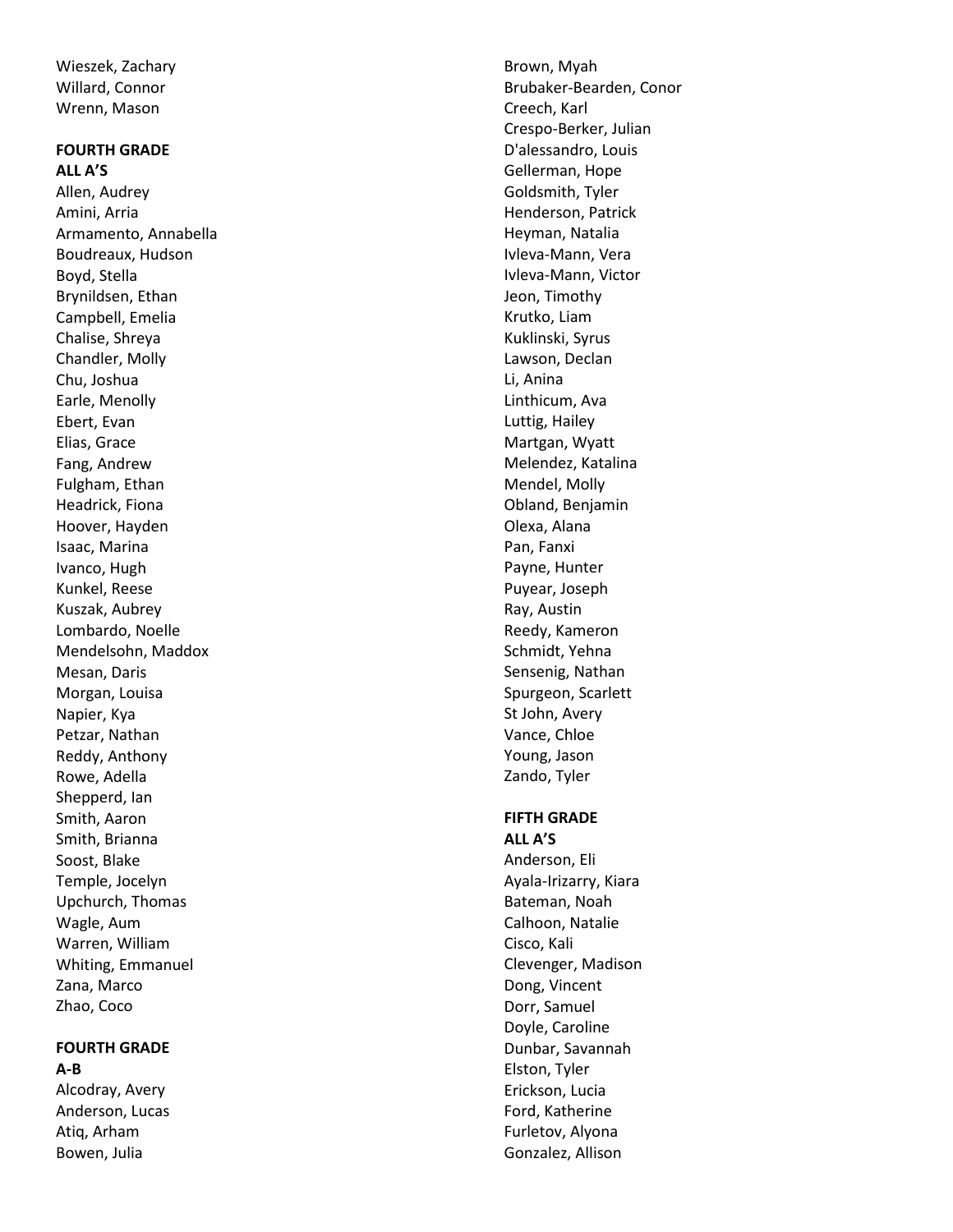Gorman, Shawn Hackworth, Lauren Hall, Freya Harry, Luke Hilliker, Travis Hollis, Sophia Joyce, Katelyn Kerns, Taylor Koch, Elijah Lawrence, Cameron Li, Cathlyn Lowe, Amberlyn Madan, Krishiv Mapp, Jackson Mason, Daniel Matamoros, Londyn Nguyen, Victoria Nordin, Jackson Opdyke, Hillary Rabideau, Abby Ramberan, Jaya Ramirez, Alexandro Reeves, Landon Roberts, Daniel Russell, Kellan Ryan, Jake Schrade, Jack Shandor, Caine Singleton, Jonathan Smith, Natalie Stoian, Daria Thompson, Catherine Toni, Mason Vasquez, Ashton Whytlaw, Amelia Wilks, Hannah Willard, Claire Wissinger, Mason Wright, Isaac

# **FIFTH GRADE**

**A-B** Brown, Aaliyah Clark, Ashlyn Coleman, Leeann Cutkay, Everle y

#### **SEAFORD ELEMENTARY SCHOOL**

**THIRD GRADE ALL A'S** Bell, Ava Carter, Nora

Dougherty, Claire Eastham, Kaylee Ford, Jonathan Gately, Alyssa Gavagni, Elio Gonzalez, Tristen Graumann, Kenneth Heers, Makenna Heiser, Elsa Herrick, Kennedy Hess, James Hill, Preston Houser, William Howell, Delilah Ilardi, Emery James, Raymond Jenkins, Shamar Jyosh, Paartha Keen, Abriella Kuma, Nana Lewis, Serenity Likavec, Amaya Lotz, Gavin Lumumba, Isaac McNabb, Siena Moreira, Liam Moreira, Lillian Murabito, Olivia Murdock, Luke Palmucci, Max Perry, Jude Reandeau, Vincent Rodriguez, Valeria Russell, Thomas Schafer, Chase Sherman, Brayden Sieg, Isabella Smith, Jocelyn Snyder, Emmalyn Szabo, Harper Temple, Chloe Thompson, Isaiah Uribes, Dominic Weaver, Carson Weeks, Garrison

Cobbins, Case Collins, Viola Green, Kacey Hagerty, Mason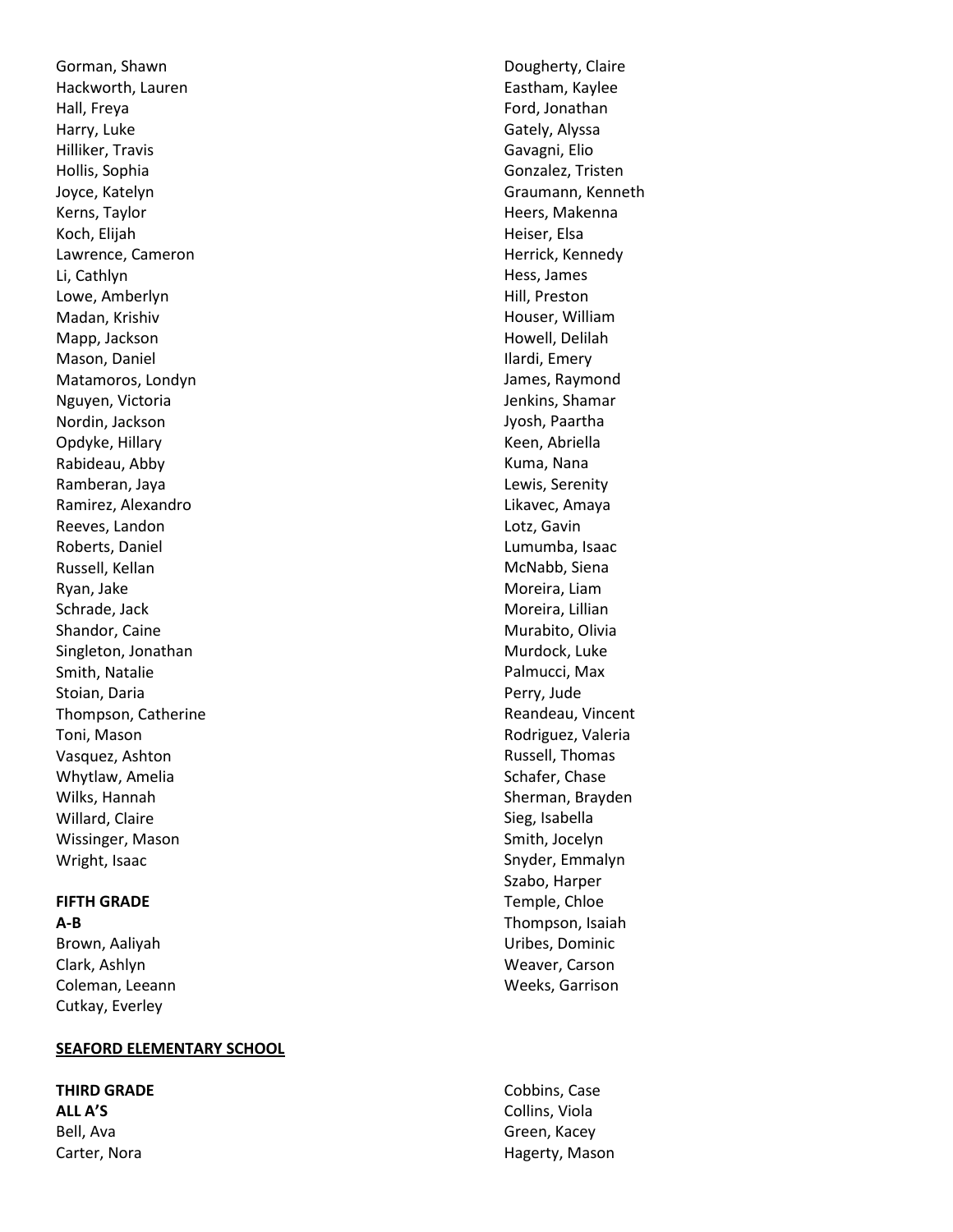Hughes, Ella Johnson, Arianna Pagan, Kaylin Rennier, Aidan Steele, William Watkins, Trenton

#### **THIRD GRADE A-B**

Barnes, Margo Bertamini, James Buludis, Nikolas Call, Hayden Carden, Conner Chubrick, Matthew Collins, Olivia Diesel -Reynolds, Ava Dupuy, Chloe Harlan, Carsten Harris, Layla Harsey, Herman Jennings, Jack Lee, Gabriella Manese, Weston Maravalli, Ava Martinez, Isabella Mattson, Carter McCullough, Zoey Mills, Emmerson Moore, Jackson Oakley, Colt Rimrodt, Richard Sexton, Addileigh Thomas, Charles Thompson, Ni'ari Urie, Elizabeth Vickers, Gavin Virts, Declan Wetherell, Reagan Wills, Emiley

# **FOURTH GRADE**

**ALL A'S** Allsbrook, Ayden Amin, Jayce Ashe, Gavin Barnes, Brielle Daniele, Giuliana Delvillano, Elizabeth Depp, Olivia Falcon, Ronaldo Keier, Riley Kwon, Young

Leach, Griffin Mak, Alison McLaughlin, Michael Montini, Alia Montini, Ashlan Moss, Madelyn Pope, Addison Thompson, Adrian Wildeson, Kinsley

#### **FOURTH GRADE A-B**

Allen, Paxton Bell, Eliana Caccavale, Colette Celis, Ayden Cry, Rya Evans, Mirabella Fox, Lila Fry, Emma Galgan, Carter Heitsman, Reagan Hicks, Mason Jasper, Taylor Johannes, Mason Kral, Lennox Lawrence, Leah Marshall, Tyson Montgomery, Jeremiah Montville, Thomas Myers, Layla Patel, Rushil Plue, Riley Pollock, Jayden Poteet, Matthew Pratt, Rylee Sok, Levi Tate, Tobias Teller -Hollingsworth, Grayson Thorne, Austin Watterton, Grayson Wilson, Aurora Woodruff, Marian Wright, Kinsey

# **FIFTH GRADE**

**ALL A'S** Aleman, Natalie Alvarez, Anthony Ancarrow, Austin Anderson, Mackayla Barnes, Britton Baysden, Dylan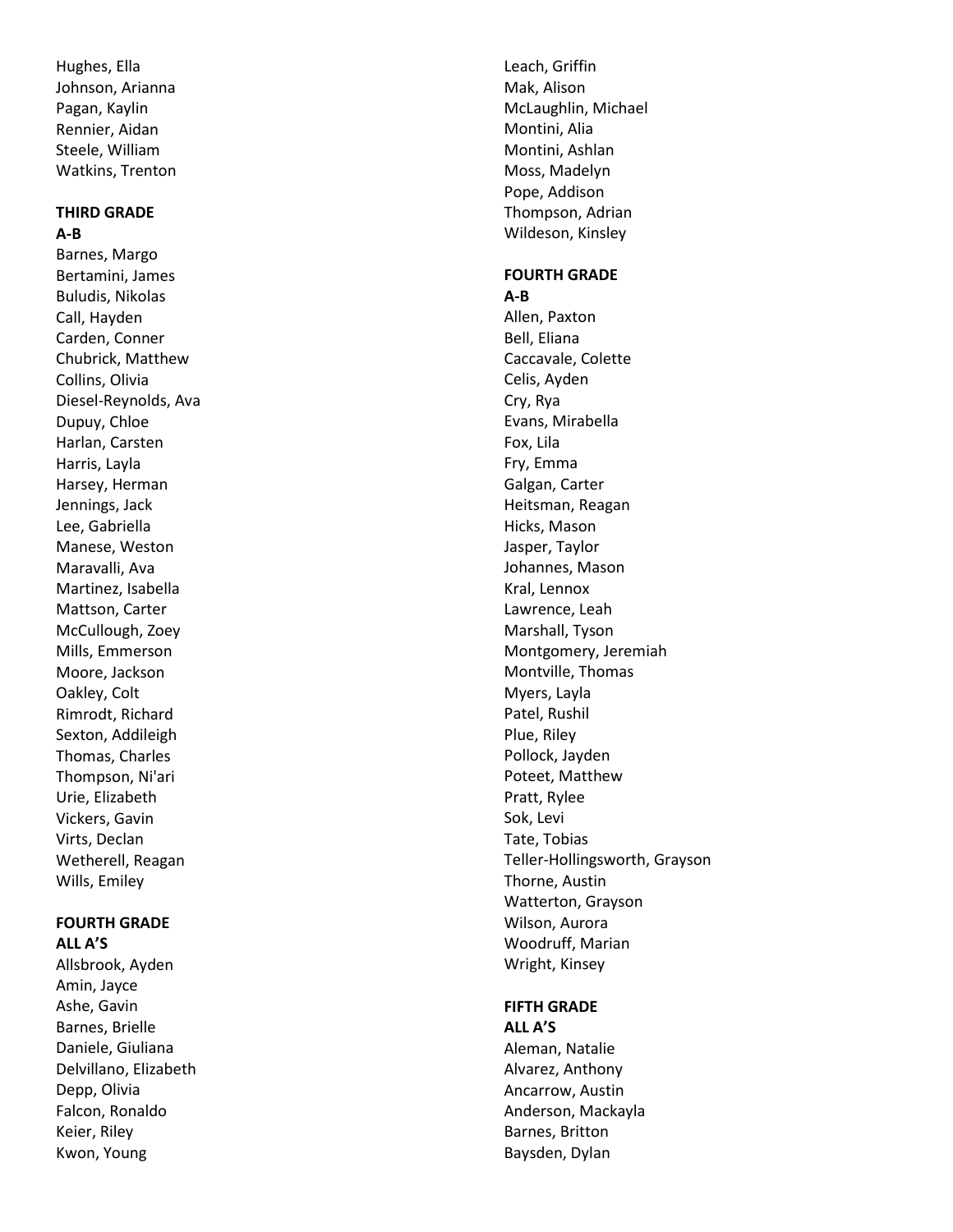Buckwalter, Peter Carter, Claire Coleman, Deborah Correa, Alejandro Cullison, Samuel Diesel -Reynolds, Kai Downs, Lucas Eittreim, Garrett Failing, Evan Fox, Colton Friedman, Adyson Gray, Delaney Green, Kendall Guarino, Trent Hamrick, Nicole Hickman, Rylan Higgins, Tyler Humphreys, Parker Hunter, Tysen Kaminski, Mason Keller, Blake Lee, Norah Matthews, HunterMarie Mccay, Jack McVey, Breya Moog, Abigail Morales, Matthew Pagan, Kensley Patel, Darsh Riley, Addison Robinson, Roman Savala, Jeffery Starks, Ava Taylor, Nari Teller -Hollingsworth, Isabela Thompson, Dominic Thorne, Allan Tremblay, Molly -Sue Tschida, Lincoln Tucker, Nathan Vain, Olivia Virts, Liam Watterton, Jackson Wills, Audrey Wolicki, Kennedy

# **TABB ELEMENTARY SCHOOL**

**THIRD GRADE ALL A'S** Beauchan, Hartlee Belkbir, Souleymane Christopher, Elise

#### **FIFTH GRADE A-B**

Beil, Xander Belgrave, Aliyah Browder, Bentley Brumbaugh, Emma Bustillo, Nicolas Carleton, Autumn Caskey, Olivia Christie, Caroline Collier, Luke Cry, Jace Deavers, Cole Drewry, Trenton Erickson, Prudence Evans, Norion Evans, Sawyer German, Grant Hicks, Adrianna Hixson, Ada Jenkins, Landon Johnson, Jason Jordan, Jordan Kelly, Joy Manning, Aaron Millett, Trent Nash, Shelby Norman, Norman O'Neil, Brodie Radcliff, Zoe Ragans, Tyler Royal, Lacey Saylor, Michael Simpson, Daniel Smith, Myelih Starks, Anthony Stover, Eli Taylor, Sophia Turner, Jacob Wagner Oliveira, Andrew Wallace, Haylee Walton, Emery Watlet, Iziah Woody, Carli

Collins, Nathan David, Emmett Dowler, Bryghton Duran, Kylee Eagle, Samuel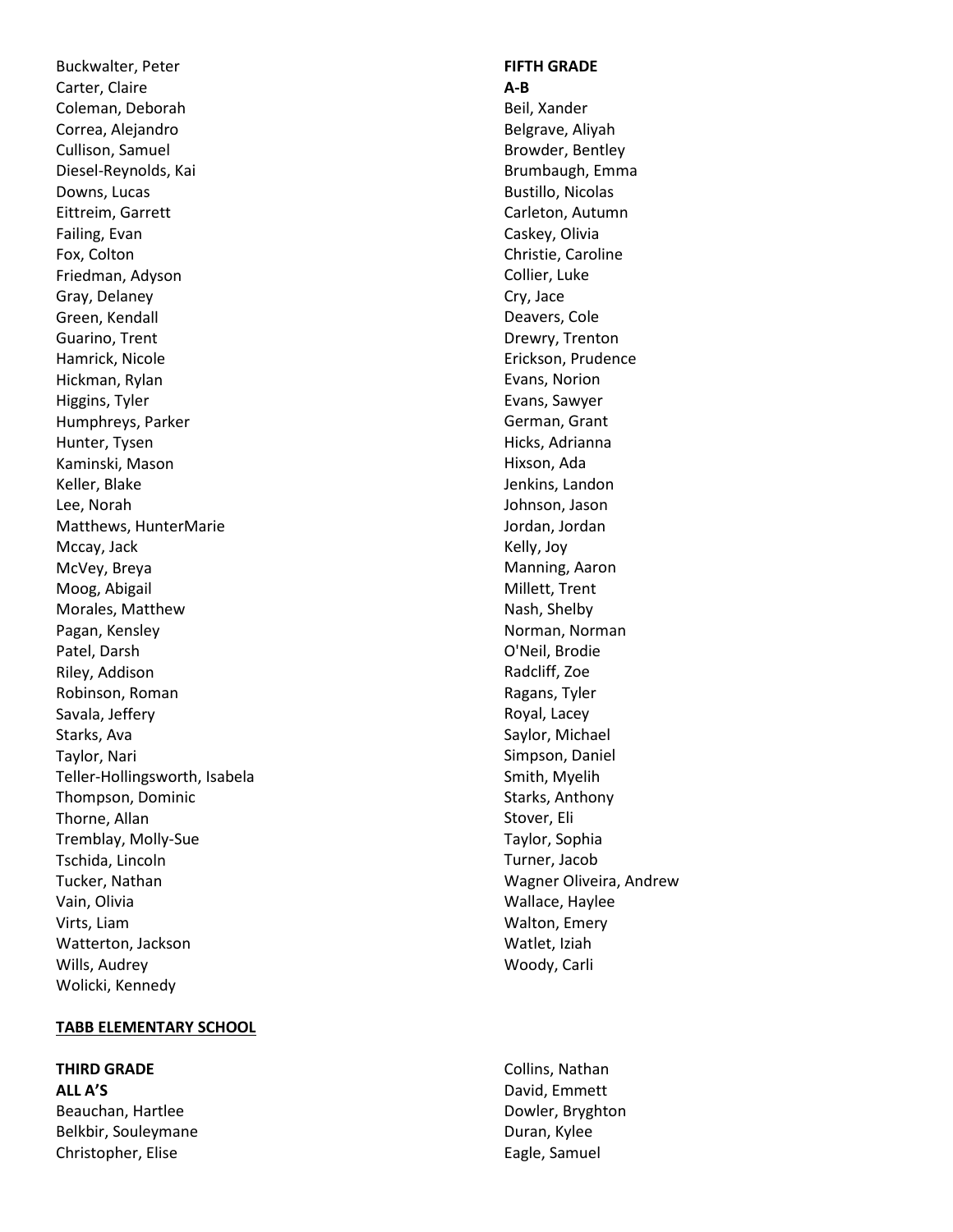Fabian, Dylan Garcia Rivera, Diego Gardiner, Lula Glick, Ethan Harper, Ava Higgs, Jordan Liang, Jeffrey Louis, Claude -Erwann Moodie, Landon Murphy, Lilyann Polito, Anthony Polito, Nora Pyle, Bradley Ritchey, Jax Roberts, Josiah Schorr, Macy Smith, Zachary Stensrud, Ajax Sutherland, Ryan Widener, Zoey

# **THIRD GRADE**

**A-B**

Aftab, Hashir Anguiano, Vincent Ayers, Christian Bargash, Hana Bertola, Jacob Bowman, Ryder Brewster, Benjamin Brown, Rickey Brunkhorst, Richard Burch, Ryleigh Burr, Luke Butts, Bentley Byrd, Kalese Call, Ashlyn Cammel, Miguel Carbajal, Harper Cartwright, Lola Croussett, Allison Dawson, Ava Demetros, Levi Dirodio, David Doyle, Maeve Elkins, Derek Emerson, Levi Espen, John Gagne, Emma Gonyea, Thomas Gray, Darren Hale, Bryce Jeffries, Kayden

Kendall, Isabella Koba, Ethan Lowe, Angelo Markowski, Demetria Merritt, Aiden Murphy, Jackson Nester, Addison Patel, Zeel Pope, Xander Realina, Jason -Louie Sevy, Ajay Singleton, Benjamin Springsteadah, Ryann Stanley, Ian Tercero, Cody Toomey, Zoey Vazquez Flores, Ally Werkheiser, Andrew Weyant, Isabelle Williams, Noah Wright, Maleah

#### **FOURTH GRADE ALL A'S**

Anderson, Thomas Angaw, Ezana Arcand, Brayden Arnold, Landon Balli, Benicio Barkley, Mason Boyd, Heather Cook, Dylan Eskarous, Youstina Goodwyn, John Gray, Hannah Gray, Madison Hale, Lily Ham, Jackson Hanjagi, Siya Hochstein, Carsyn Humphrey, Tristan Husk, Greyson Keene, Caroline Landers, Isabella Long, Adrianna Lopez, Liam Marquis, Aiden McDade, David Meisel, Isaiah Merical, Liliana Mitchell, Cameron Parker, Alonzo Perakes, Alexander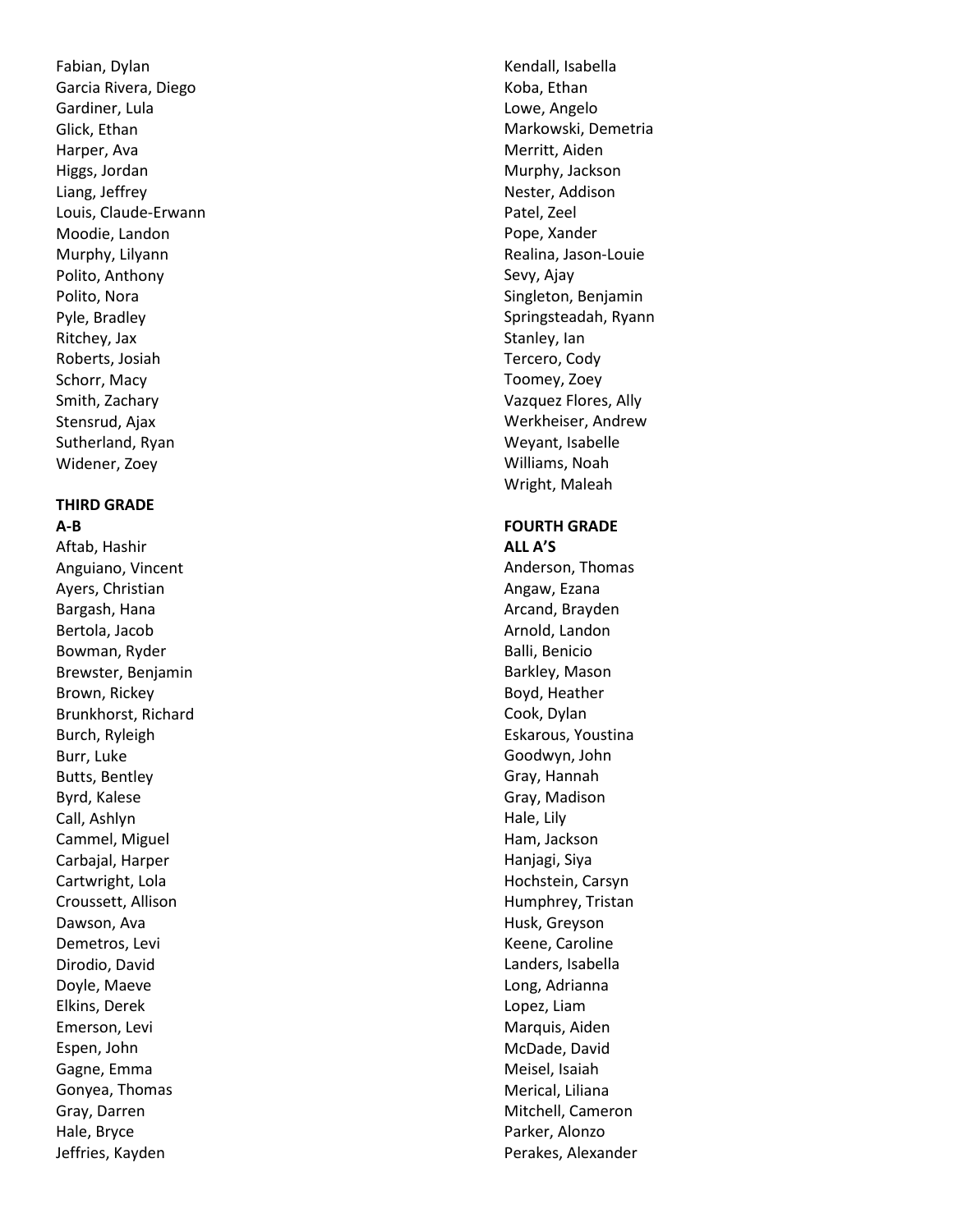Perrine, Ella Prude, Kendall Reichwald, Oscar Rubingh, Samantha Schreier, Sarah St. Pierre, Aliana Tepper, Stephen Torrance, Isla Walton, Nolan Whipkey, Eva Williams, Savannah Winkels, Scarlett

#### **FOURTH GRADE A-B**

Adkins, Brady Adkins, Brooke Baan, Ellasyn Beaty, Kambrie Bennett, Ryan Boney -Tait, Aiden Cannon, Amelia Cloutier, Makenna Collins, Atreyu Collins, Jai'on Cowan, Andrew Creeden, William Crowther, Addison Doos, Mathew Dozier, Denise Duenas, Sahi Eudy, Matthew Fallen, Cameron Firman, Logan Gentili, Colton Goodman, Grayson Guirguis, Julia Haas, Jackson Hauser, Andrew Hefferly, Kennedy Henderson, Jacob Hudgins, Arianna Hummel, Ellie -anna Jackson, Aria Kiser, Eliza Koc, Hulya Mahmood, Amad Mekhail, Evan Merritt, Ethan Mitchell, Teagyn Moore, Jordan Myers, Layah Odai, Naa

Patel, Vihan Peters, Tristian Pillai, Akshara Pitterson, Adonis Robidas, Summer Rogers -Ells, Sarah Said, Nuvia Seal, Joseph Seyba, Jacob Sigler, Ethan Simmons, Destiny Smyth, Dylan Smyth, Jackson Soto, Gavin Spence, Anabelle Staton, Sakura Tacker, Mason Tanner, Aubrie Tawil, Simon Valerio, Edward Waby, Jordan Washington, Gavin Wilson, Sarahya

# **FIFTH GRADE**

**ALL A'S** Abernethy, Aiden Andrejic, Luka Anhalt, Aaron Bhatti, Armeen Bloom, Harley Brown, Joselyn Byrd, Savannah Campbell, Alistair Carpineti, Drew Demetros, Caleb Divietro, Abigail Eagle, James Fabian, Daniel Gaten, Emerson Grondin, Landon Hatfield, Mason Jiang, Bao Lackey, Timothy Longo, Kyler Mahmood, Ayan Maung, May McPhee, Chloe Melhuish, Miri Nicaisse, Jonah Phillips, Cameron Pope, Corbin Proskine, Michael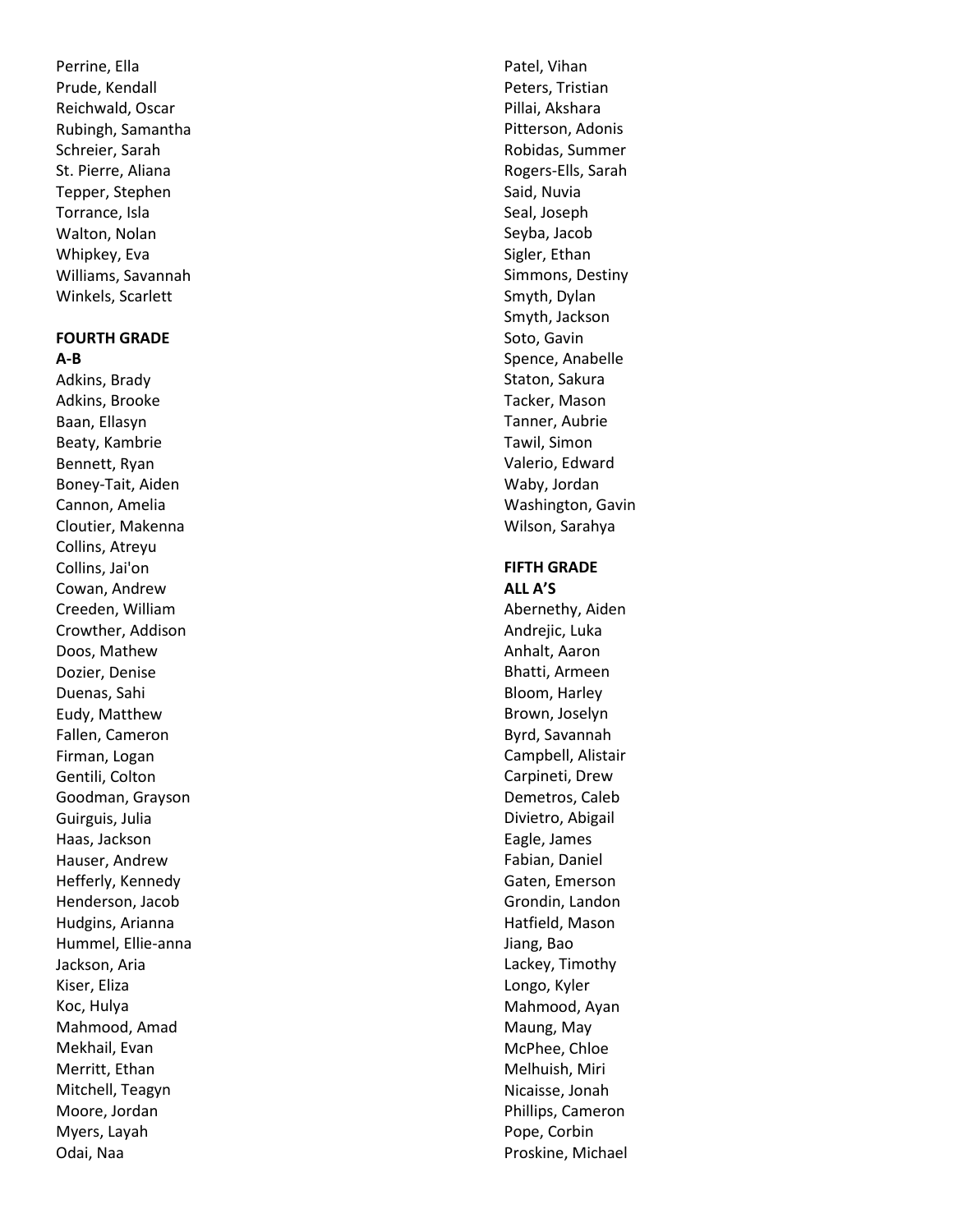Puckett, Coope r Rizvi, Sarah Sevy, Lillee Shaw, Taybor Shepherd, Hayden Shepherd, Reese Smith, Colt Smith, Zoe Spangler, Callum Sullivan, Julian Vargas, Alexander Weigle, Jeremy Wick, Abigail Williams, Jackson Yakasi, Gangachandana

# **FIFTH GRADE**

**A-B**

Amalbert Velez, Andrea Ayers, Tristan Badgett, Jordynn Barnett, Jaslyn Beilby, Elyse Belvo, Kensley Bradley, Ethan Brown, Lucas Cil, Meral Cole, Conor Cortez, Mateo Cover, Michaela Cramer, Caroline Elamin, Lujain

# **WALLER MILL ELEMENTARY SCHOOL**

**THIRD GRADE**

**ALL A'S** Fountain, Nora Goodwin, Blake Hervey, Luca Hicks, Adam Kaczmarczyk, Reid Koser, Chloe Layne, Charles Pearson, Alexander Randall, Ayla Richards, Karis Rodriguez, Attikus

# **THIRD GRADE**

**A-B** Alston, Markei Anderson, Jeffrey

Garrido, Connor Gause, Tatyana Gillespie, Brianna Goodman, Addison Green, Abel Harber, Bentley Hardaway, Jeremiah Heaton, Riley Hilton, Alana Hiser, Reegan Jorgensen, Grant Kelleher, Emily King, Thomas Larrabee, James Lasseter, James Melhuish, Tess Namkung, Ian Ocasio, Marissa Parker, Alona Parr, William Pierre, Kai Quillopo, Kade Quinones, Alex Schaeffer, Evelyn Simmons, Darien Sutherland, Aubrey Taylor, Joshua Tierney, Kayden Warren, Kellan Wassing, Levi Wu, Joe

Bartolotta, Lillian Boykin, Gavin Childress, Rory Conran, Irina Dafashy, Elizabeth Fares, Ayoub Gouger, Dean Guerreiro, Briana Hopkins, Gabrielle Jasso, Santiago Miles, Kiylee Miller, Layla Mueller, Jack Nabors, Ryleigh Otterstein, Ellie Pinciaro, Lilliana Rea, Mariella Sanders, Katarina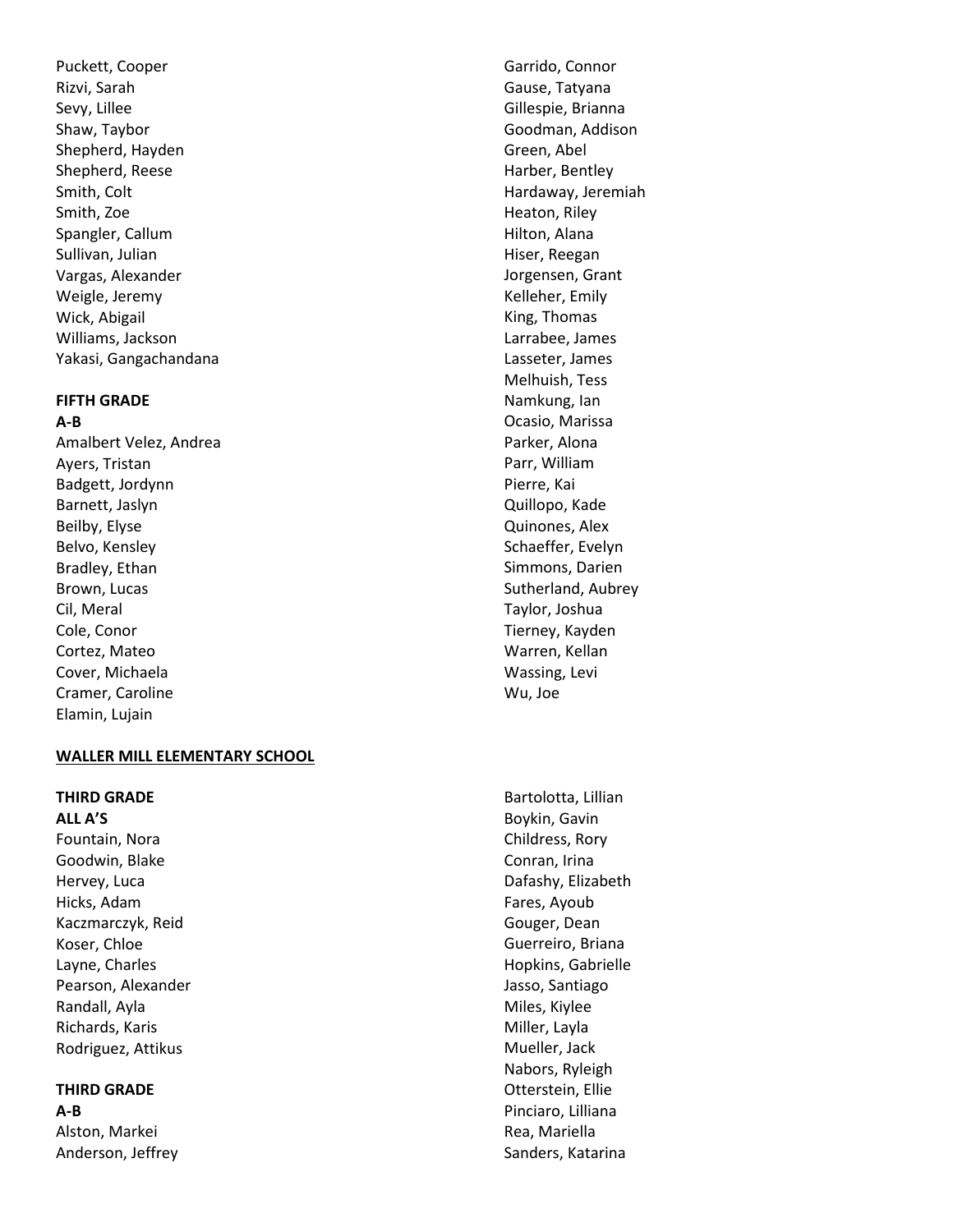Schultz, Brock Shouba, Eleanor Snyder, Jake Stroud, Nyah Thomas, Charles Trueblood, Paisley Warden, Tristan White, Asia

#### **FOURTH GRADE ALL A'S**

Burchfield, Wade Ho, Emmy Johnson, Armoni Martin, Austin Nista, Kamran Pavlik, Mathew Plourd -Terlecki, Landen Waldron -Kolloff, Ezra

#### **FOURTH GRADE A-B**

Chen, Patrick Christensen, Madison Demske, Christian Diaz, Braxx Franco -Martinez, Maylin Housel, Jody Kanwal, Haris Ladd, Avery Latourell, Adelaide Lee, Thomas McNally, Teagan Meekins, Aniyiah Moore, Alayna Noble -Zinzer, Emma Nock, Izaya Pleinka -Bateman, Adele Sampson, Sarah Sukman, Brendan Tomlinson, Sara Wells, Madeleine Wilcox, Piper

## **FIFTH GRADE ALL A'S**

Acker, Adelyn Amissah, Anaya Bennett, Andrew Butler, Ariana

Carr, Edwin Carson, Athena Childress, Gage Cruz, Liliana Hunter, Vladimir Kurtz, Tristan Martin, Emma Mueller, Madison Murphy, Madylynn Renno, Maxwell Richards, Kian Rowe, Sean Simonds -Borg, Addisen Smith, Giana Stockburger, Emily Tabor, Isla Wargo, Grace Williams, Dwight Wood, Jameson

# **FIFTH GRADE A-B**

Aussant, Abigail Aussant, Asher Bailey, Colton Boseck, Lillian Evans, Leah Everett, Zoey Hutchens, Ariah Johns, Evelyn Kitt, Ezra Lee, Ethan Love, Leo Mcginnis, Christopher Murdock, Brayden Nock, Aizek Osomoe, Helen Overby, Audrey Parker, Amari Powell, Magnus Roberts, Matthew Schultz, Brooklyn Soderholm, Rorik Staik, Nathaniel Sukman, Sabrina Tabor, Morgan Waggoner, Alexander Wilcox, Eleanor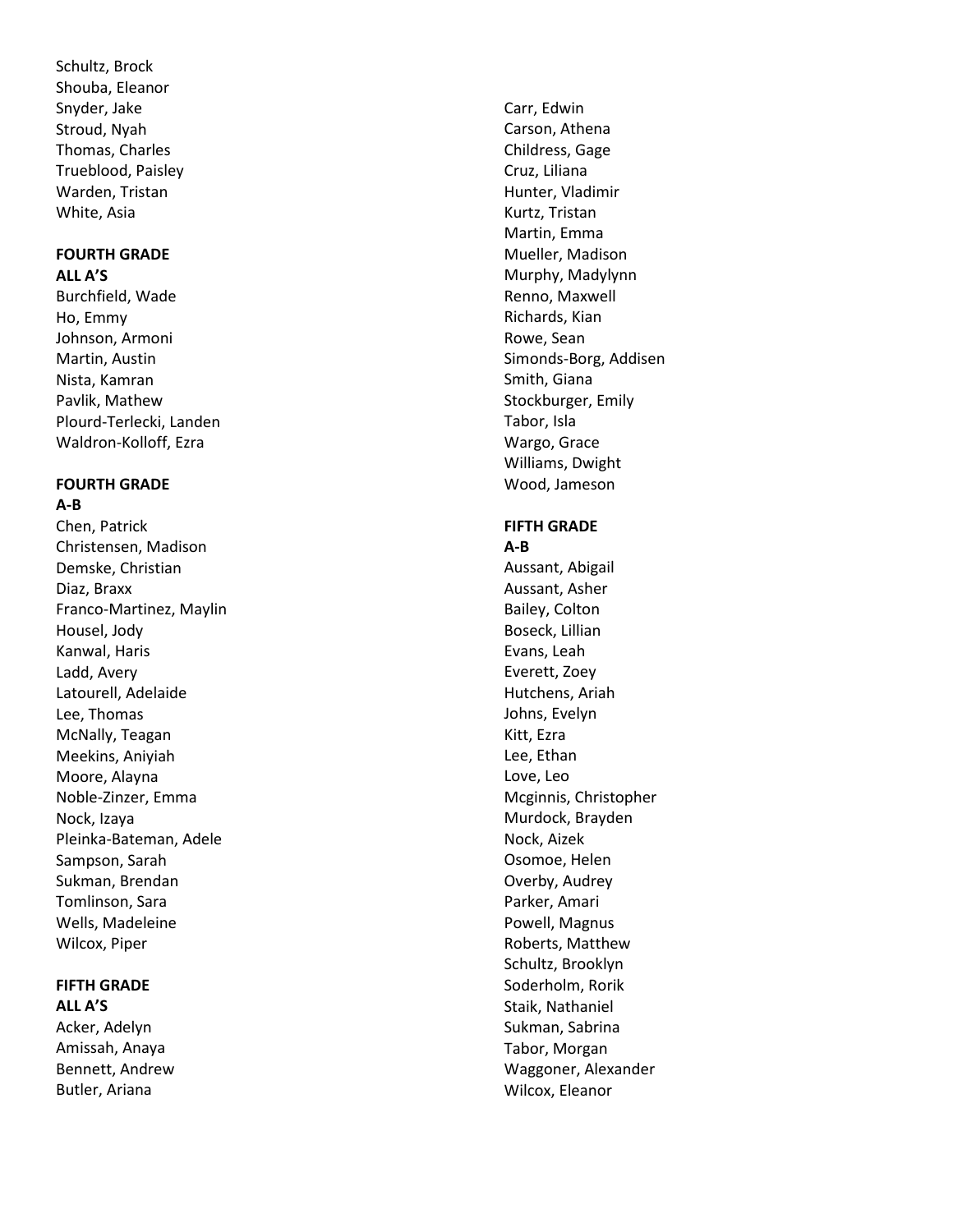#### **YORKTOWN ELEMENTARY SCHOOL**

#### **THIRD GRADE ALL A'S**

Anderson, Amelia Barnett, Alexis Basaldua, Nicolas Cline, Kaylee Coaty, Luca DeMoss, Nathaniel Farmer, Erana Hoquist, Brielle Jasewicz, Megan Leuenberger, Maya Mcdonald, Corinne Mumford, Isabella Nee, Isabella Neubauer, Galilee Pak, Eli Parks, Cason Passie, Riley Shay, Lindsey Trotter -sanders, Ava Wagner, Alaina

### **THIRD GRADE**

**A-B** Brown, Scarlett Brown, Taniya Byrd, Charlotte Colon, Alexis Davis, Katelyn Dickmeyer, Michael Edmonds, Mariah Elliott, Maliha Fonville, Carley Henderson, David Hensley, Andrew Henson, Joseph Hernandez, Astrid Hill, Jase Houston, Ryan Jacobs, Wyatt Jefferson, Nadya Jock, Connor Kolb, Landon Long, Molly Mabry, Illyana Mclean, Zymarion Melendez, Kyla Mohamad, Nour Moore, Mason Nawrocki, Noah

Neice, Violet Ransome, Jeremiah Retzbach, Jake Rios, Rylan Robinson, Nariah Rogone, Tristan Smith, Montee Trader, Aubrey Treto, Michael Vogel, Brynn Walker, Brayden Wise, Connor Yang, Crystal

#### **FOURTH GRADE ALL A'S**

Adams, Maisy Bender, Brandon Buck, Jackson Corbett, Hannah Eifes, Kyrsten Faulk, Logan Fitzsimmons, Kevin Hartley, Landon Hernandez, Ayden Kandel, Scarlett Konouck, Aidan Lovin, Ender Mcglamery, Robert David Peters, Ruth Plamondon, Elizabeth Pollock, John Rivera, Selena Seiter, Christopher Stephens, Wyatt Taylor, Ryan Williams, Luke Yost, Liam Zayas Anders, Amora

# **FOURTH GRAD E**

**A - B** Ard, Adrin Barbery, Hannah Boatman, Natalie Bradberry, Braden Campbell, Cooper Charles, Xzavier Clark, Eva Cobbs, Tiffany Codella, Nathan Cronin, Annabelle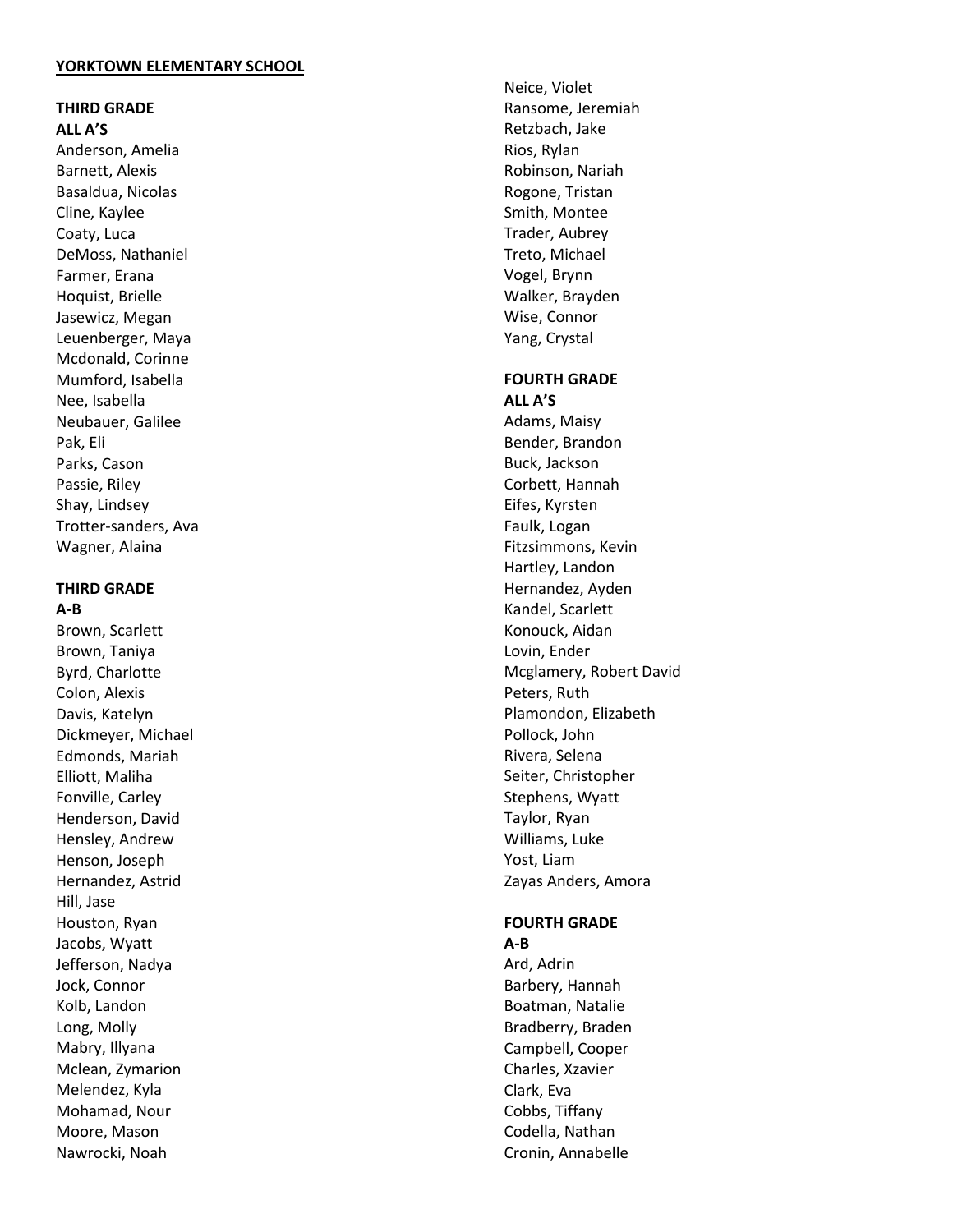Daniels, Rashawn Diaz, Mickayl Eacho, Logan Ekram, Zekra Fields, De'vyion Hall, Landon Hall, Preston Honey, Jordyn Hughes, Johnathan Jackson, Devin Konouck, Logan Lawrence, Nyelah Lowery, Scarlett Lowther, Christian Melendez, Jeremiah Millard, Carlie Mohamad, Hanen Ogden, James Seiter, Louis Shanholtzer, Addison Stahl, Rileigh Taylor, Quinn Villagra, Gabriel Ward, Tyller Webb, Ashtyn Webster, Finley Webster, Harlan Wulczynski, Lillian Yaroch, John

#### **FIFTH GRADE ALL A'S**

Alrefaei, Amer Barton, Eduardo Brown, Makayla Chabot, Emma Cherry, Jianna Clark, Ayanna Grant, Alyssa Henderson, Rio Marquez, Roxanna Melendez, Diana Rodriguez, Madison Sprague, Ava Taber, Brooke Valentine, Abigail West, Isaac Williams, Zayde'shawn Woodard, Aiden Woods, Giuliana

#### **FIFTH GRADE A-B**

Ardary, Chloe Barnett, Khloe Bohrer, Kylie Bordt, Joseph Borum, Elijah Brayboy, Logan Brown, Makayla Clark, Caiden Clemons Graniela, Aaliyah Davis, Tyler Dehart, Dalton Drewry, Cameron Dupont, Jaelyn Durham, Caira Ellis, Bentley Enyart, Veronica Fitzsimmons, Connor Galvez, Braylon Goode, Jonai Gregory, Isis Gross, Caroline Hammero, Skylar Heron, Amber Hill, DaNajah Hirleman, Benjamin Johnson, Amelia Jones, Austyn Judkins, Ta'liah Lam, Kathryn McMannes, Brogan Meekins, Jashya Morales, Lucas Murphy, Keegan Pak, Ebin Palmer, Kevin Pease, Colton Plath, Micah Ramirez, Alexis Rathbun, Brinleigh Rausch, Benjamin Roane, Aniya Rowe, Zakari Sanders, Summer Sapp, Eliza Smalley, Rha'quel Tanner, Tristan Thomas, Ovontae Thongvathsa, Kaliyana Vogel, Victor Warwick, Lillyana Weber, Matthew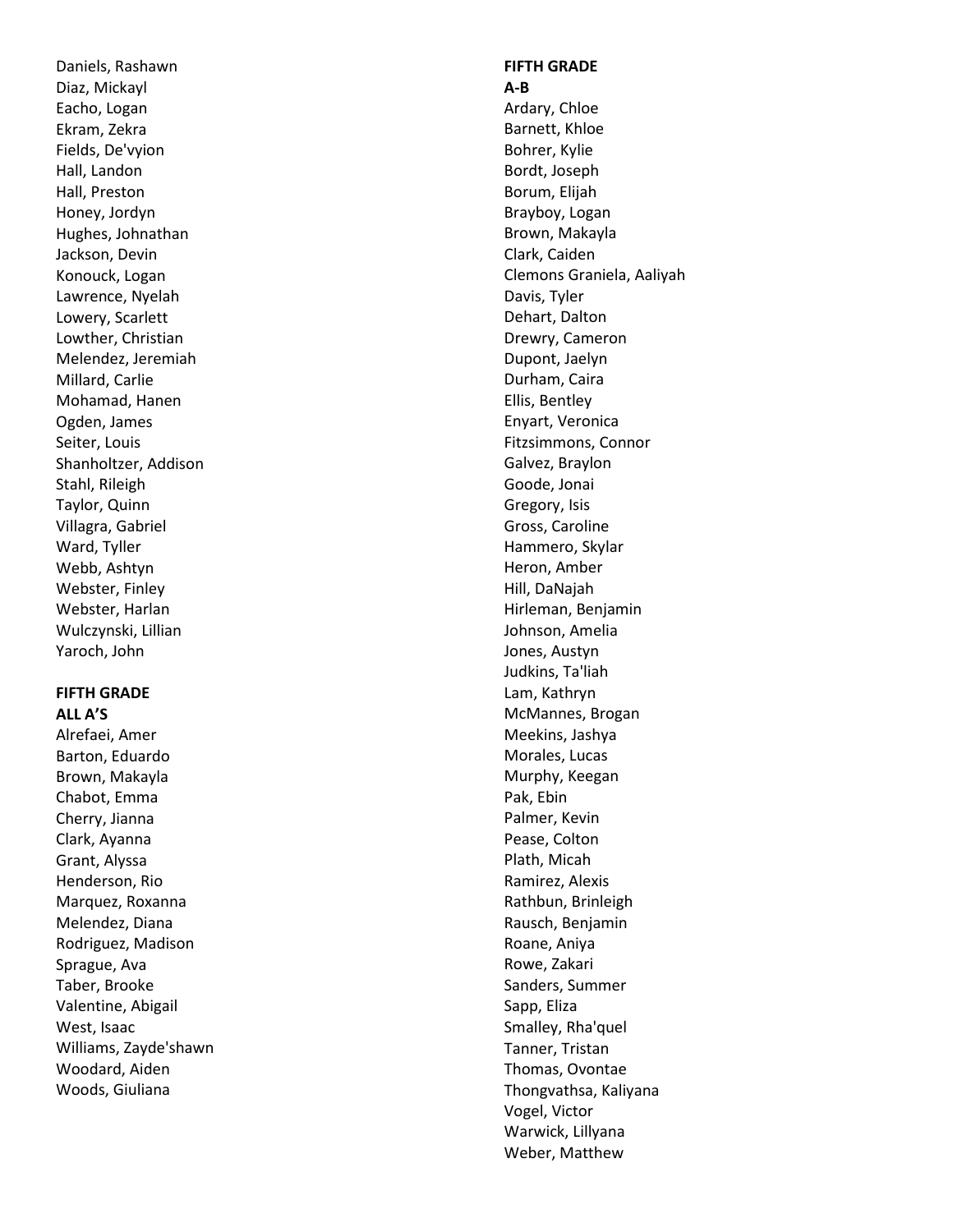#### **GRAFTON MIDDLE SCHOO L**

**SIXTH GRADE ALL A'S** Ahmad, Amelia Amireh, Fares Arnett, Alexander Ashe, Lexie Banner, Bailey Beatley, Allie Bratcher, Riley Brooks, Ivanna Brown, Lyra Caudill, Ronnie Choi, Claire Collins, Lexi Cooley, Sarah Cox, John Croll, Olivia Daniel, Caleb Dietz, Albion DiGiacomo, Jacob Dozier, Daisha Dubbe, Nora Edwards, Bentley Epps, Elizabeth Frankowski, Alexander Gandhi, Sairah Goode, Raylynn Goode, Skylar Green, Evan Greene, Madison Guo, Bella Hamid, Talia Hogge, Riley Jackson, Elijah Jay, Elliott Jenkins, Gabriel Jimenez, Aliya Kidwell, Laila Kim, Arianne Kowalski, Viktor Kupinski, Ariel Kwon, Yuney Larson, Brooklynn Lee, Lucas Leon Guerrero, Maddox Cole Leverett, Brady Loerch, Bryce Lonzaga, Meilani

Lucas, Elizabeth Lyman, Tyler Marina, Jonah McAnelly, Angeele McCormack, Mackenzie Mitchell, Aiden Moore, Chloe' Morris, Christina Mott -Smith, Star Napier, Neela Ni, Allan Ni, Alvin Ott, William Pajevic, Jakob Pajevic, Tomas Patel, Dev Reiz, Haven Richardson, Adriana Slater, Jacob Smith, Christopher Srivastava, Arav Swisher, Sophia Torres, Isaac Varghese, Ethan Vincent, Carlee Ware, Peyton Way, Jasper Whitman, Dylan Wright, Brayden Wyatt, Winston Yang, Michelle Younger, Lorelai Zhao, Bryan

#### **SIXTH GRADE A-B**

Alegretti, Gustavo Angel, Aleena Ansumana, Ello Ashjian, Emily Avent, Mi'yae Avery, Haileigh Bakker, Jasmine Banda, Nevaeh Boatwright, David Boyd, Lily Braithwaite, Collin Brohimer, Ethan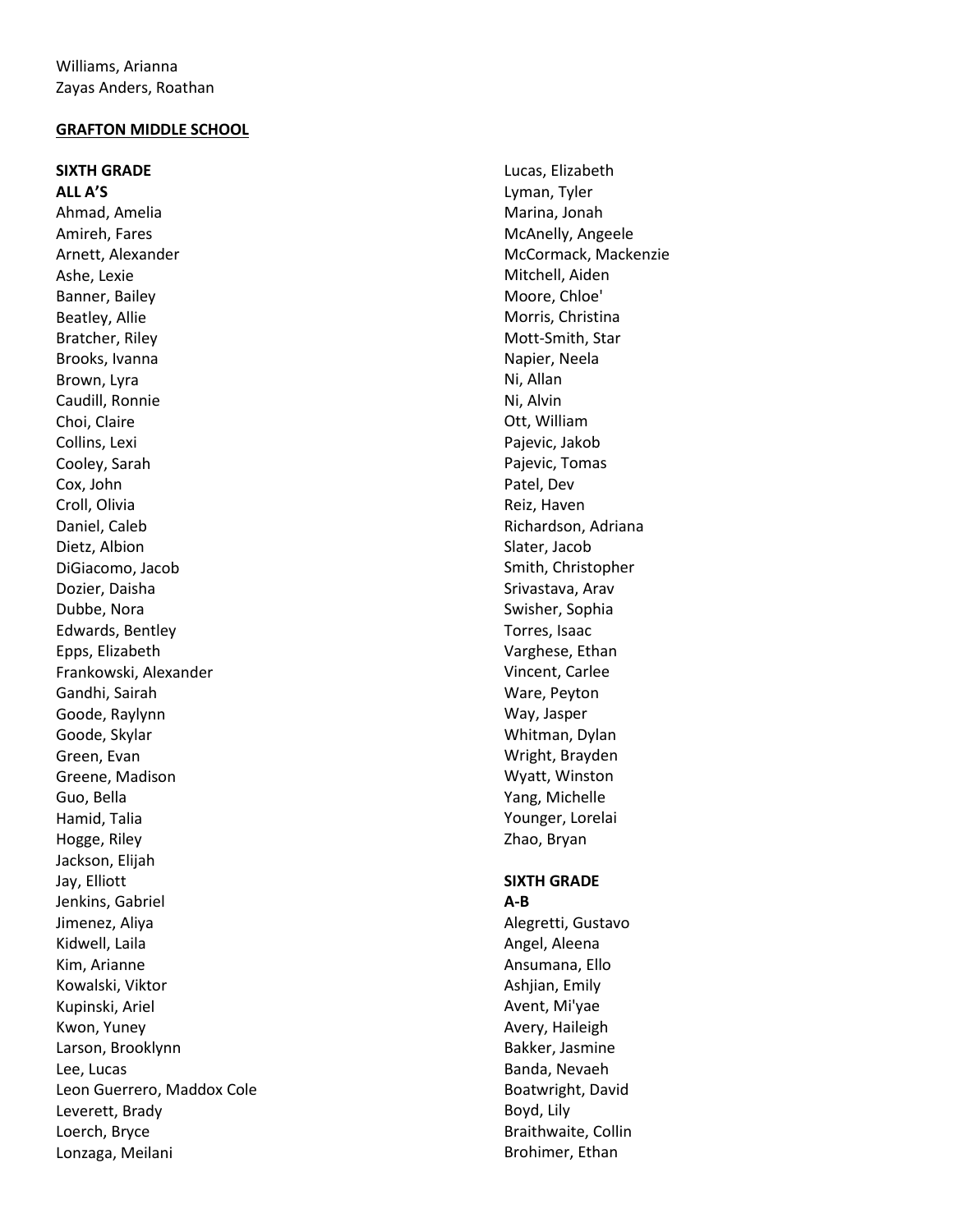Bui, Jamin Burke, Timothy Burns, Jerry Byers, Preston Cabrera, Jason Calderwood, Melanie Caracter, Steffon Castillo, David Castillo, Gabriel Cates, Anneliese Chadraa, Mason Connors, Isabella Cook, Chesleigh Coppa, Daniela Cowger, Eason Cox, Madison Davis, Robert Davis, Makayla Druding, Ethan Engelmeyer, Abby Falacco Curtis, Emily Fredrickson, Piper Gagne, Ryan Gao, Ryan Gerber, Abbigale Goerger, Hunter Gooch, Samuel Greene, Morgan Hall, Miyah Hardaway, Malik Harris, Madisyn Harvey, James Hempeck, Charlotte Hempeck, Madison Higginbotham, Micah Holman, Lillian Howell, Liam Hughes, Matthew Humphrey, Jocelyn Island -Williams, Caleb Johnson, Joel Jovanovic, Jovan Jung, Min Seok Kafle, Abhida Kapp, Jeromy Ryan Kidd, Peighton Larson, Benjamin Larson, Blake Lilly, Maxwell Linton, Braylon Logan, Patrick Macedo, Nathan Mack, Kylie

Madden, Brayden Maresh, Declan Miller, Alleynah Minero Erazo, Victor Murphy, Hunter Murrell, Charles Nicaisse, Zoe Niehaus, Maria Nolan, Sloane Parente, Madeleine Parker, William Patel, Dhruv Peralta, Ian Plyler, Zachary Polito, Elizabeth Purcell, Malakai Purcell - Cordero, Johann Pyle, Alyssa Quinn, Adrianna Renslow, John Rhodes, Alexis Richardson, Cheveyo Rinaldi, Carlee Robinson, Jaliyah Rogers, Jameson Roldan, Olivia Sanchez, Marcos Schulenburg, Zoie Schultheiss, Ian Seeger, Jacob Shadden, Leah Sherwood, Madison Sidhom, George Singson, Micah Skrypski, Phillip Slavens, Ashlyn Solano, Esteban Soni, Adoniram Soova, Katelyn Spence, Kenly Spence, Adelynn Stewart -Jones, Desiree' Sullivan, Dallas Sutherland, Ryleigh Svabek, Ariana Thomas, Trystan Tomalka, Dean Trantham, Beonka Waddell, Rhyker Waddy, Kayla Walton, Noah Wassing, Jace Watts, Ava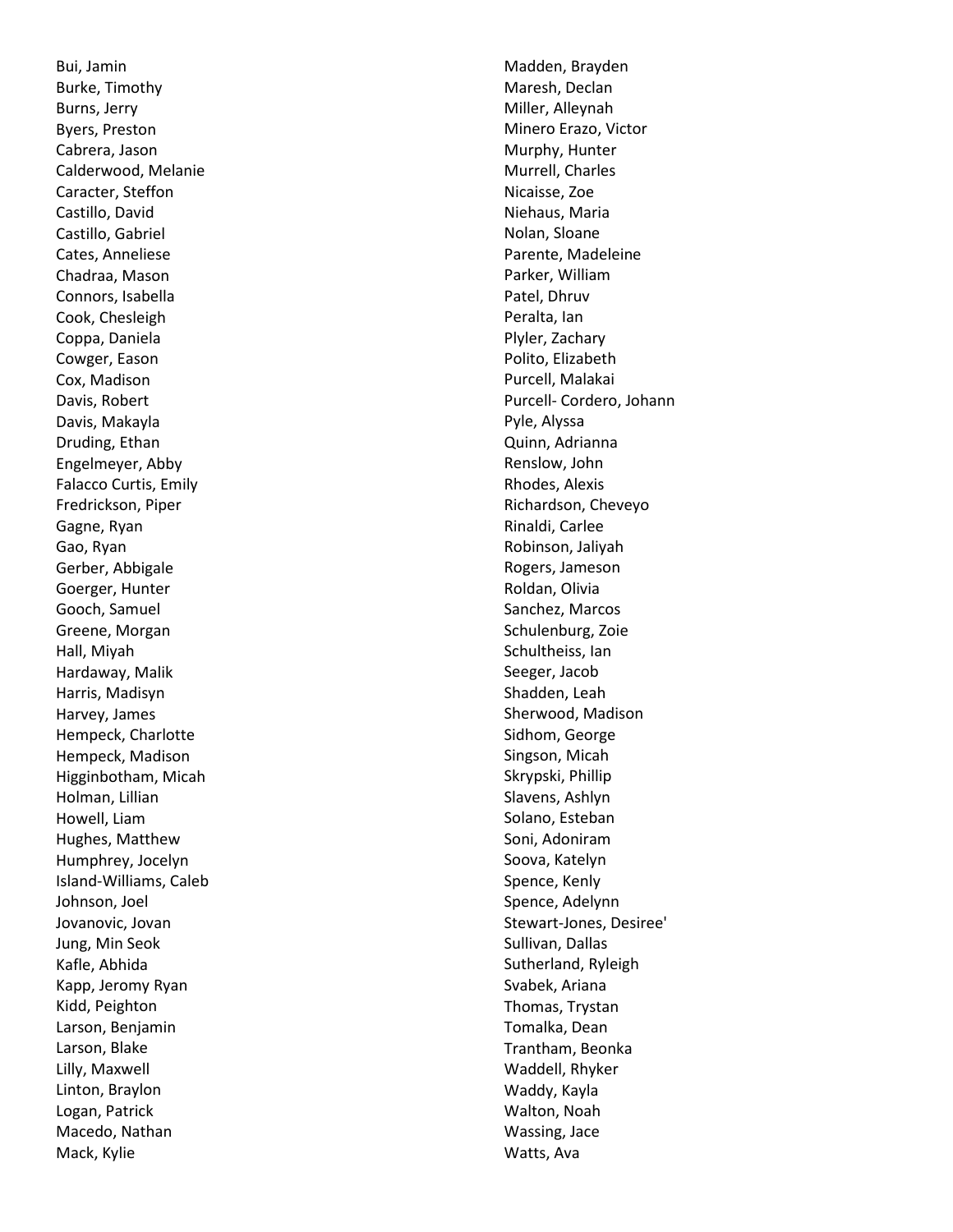Webb, Baylee Williamson, Keagan Winterble, Madelyn Wu, Hannah Wyche, Miya -Marie Yu, David Zhang, Sophia Zhao, David Zurita, Beatriz

#### **SEVENTH GRADE ALL A'S**

Aaronson, Austin Abisaab, Yasmeen Ahlstrom, Alyssa Alvarez, Jaeleiana Anderson, Timothy Argabright, Evan Austin, Joella Bang, Ada Bath, Yitzhak Bawek, Daphne Reiven Biedermann, Natalie Breckons, Ana Britton, Evan Brown, Chase Bryant, Emma Burcher, Ellie Burton, Leah Byrd, Morgan Carl, Madison Carr, Hayden Caywood, Kevin Cook, Anna Cooley, Lydia Daniel, Muriel Daniel, Naomi Das, Eshan Duong, Helene Dynan, Kamden Eastwood, Laura El Shemy, Salma Erebholo, Rhema Esteva Reyes, Damian Fabian, Leonidas Fell, Makenna Gerhardt, Julian Glaessgen, Giada Glick, Kaileigh Grochowski, Jake Gurganus, Brooke Hardman, Abra Harrington, Jeremiah

Hauser, Dylan Hobert, Scarlett Hofman, Audrey Hong, David Humphrey, Evelyn Im, Isabella Jackson, Arlie Jackson, Jeremiah Juarez -Vazquez, Litzy Justice, Alexa Lin, Deo Madden, Jakob Mann, Layla Manu, Maxwell Marcoux, Barrett Mazumdar, Raj Melvin, Brayden Mosa, Monica Narkawicz, Elizabeth Nguyen, Ethan Pajevic, Petar Parrish, Magnolia Patel, Arya Philipsen, Drake Pugh, Lewis Ramirez-Rodriguez, Paulette Revere, Tyler Rhodes -Gatling, Cameron Richards, Sylvia Rivera, Noah Schiller, Lana Schmidt, Marissa Shaw, Nathan Smith, Shyota Sproston, Morgan Susta, Felix Yu, Thomas Zuvich, Anthony

#### **SEVENTH GRADE A-B**

Abi -Saab, Alex Adkins, Sebastian Alaniz, Felipe Amireh, Sameer Ansel, Alexis Barber, Abigail Bath, Gabriel Bradley, Briana Burns, Colin Campbell, Alaina Canizales, Allan Carlson, Marten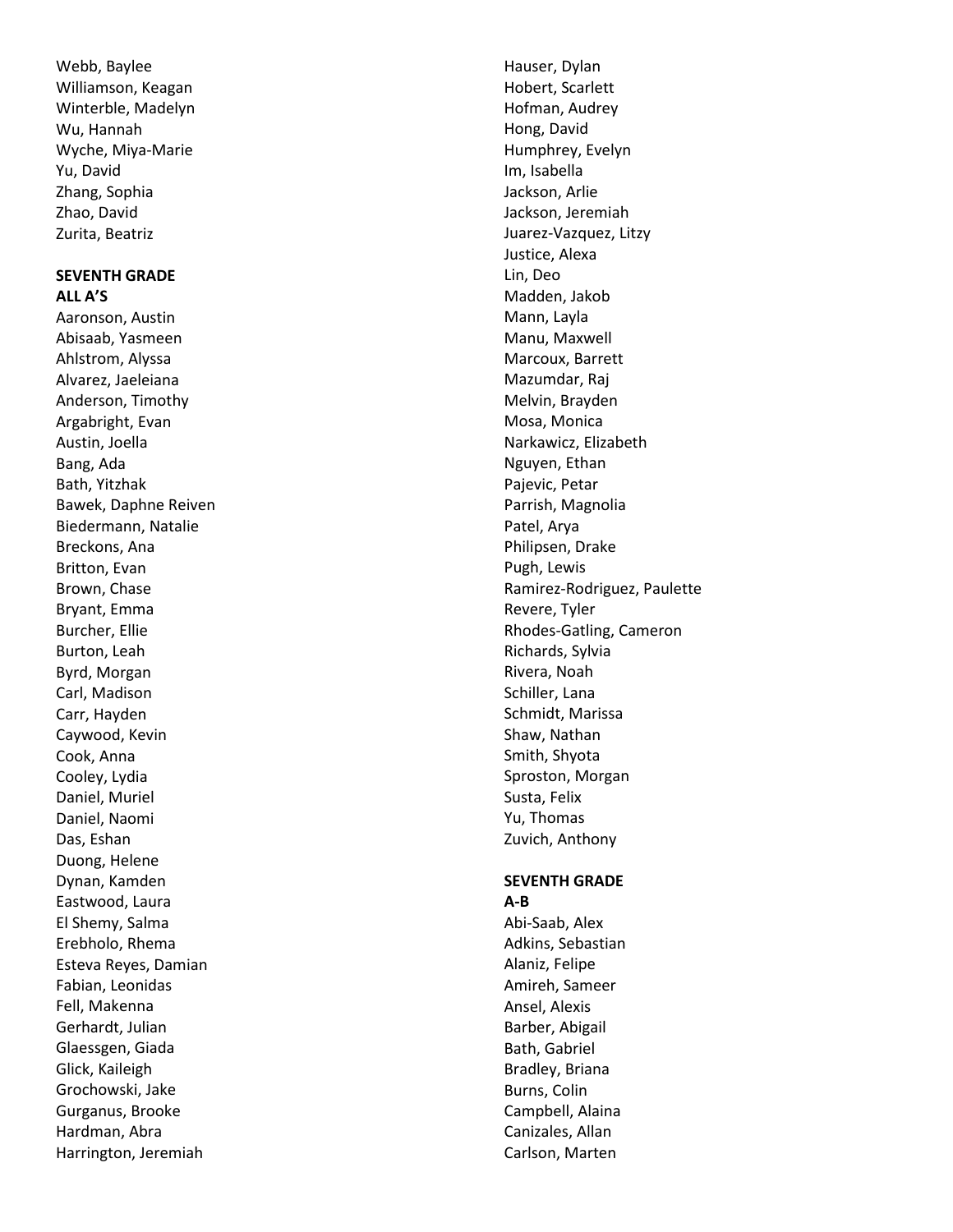Casanova, Lily Cherry, Savannah Christensen, Carter Christian, Glenn Connors, Breanna Cornelius, Rylee Cover, Gabrielle Crawford, Gavin Crockett, Justin Davis, Gracie DeLuna, Madalyn Dinh, Donal Druding, Braxton Dubbe, Cooper Fainsan, Kaylie Faulk, Hunter Font, Timothy Gankhuu, Ariuntsetseg Gbedje, Noah Gowda, Rishith Gress, Hayden Griffin, Ajyen Henderson, Kamea Hooks, Janelle Howorth, Dean Jackson, Benjamin Jang, Sarah Jenks, Isaac Kasongo, Joseph Kelleher, Katelyn Kim, Alex Kirbyson, Abigail Klemish, Juliette Anne Marie Krizek, Alexandra Krzyzanowski, Lila Lawson, Ayden Lewis, Joshua Lin, Eason Lopez, Alessandro Madden, Lyndsie Manzanares, Alexander McBride, Norah Nair, Abhinav Napoleoni, Mya Nguyen, May Nguyen, Ryan Nichols, Allison Nieto, Cameron Nixon, Bridgette Olson, Emily Patel, Venu Quam, Kailyn Rasbach, Charles

Rizvi, Sophia Ruelas -Trejo, Natalia Sandiford, Slade Saylor, Ryan Scales, Addison Sealey, Aaliyah Shannon, Juston Shields, Madelyn Smith, Ryan Stewart -Jones, Derek Sutherland, Jack Sweeney, Everleigh Torres, Aliyah Torres, Brady Trujillo, Samuel Vietti, Mason Warner, Nathan Wasilausky, Caroline Welch, Stephen Williams, Rylan Wilson, Gabriel Wilson, Madison Winter, Marlee Wyatt, Makaylia

### **EIGHTH GRADE ALL A'S**

Accardi, Sofia Aguirre, Christopher Akamine, Mason Al Rawe, Fahad Arnett, Allison Ashjian, Taylor Ball, Elizabeth Beatley, Samantha Berry, Kent Billings, Sekou Bradley, Jack Bryant, Adam Burke, Allyson Byrne, Sophia Caluag, Vienna Caracter, Steven Carter, Madison Cherian, Ann Elizabeth Christopher, Caelin Cook, Allie Dalesandro, Emilee Divietro, Isabella Engelmeyer, Julia Fitzgibbons, Olivia Fordham, Alyssa Fowler, Camden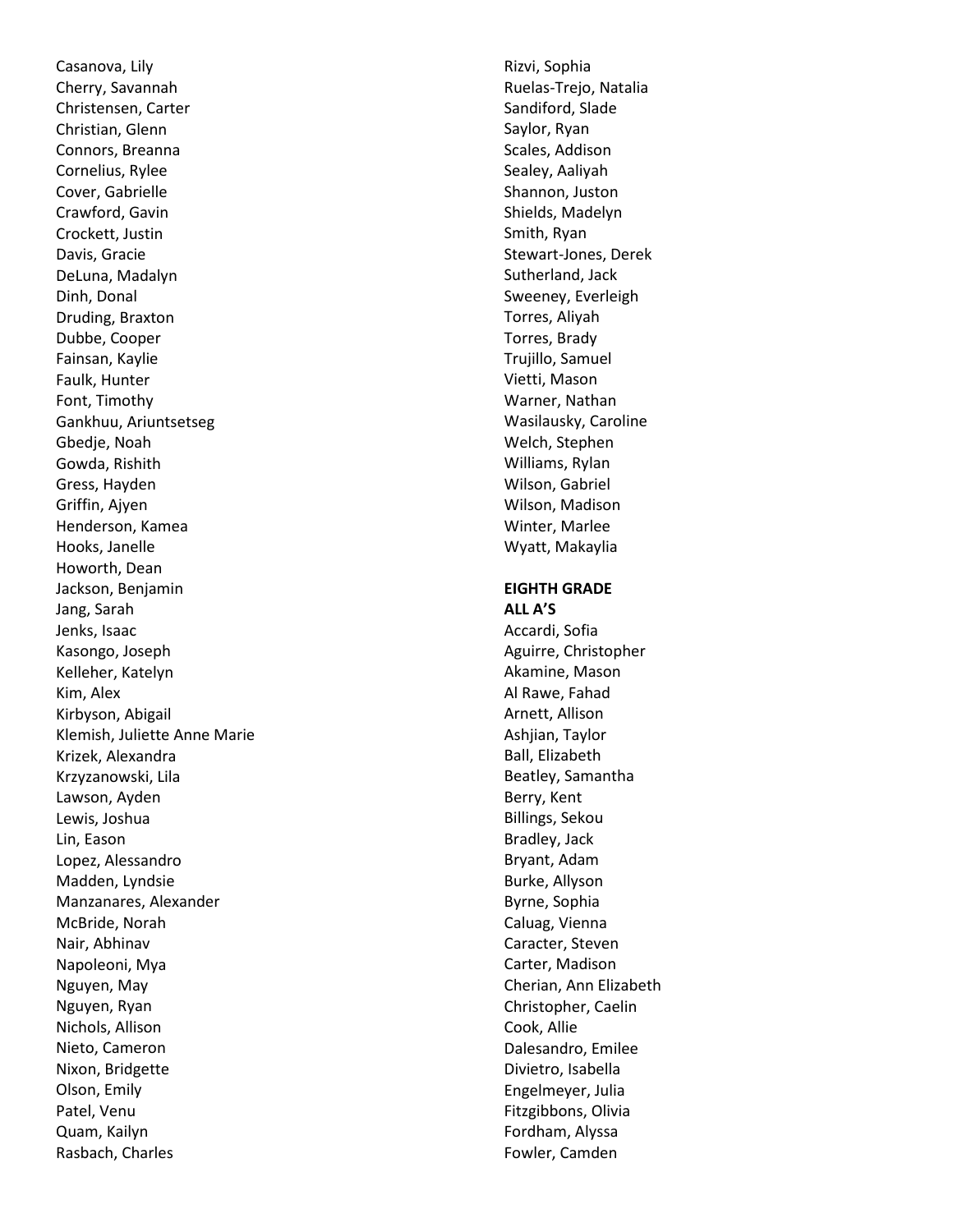Gansukh, Tamir Grant, Giada Gregory, Naima Hagen, Jenna Hansler, Kylie Harmon, Lila Hendrix, Madea Houston, Julia Humphries, Daphne Jacobs, Ilinca Jacobson, Halle Jue, Aili Keller, Kathryn Kendall, Nadia King, Sean Kirchner, Mackenzie Kirkland, Isaac Lambert, Lena Lin, Felix Liu, Luke Mackowski, Emily Mena, Leylah Mendiola, Riyah Morris, Jacob Morsey, Caroline Narkawicz, Eloise Patel, Bansari Quinley, Kaitlyn Ritchey, Audrey Salam, Charlene Samson, Emily Sanchez, Alana Santiago, Edwin Scott, Mikaela Sere, Emma Seshadri, Shalini Spencer, Travis Sturgill, Evan Su, Landon Tant, Caitlin Wall, Reagan Watson, Simon Whitman, Jay Winkels, Elissa Wood, Alexandria

#### **EIGHTH GRADE**

**A-B** Acharya, Harikrishna Adel, Keroles Ali, Adam Ayers, Collinsworth Bailey, Rebekah

Bailey, Walter Barnard, Hope Barnett, Makale Barton, Guinevere Beiser, Sofia Blackburn, Ashtyn Borgstrom, Brody Brohimer, Tyler Brooks, Joell Bryant, Luke Card, Madison Carson, Braden Cates, Victoria Christiansen, Beck Clark, Kayleigh Clymer, Natalie Congrove, Jordin Costello, Jordan Davis, Weston De La Cruz, Olivia Delarosa, Manuel Donavant, Naven Dudley, Blake Eudy, Jason Franklin, Alana Fricke, Cole Frisch, Nathaniel Funkhauser, Zoey Gibbs, Adelaide Groom, Ethan Harber, Matthew Hildebrandt, Austin Holbrook, Alyson Holmes, Brayden Hull, Brady Im, Jungwoo Im, Robin Jackson, Emily Jackson, Jenna Jacobs, Dylin Jang, Haram Jauregui, Natalie Jimenez, Saniya Kan, Adriel Kapp, Jayna Leigh Khayat, Arveen Kim, Cailyn Kreuzer, Rebecca Labib, Jake Larson, Maddox Lawson, Joshua Leonard, Brady Lewis, Hailey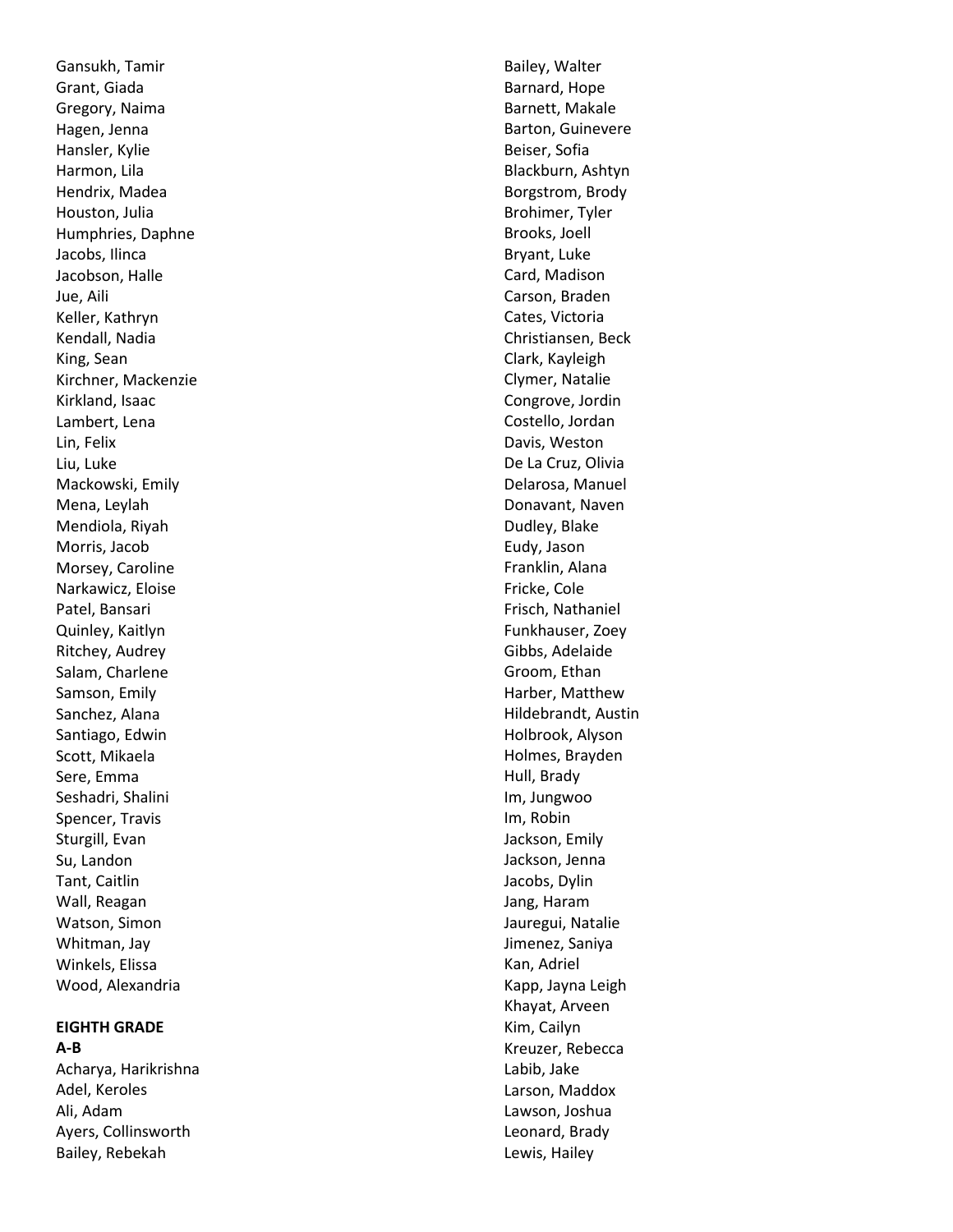Lindsay, Mia Mack, Madison Maria -Torrens, Angel Matthews, Brandon Mazumdar, Jay McAdams, Adrean McAllister, Megan McCormack, Colby Mohammed, Safiyya Mongillo, MacKenzie Mouring, Zachary Nixon, Lilliana Nolan, Jordan Oh, Erica Ashley Omar, Hajar Overmeyer, Corey Pak, Sean Palmer, Jaidyn Parcell, Colby Parker, Jackson Peters, Eben Pitts, Kaylei Price, Jacob Proffitt, Hunter Ragland, Taylor Raval, Devangi Richey, Garret Riddle, Carlee Rodriguez, Brandon Rogers, Kyle Rogers, Makenna Rolander, Brayden

#### **QUEENS LAKE MIDDLE SCHOOL**

**SIXTH GRADE**

**ALL A'S** Anderson, Brady Biondi, Julia Brewington, Maverick Bridges, Jocelyn Bruner, Caroline Bryan, Natalie Bumgardner, Elika Burris, Elijah Carreon, Lilyanna Check, Gryphon Conran, Eliana Cupp, Finley DeWitt, Hailey Fisher, Gabriel France, Fiona Garcia, Jaylenn

Samson, Jaiden Santiago, Gisselle Sawyer, Justin Schantz, Shelby Secrist, Taylor Sellman, Isabelle Sharp, Carly Shearn -Foster, Dominique Sims, Anisa Sorensen, Sophia Sperry, Rachael Spring, Zayra Stupar, Aliyah Sturgill, Jackson Superchi, Maite Tenkley, Carson Thompkins, Jadon Timani, Teah Truong, Han Vora, Raina Wade, Dylan Walker, Maria Watkins, Naylin Williams, Kyron Wilson, Cadence Winterble, Maxwell Wollenburg, Terri Wood, Bryce Woodard, Jason Yimer, Sarah

Gariepy, Charlotte Gavin, Kadence Goodwin, Graham Hanna, Miyori Holland, Leona Humphrey, Carson Hyjek, Lena Jaime, Kyndall Kiehl, Alexander Kurt, Madelyn Larder, Vivian Marquart, Wyatt Middlebrook, Landon Mikhailova, Alyssa Nguyen, Isabella Pangilman, Kristin Poteau, Riley Richter, Addison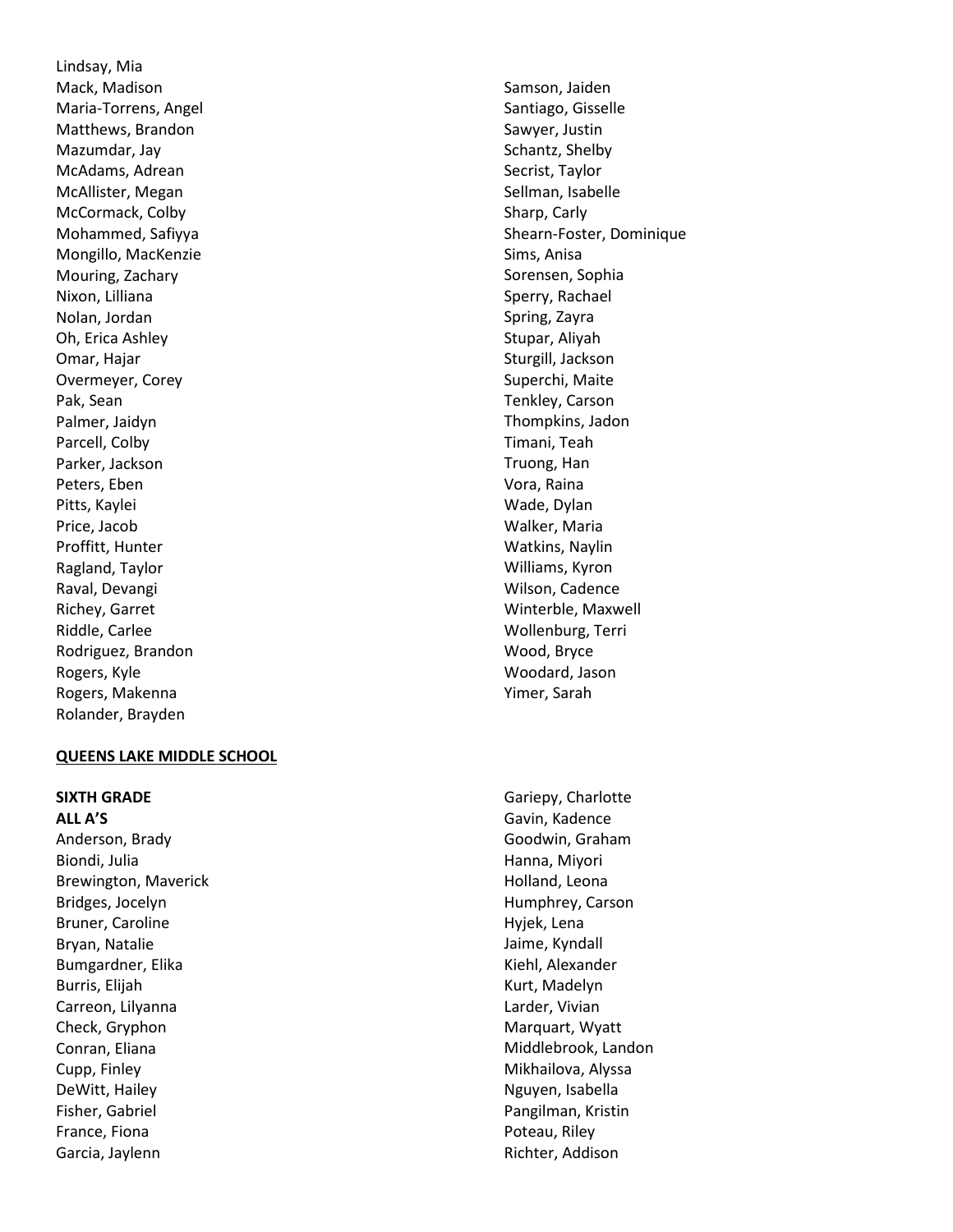Rose, Christian Smith, Jamiah Snyder, Mason Sowers, Olivia St Jean, Aidan Takunju, Kasey Ward, Livia West, Chase Wheeler, Lillyana Wilcox, Karina Wilkins, Benedict Willis, Parhyss Wilson, Ashlyn Wilson, Dominic

#### **SIXTH GRADE A-B**

Anderson, Caleigh Babcock, Isaac Bochtler, Amelia Bridgeforth, Niyzaria Brueggerman, Will Buckley, Owen Colbert, Ruby Coleman, Alexander Conley, Salyse Deleon, Jaselina Delk, Destin Esparza, Lizbeth Evans, Sophia Fares, Omnia Figueroa, Ava Givens, Ja'Zia Gordon, Charlye Grato, Leon Graves, Imari Guerreiro, Michael Harvey, Alexander Haskins, Korreigh Hernandez -Juarez, Gabriela Howard, Maddox Hughes, Nathaniel Hyght, Brooke Ireland, Jayden Johnson -Walker, Isaac Jones, Roman Kurt, Jonathan Lewis, Trent Marable, Bree McClellan, Scott McHugh, Parker Menser, Emalie Metherell, Lola

Mueller, Brayden Nelson, Eva Ocampo -Martinez, Kamila Parker, Landon Parrott -Moore, DeMarion Parsons, Matthew Payne, Drake Perger, Jackson Prokop, Lucas Ray, Emerson Sampson, Alexandria Schott, Sara Sellars, Asher Smith, Kayleigh Soderholm, Aurora St Jean, Evan Thomas, Benjamin Toutaint -Perry, Gracen Tucker, Isaiah Walls, William Walters, Bailey

#### **SEVENTH GRADE ALL A'S**

Anderson, Parker Baldwin, Jillian Bartels, Brooke Boucher, James Burge, Sophia Dang, Lynne Eno, Madelyn Fabbricante, Anastasia Gallegos, Joslyn Gardin, Ren Goins, Gregory Grant, Nadia Green, Emaleigh Guyton, Isaiah Hafner, Shayne Hannam, Leila Henderson, Elizabeth Hilaman, Kryslin Ho, Elijah Johns, Wyatt Kesgen, Carlie Kirkland, Emma Latimer, Amy Latoski, Jordan Lotto, Jonah McGilvray, Isabella Nista, Leila Overby, Nathaniel Randall, Isabella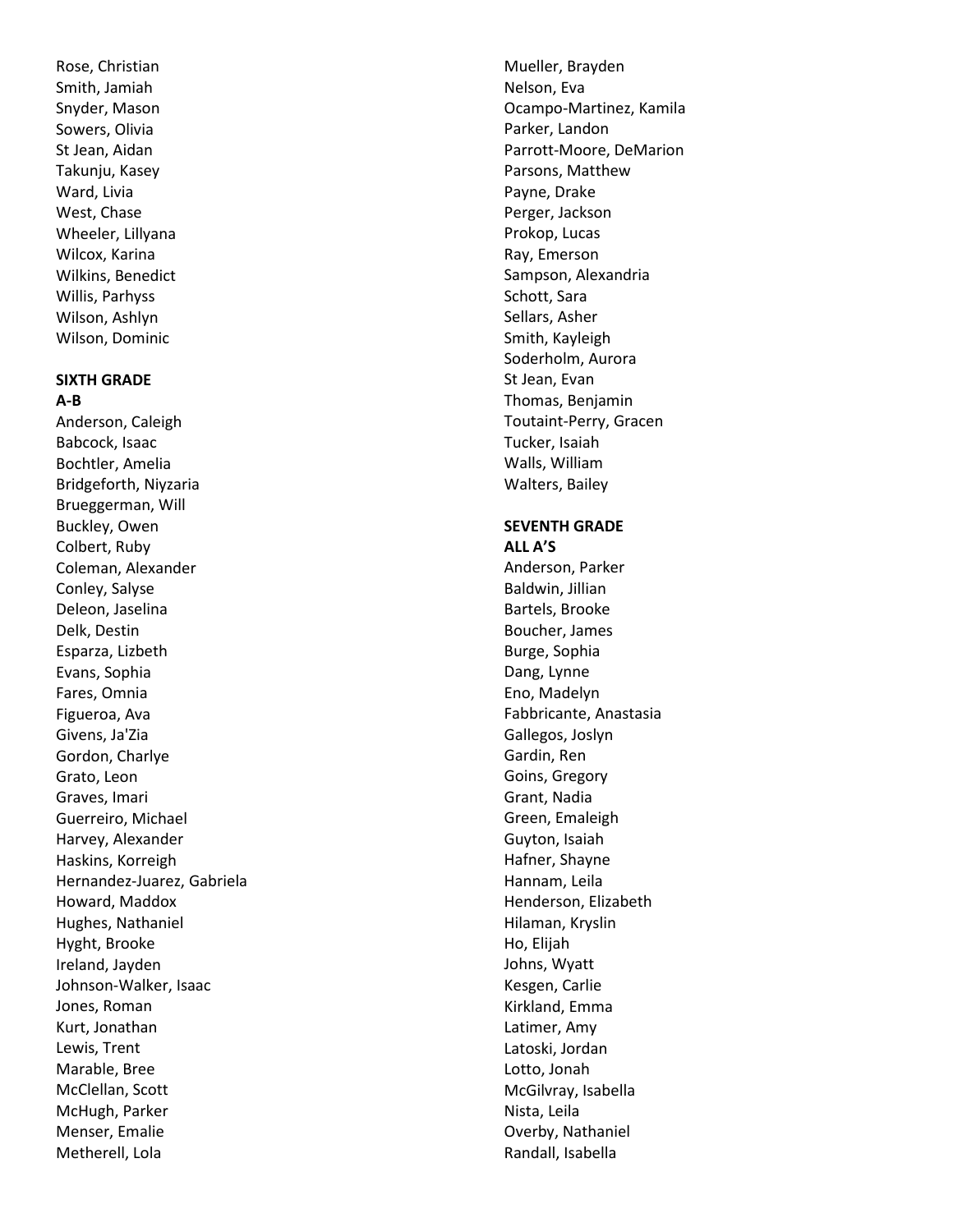Raydo, Julie Rosales, Jerson Schaberl, Alex Schweitzer, Christoph Sosa, Alyna Sosa, Ayden Staik, Carly Steele, Miranda Tomlinson, Eli Veith, Paul Wilson, Barbara

# **SEVENTH GRADE**

**A-B** Allen, Kaiyah Ayers, Destiny Baker, Kaylee Bochtler, Charlotte Brent, Patrick Buffington, Trevor Burchfield, William Carson, Bran Chavez, Alondra Clauser, Camden Courtney, Madison Crumpler, Nathan Delaney, Ronan Delgado Arroyo, Hiram Denison, Evan Denison, Rylan Diaz, Aubrie Drake, Lillian Dudley, Eli Edmonds, Holly Falcon, Nia Fay, Abigayle Francis, Jackson Francis, Noah Garcia, Joessen Guerreiro, Tyler Harper, Kamaria Hasberry, Amiya Hashimoto, Maximo Hawkins, La'Raya Henderson, Anthony Henry, Nathan Hodge, Anthony Johnson, Lucas Johnson, Marquis Johnson, Maryah Justen -Green, Liberty Kafungu, Yamikani Krauz, Emma

Lienard, Owen Lin, Aaron McClellan, William Mehmood, Sarah Metherell, Cash Murdock, Tyler Nichols, Jao;eu Padilla, Austin Payne, Kaitlyn Peterman, Jadyn Posey -Witten, Julian Pottinger, Hailey Qualtieri, Grant Raper, Tysor Robertson, Nathan Rodriguez, Oliver Sanders, Adrian Sayell, Maxwell Shield, Chelsea Smetana, Connor Smith, Marvin Sparkman, Elizabeth Toruno, Javanni Trujillo, Mia Turner, Chase Veith, Dori Waller, Kenya Wood, Annalise Yurkovich, Hailee

# **EIGHTH GRADE**

**ALL A'S** Abdulmelik, Zake Banks -Harrold, Darrin Baskett, Kenzie Buckley, Andrew Call, Maryn Childress, Liam Cleary, Deyton Dereix, Erik Evan, Cameron Evans, Macie Ferguson, Liam Fishe, Kinzey Frisby, Nevaeh Hannam, Summer Harned, Patrick Hayes, Alexandra Hayes, Kemper Henderson, Peter Hochstetler, Gabriel Hubbard, Madelyn Kellam, Noah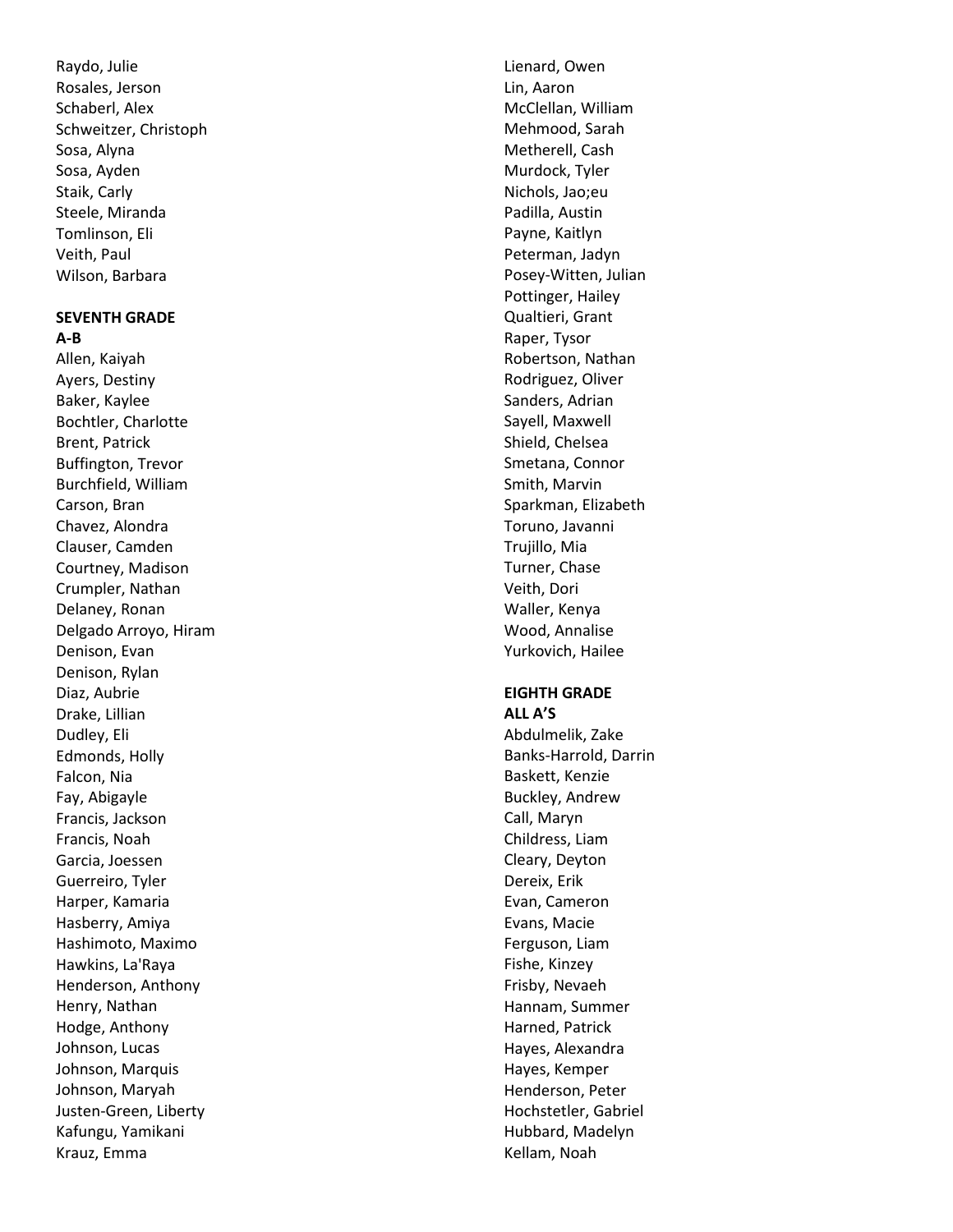Koak, Jecy Lee, Andrew Lopez, Alivia Lotto, Isaac Martin, Aubrie Moore, Evan Moreno, Fernando Moser, Adeline Moser, Nora Moyer, Kellen Pena, Rebecca Pinkney, Tahon i Ramirez, Adam Randall, Isaiah Reid, Angel Rivera -Guzman, Alekzandr Roesch, Isabella Seraydarian, Batia Stokes -Balkcom, Addyson Taliaferro, Zymeia Waldron -Kolloff, Ella Rea Walters, Conner Whyte, Chrishauna Wynkoop, Taylor -Kate Zickel, Jon Zimmerman, Hayden

#### **EIGHTH GRADE A-B**

Allshouse, Eva Askew, Johnie Biondi, Nicholas Blais, Simon Boulter, James Bumgardner, Auron Califano, Madyson Canales, Juan Carter, Yazmin Corker, Jania Csan, Cassidy Csan, Riley Downs, Demetrius Duke, Madelynn Garcia, Sammael Granados, Dominic

# **TABB MIDDLE SCHOOL**

**SIXTH GRADE ALL A'S** Ali, Rami Arnold, Logan

Greenup, Nicole Griffin, Jalen Guerrero, Aubree Henderson, Addison Henderson, Elijah Holmes, Savanna Humphries, Abigail Johnson, Hayden Johnson, Kayla Johnson, Molly Jones, Bryson Larder, Sophia Latimer, Cayden Medina, Liana Meekins, Armani Mitchell, Elijah Moore, Elyse Nguyen, Mason Olinger, Hunter Owens, Grace Pittman, Tiana Placencia, Harmony Plotino, Addison Priest, Ethan Prinz, Bella Rembert, Lara Robinson, Lucy Selby, Naomi Sheldon, Abigail Shrieves, Alexander Sprigg, Ryan Staggs, Maya Stephens, Isabelle Sutton, Brianna Tabor, Bailey Taylor, Aidan Taylor, Olivia Tynes, Breana Watts -Dwyer, Riley Weiss, Roman Whelan, Seamus White, Alyssa Wilkinson, Adyn Worsley, Pierce Zeledon -Salazar, Kimberly

Aydin, Arda Baugh, Sarah Beachum, Maggie Berhe, Bruk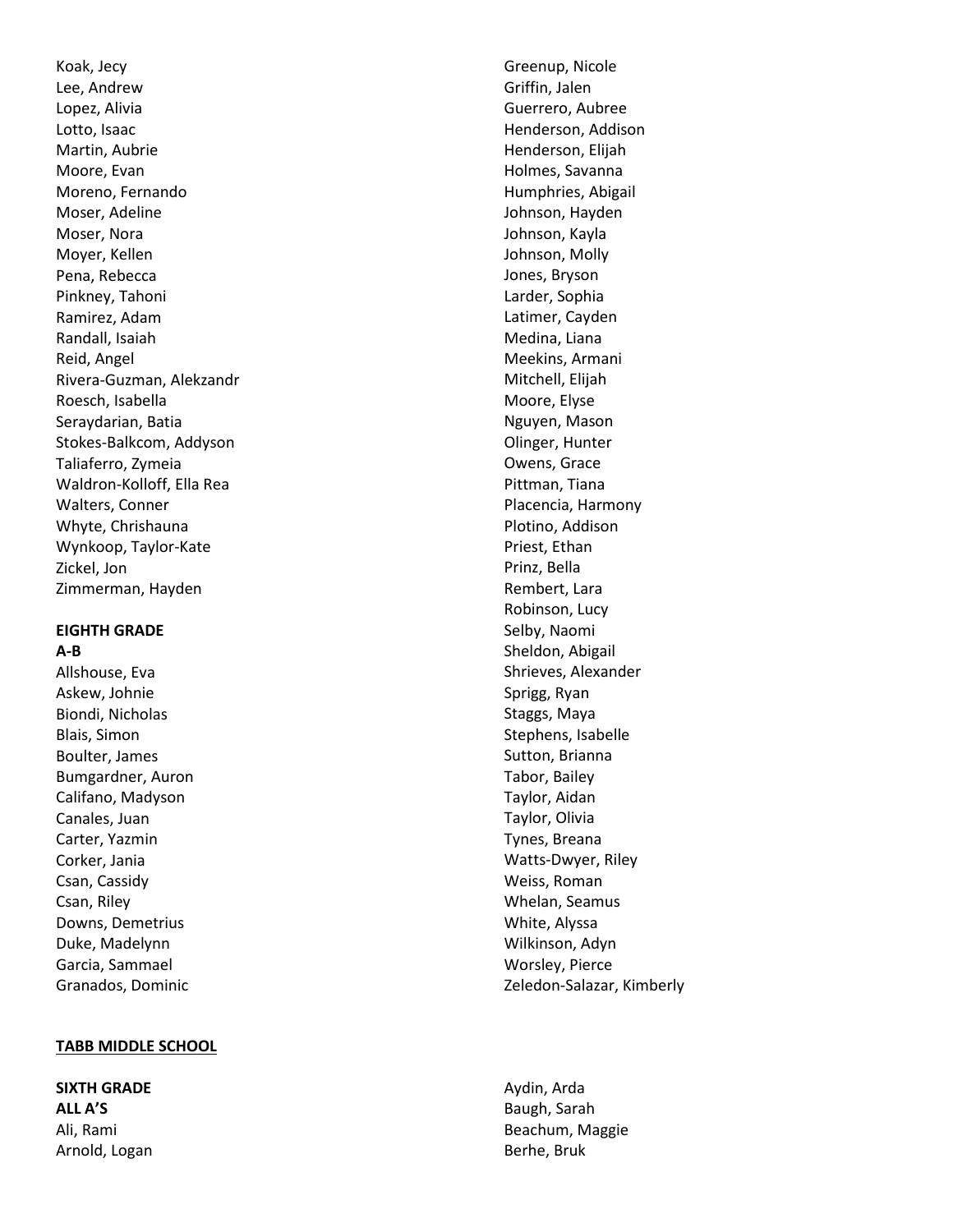Branam, Avery Brown, Avery Carter, Marion Chavez, Nicholas Cichowski, Christopher Conyers, Kaiel Cooley, Christina Crawford, Zachary Daugherty, Sean Davis, Shinae Del Greco, Milani Deleon, Alivia Denton, Hudson Dixon, Leah Duenas, Malinao Dyson, Krista Eitzen, Cecilia Elsaadat, Maya Emley, Lailah Eskarous, Demiana Ferguson, Malachi Figueroa, Ava Gage, Audrey Gaona -Carballo, Lillian Getzewich, Nora Ghimire, Aarav Gibbs, Gracie Golart, Dylan Golden, Mason Gradaille, Life Hilborn, Ashleigh Hurd, Kendrick Huskisson, Haven Ibarra, Lorelei Kang, Hannah Kang, Hera Kennedy -Lorimer, Sofina Lee, Nathan Lewis, Alexandria Li, Alan Lowe, Brianna Mabe, Preston Mansell, Elijah Mekhael, George Mitchell, Jayden Morgan, Mary Nguyen, Sandy Owen, Anna Palmucci, Norah Pattison, Karcher Peske, Caleb Powell, Brandon Quantz, Jamie

Reddy, Autumn Reddy, Eva Remington, Rosemary Roberts, Bella Robidas, Landon Saad, Mariam Sanchez, Aaliyah Schorr, Samuel Sensenig, Luke Shideler, Sophia Simsic, Ethan Sleigher, Gabriella Smith, Sagan Snyder, Jaxson Sopko, Sydney Stokes, Gunnar Sunstone, John Todd, Zoe Uribes, Mason Waller, Jacob Wargo, Olivia Warren, Blake Weeks, Lilah Wemyss, Mackenzie Winstead, Benjamin Wyatt, Samantha Zana, Leonardo Zhao, Rhett

#### **SIXTH GRADE A-B**

Aftab, Fillza Abdelmalak, Peter Abuan, Kaitlyn Bagheri, Lakelyn Bermender, Lillie Birkle, Jack Black, Lucas Blackwell, Leia Blanchard, Jay'lon Boyd, Milaysia Brown, Trinidee Burdt, Aiden Case, Jaxon Castillo, Stephen Clark, Nathan Coleman, Peyton Covington, Taylor Covington, Ella Creech, Abigail Davis, Malachi Davis, McKennly Dunston, Elijah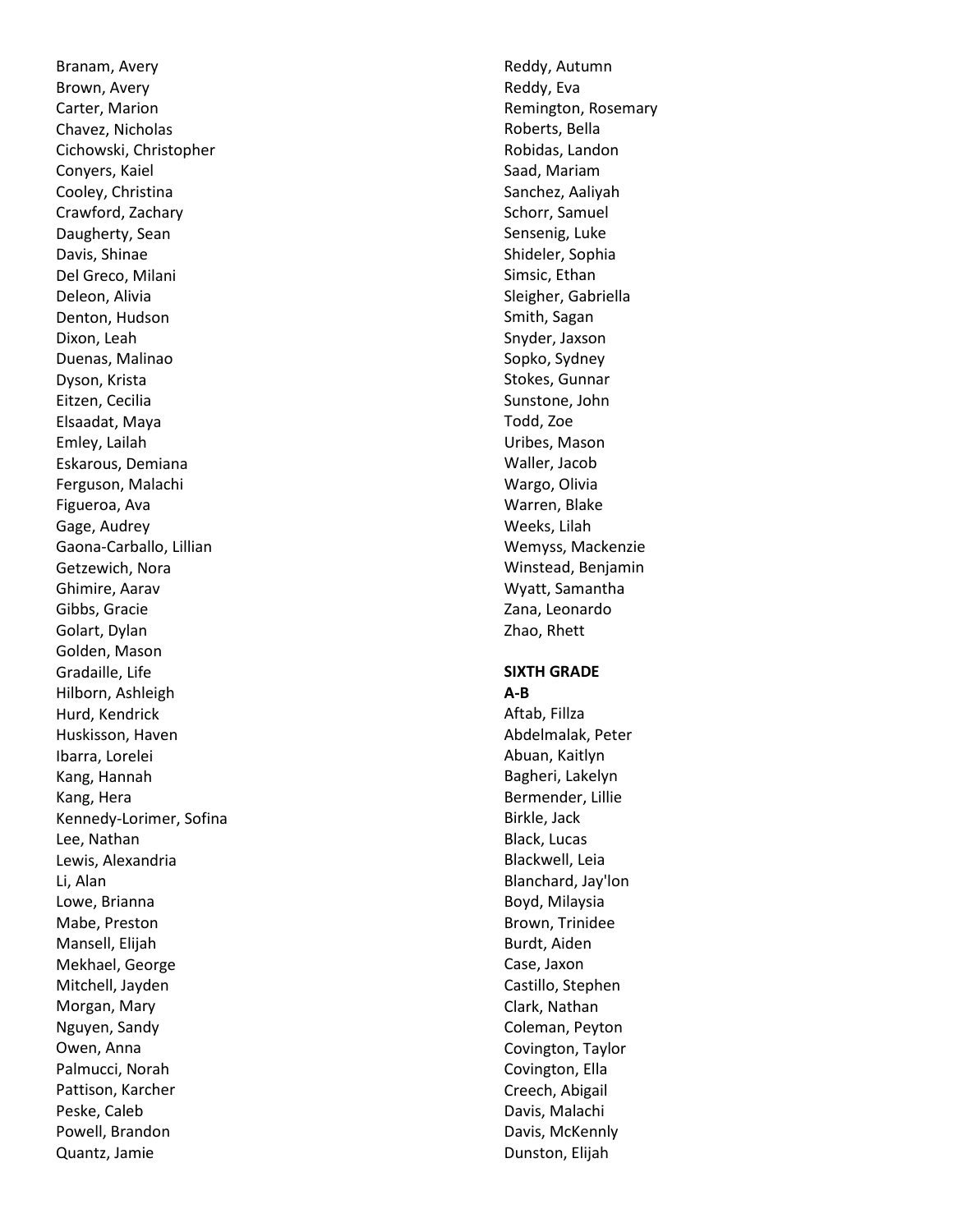Eckman, Peyton Edris, Ashlynn Edward, Jessica Edwards, Dylan Emmerson, Eliot Escarcega, Caleb Farah, Joy Faruq, Lawy Fleeger, Sophia Ford, Myles Franklin, Alijah Frere, Gabriel Fry, Ethan Garcia, Zephyra Gardiner, Ron Goldsmith, Riley Goodliff, Logan Guldin, Cooper Harvey, Alaiah Hefferly, Jackson Hernandez, Ethan Herrada, Olivia Heyman, Valeria Htay, Ryan Hunter, Blake Jafri, Zubair Khuu, Jonathan Kozlowski, Christian Kozlowski, Luke Kulling, Addyson Kurz, Tristan Lane, Joel Lashley, Corban Lee, Isaac Lee, Seoyeon Luna, Enrique Maloof, Lukas McDade, Christina Melendez, Matthew Mellinger, Isabella Morse, Joshua Nance, Madelyn Ogilvy, Emily Olexa, Xavier Ortiz -Fuentes, Daniel Patel, Sanah Patel, Om Polick, Hailley Powers, Abigail Ramos Rodriguez, Angelisa Ray, Alexa Reece, Mason Register, Wyatt

Rhodes, Leah Rice -Cummings, Umiyah Rivera, Noah Robertson, Carlihn Sanders, Wyatt Schmidt, Lilly Shaffer, Keeley Shah, Somiya Sheffey -Hall, Aiyana Smith, Colsen Soultz, John Spencer, Elliott Squires, Brayden Stensrud, Peter Stump, Alex Tacker, Logan Takahashi -Trader, Kaila Tankersley, Conner Tetrault, Genevieve Thompson, Isaac Toma, Kevin Torrance, Owen Vazquez -Flores, Aileen Wade, Charlotte Wagner, Alexis Wake, Brayden Walikainen, Berlyn Wang, Zusheng Waqas, Nawwal Warren, Catherine Weisiger, Ali Williams, Shamyra Wilson, Adrian Wu, Fiona

# **SEVENTH GRADE**

**ALL A'S** Ahmad, Sumayya Anderson, Preston Anhalt, Ava Barkley, Keira Barsom, Justen Bartee, Bella Bean, Elijah Benner, Jacob Bernstein, Samuel Biebel, Jack Bliss, Ayla Brockman, Bastien Burke, Camryn Callier, Malachi Carel, Jordan Carpenter, Caralyn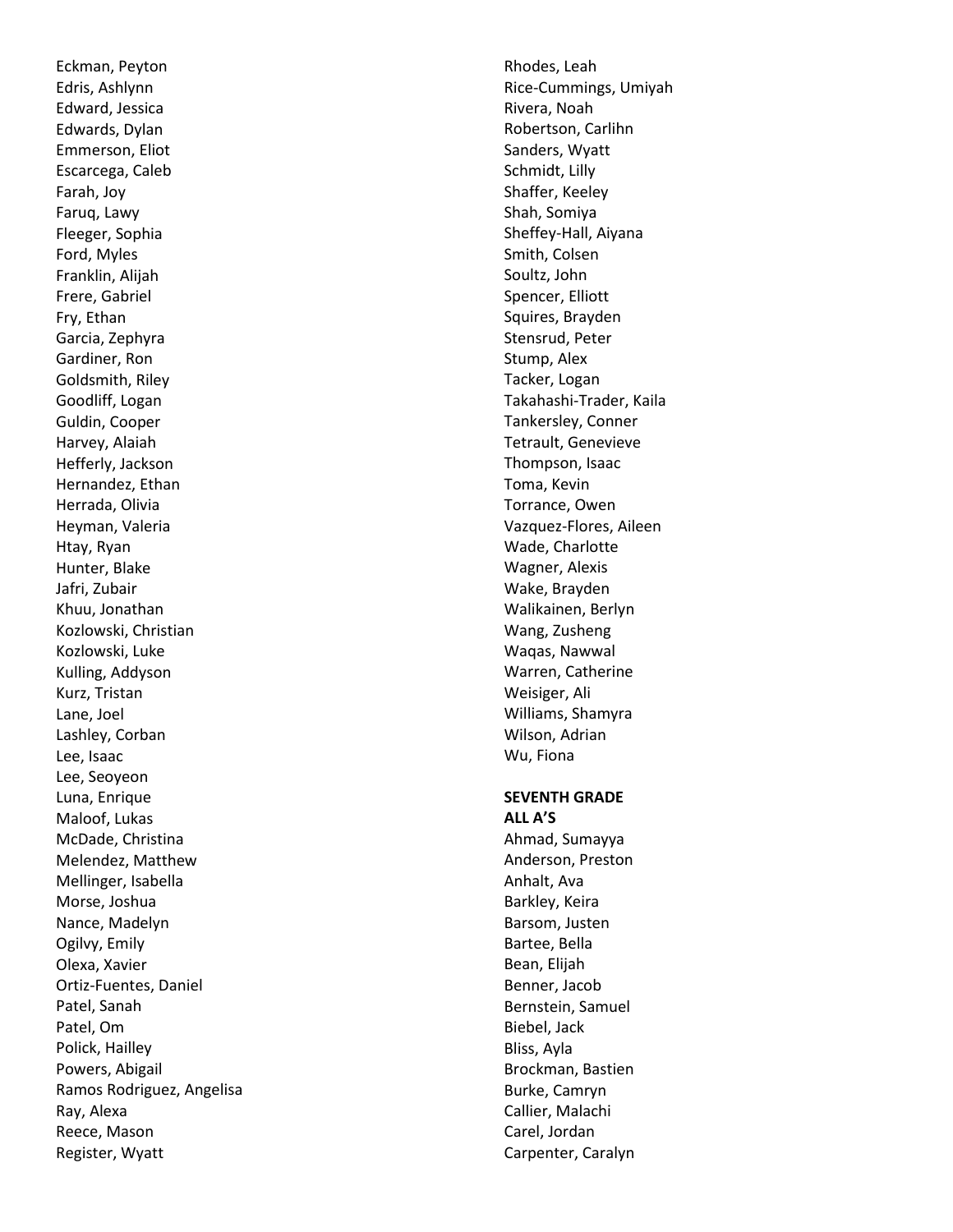Carpenter, Michaela Carter, Joshua Chung, Olivia Cisek, Brooklynn Debaghy, Noah Dharni, Neel Dong, Oscar Dover, Melissa Dunster, Nathaniel Dwyer, Jaya Eckert, Corbin Erickson, Audrey Forrest, Peyton Frederick, Gannon Freeman, Seth Gonzalez, Shelby Gragg, Kayden Gray, Chloe Gray, Peyton Harry, Samantha Henderson, Samuel Houser, Jackson Hutchison, Ruth Isaac, Lucia Ivanco, Celeste James, Audrey Johnson, Alyssa Johnson, Ella Kegley, Cody King, Dynasty Koehne, Dominic Kuehni, Caden Kuma, Benchipro LaFlamme, Zoe Lam, Molly LeBeauf, Taylor Li, Michelle Lombardo, Erica Long, Michael Maddock, Tyler Maestre, Vincent Martin, Brylie McClure, Brilee McIlvried, Skylar Means, Lily Merfake, Adoniah Mesan, Sejla Monley, Faithalyn Morgan, Benjamin Morgan, Henry Orem, Everett Ornelas, Marcos Payne, Grayson

Perez, Victoria Pham, Jet Rabideau, Zoe Rathore, Aditi Rauch, Adeline Raza, Rehan Realina, Faye -Dominique Reandeau, Isabella Rivera, Ella Robinson, Landon Roe, Arthur Rollan, Kalil Jaeden Rollie -Harvens, Ehren Romberger -Depew, Liam Rosa, Gianni Ruan, Roselani Schornak, Adreanna Sherzay, Mahsa Shurtleff, Matthew Siegel, Graham Sigismondi, Emmee Simmons, Preston Spangler, Brodie Spencer, Connor Storch, Grayson Sturdevant, Callie Su, Honglei Sulman, Samma Terry, Jaxon Toma, Stavro Torres, Daniel Torres Mojer, Daliana Verderber, Natalie Walton, Sophia Watson, Abigail Werkman, Cameron Wilder, Tristan

#### **SEVENTH GRADE A-B**

Abernathy, Evan Ackerman, Elle Adams, Matthew Baez, Eva Baker, Cayden Ballard, Aedyn Bargash, Diacos Bartee, William Blessley, Richard Bradley, Talulla Burke, Brooke Burke, Sydney Busonick, Brady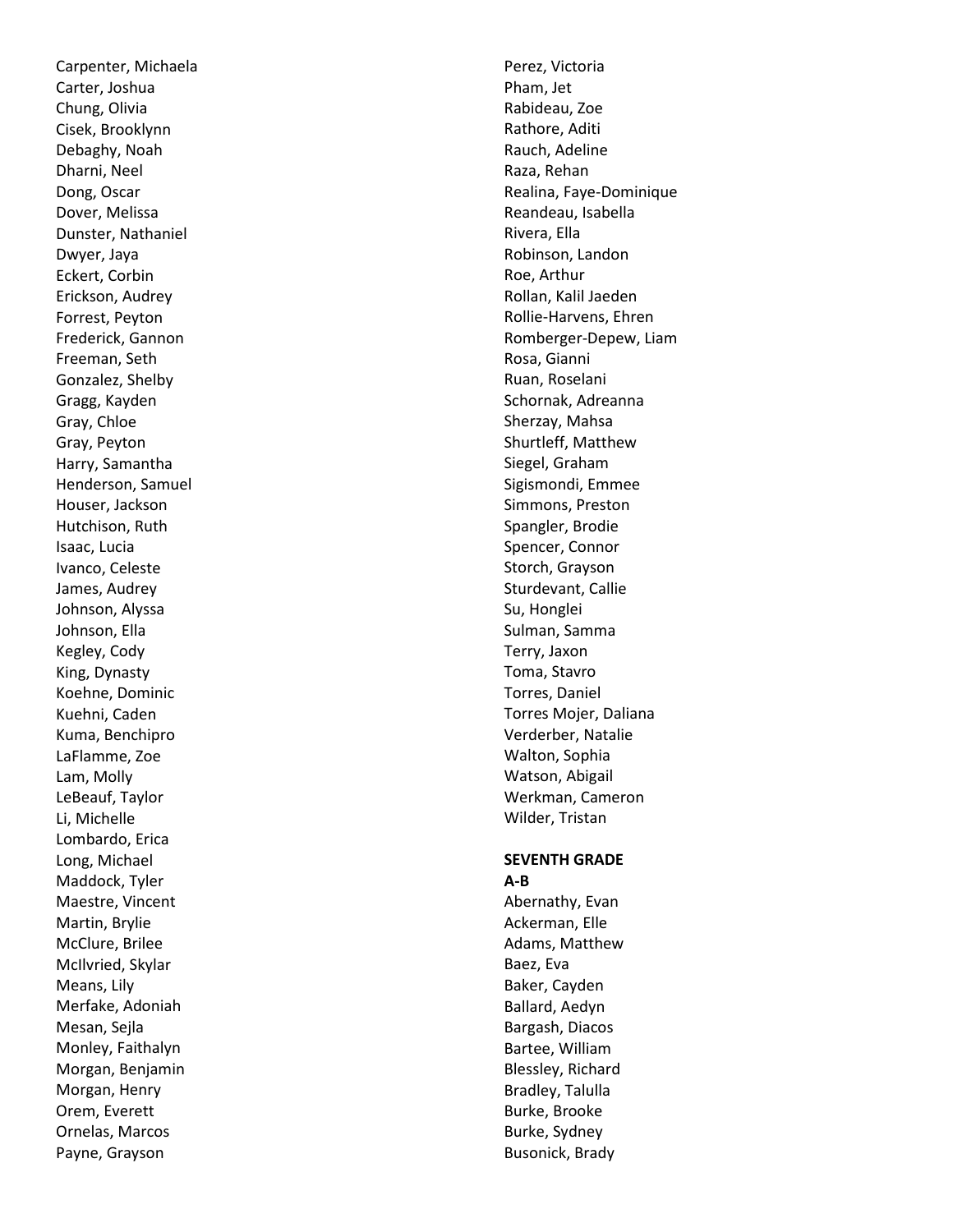Calhoon, Jaime Carneal, Jonas Carrico, Collin Carter, Sean Clarke, Michael Cole, Sabrina Dahmen -Huszar, Nicholas Davis, Zander Dorr, Abigail Dymond, Madelyn Flack, Matthew Flaherty, Isabell Ford, Destiny Ford, Sarah Fortson, Peyton Fox, Hunter Gangadeen, Makai Graham, Madeline Greidanus, Tristan Hairston, Myles Hale, Crispin Hardy, Asia Haywood, Treavan Heiser, Gwynith Hernandez -Lopez, Soleda Hettche, Kathleen Hill, Blake Hiramoto, Sara Howell, Keagan Hulse, Jamie Ilardi, Grayson Johnson, Josiah Jordan, Kayce Lamson, Violet Langfeld, Jefferson Large, Eli Lashley, Andrew Leard, Joshua Maddalon, Jonathan Mason, Grace McIntyre, Benjamin Meggs, Jack Mejia, Adam Moodie, Logan Mooney, Cortney Morancy, Malik Mostajo, Brody Murdock, Wyatt Nichols, Ryan Pascual, Rowan Peters, Jacob Ramirez, Gabriel Reynolds, Noah

Robertson, Zachary Robinson, Christopher Saenz, Logan Schreier, Christopher Sears, Brayden Sen, Sonalika Shay, Benjamin Sieg, Rilee Sims, Wesley Sinclair, Daniel Smith, Jared Soni, Tanisi Sumner, Kenzleigh Tankersley, Triston Tatem -Askew, Arianna Taylor, Michael Thompson, Aundreya Thompson, Julia Torry, Camden Travis, Blake Ulisse, Cale b Ulloa -Hurtado, Sebastian Watkins, Brody Whitaker, Ashleigh Wilson, Kylie Wrather, Olivia Yates, Abigail

#### **EIGHTH GRADE ALL A'S**

Abdelmalak, David Accurso, Jayden Agyen -Frempong, Ananda Akguner, Esma Anderson, Ann Andrews, Aaron Arnold, Paige Asbury, Ainsley Ashe, Gracie Atkins, Haley Ayala -Irizarry, Alondra Babajanov, Doniyor Berhe, Hiyab Boland, Carter Boudreaux, Henry Bowden, Cullen Boyd, Benjamin Boyd, Madilyn Brooks, David Brown, Noah Cao, Brendan Cho, Clara Christophersen, Noah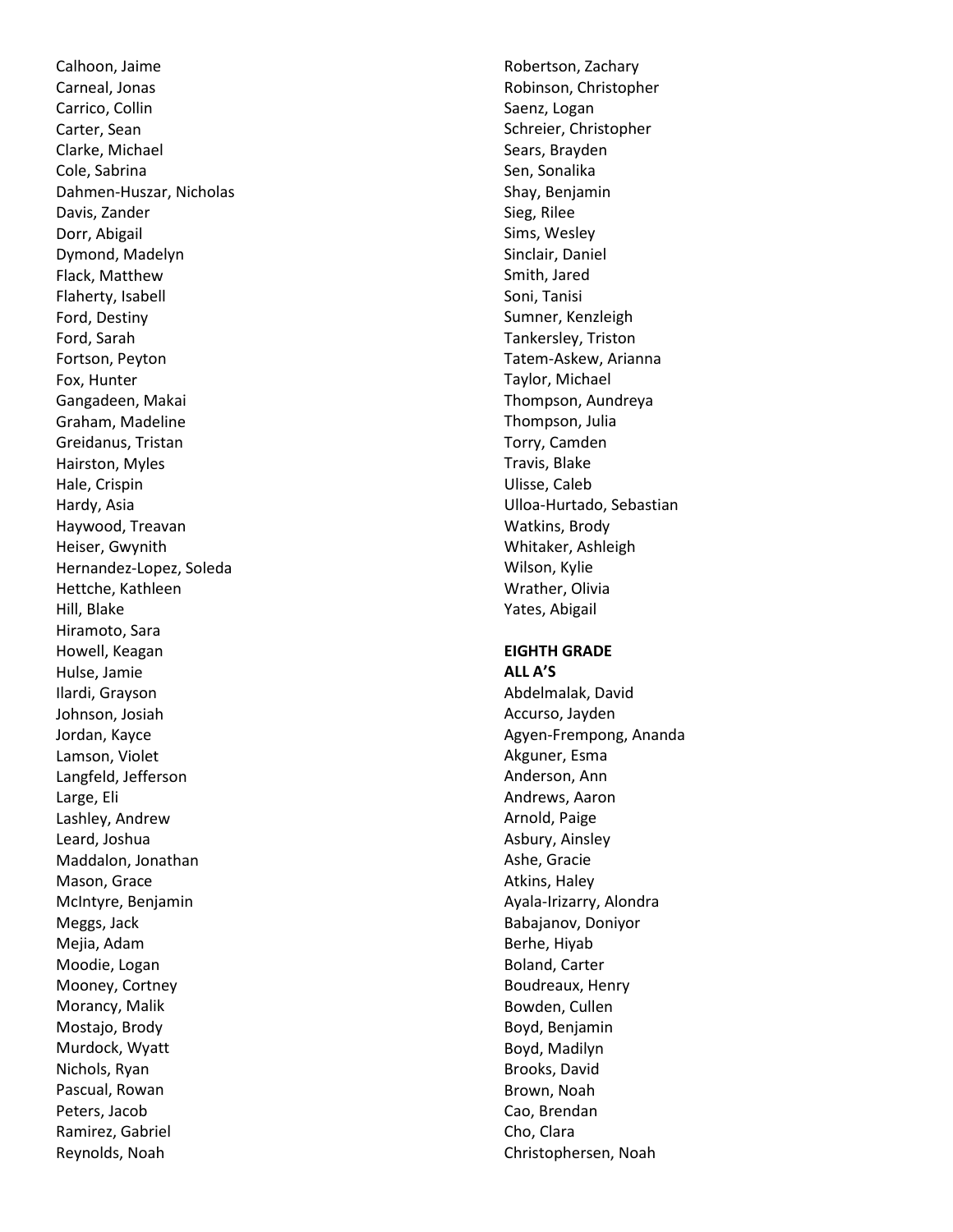Coleman, Kaleb Cornett, William Davidson, Alayna Davis, Michaela Diehl, Sara Doyle, Makayla Eubanks, Brandon Flaherty, Connor Gage, Sarah Garcia, Isabella Gaten, Mariana Green, Christopher Grieme, Jacob Grogg, Ashlyn Grogg, Kennedy Hargis, Jade Hartzog, Kenneth Heely, Gretchen Hodges, Marquise Kauffman, Baxter Kaup, Jack Kellogg, Lilyan Kennedy -Lorimer, Seth Krylach, Vadym Likavec, Maliah Lownik, Garrett Mabalot, Lyndon Manaloto, Naethan Mapp, Rufus Michael, Katherine Moefaauo, Jaida Moore, Vivian Myers, Ella Nieman, Daniel Nordin, Caleigh Numanovic, Adis Ogilvy, Adelaide Oliver, Stephen Parlett, Kendall Parlett, Kennedy Patel, Rudra Pathak, Prithvi Payne, Hayden Peske, Andrew Phillips, Luke Raizada, Arushi Ramberan, Dylan Reeves, Carson Rice, Landin Roberts, James Robinson, Lola Ross, Charles Rounsaville, Azalea

Seal, Dawn Shah, Sneha Shandor, Victor Sherwin, Sophie Sheth, Shriddhi Short, Peyton Siegel, Parker Skarosi, Hannah Smerlis, Alexis Starykova, Yelyzaveta Staul, Emily Surapuraju, Mahish Varma Takahashi -Trader, Kira Tartaglia, Madison Thomas, Malachi Thompson, Ethan Tiwari, Jatin Ulisse, Aubrey Valasundar, Sandeep Vance, Lauren Way, Megan Webb, Abigail Wick, Connor Williams, River Winstead, Charles Wireman, Carly Woods, Aniya Wornom, Joshua Wright, Adam Zhu, Eddie **EIGHTH GRADE**

**A-B** Bagheri, Espn Bahr, Caroline Baptiste, Jordan Baroi, Ethan Bassett, Christopher Bates, Torai Begor, Lauren Bretzius, Cole Brindle, Makayla Brown, Kingston Burhite, Addison Burton, Ethan Carel, Parker Chandler, Marian Choi, Minwoo Cochran, Evan Curry, Jayden Dannheim, Elizabeth Drummond, Eddie Dwyer, Nikhil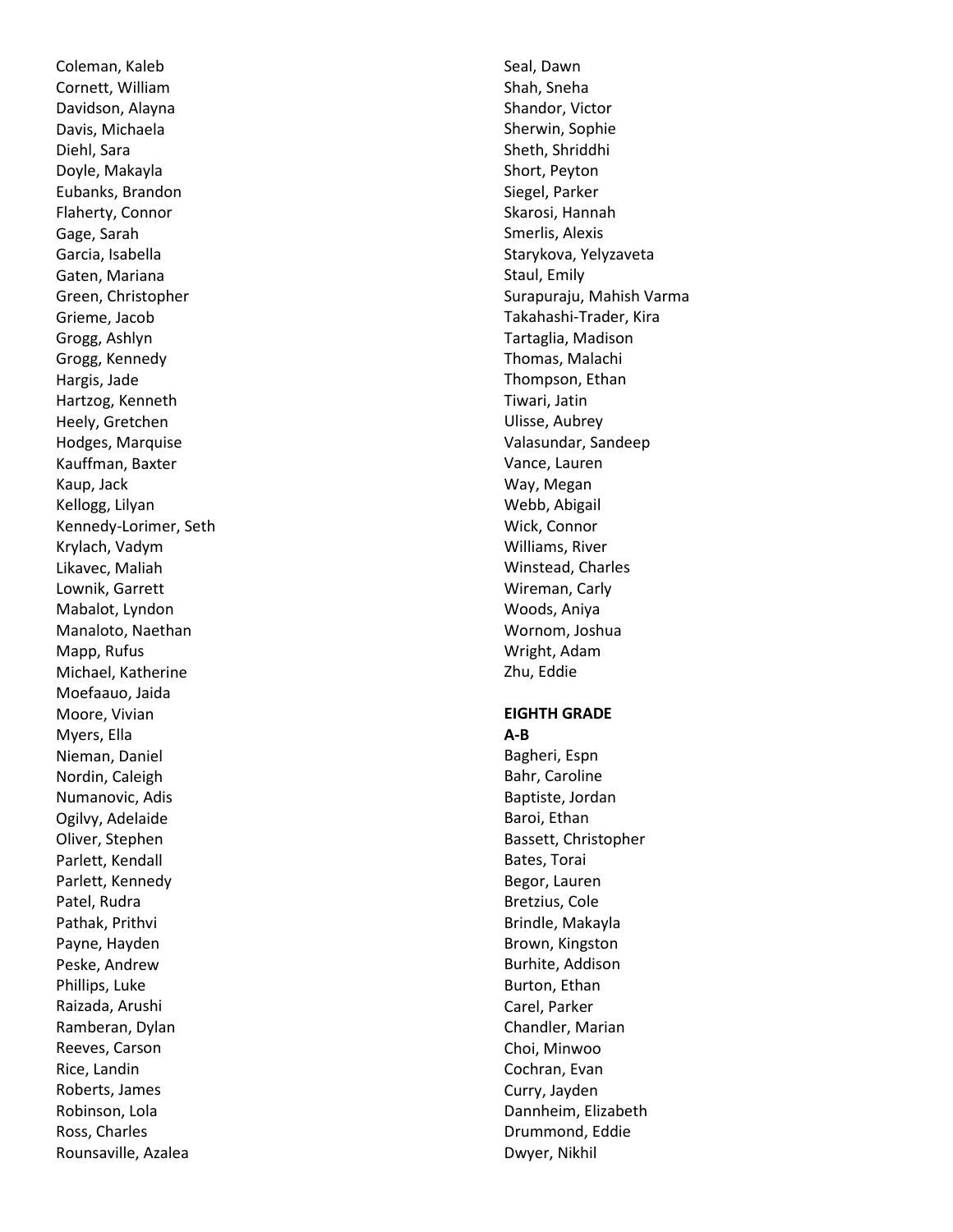Ford, Nyla Francisco, Madden Rai Fuller, Aniya Goodliff, Sarah Goodson, Megan Graham, Sadie Green, Falcon Hadley, Chase Hall, Makenzie Hall, Lochlan Hayes, Jaylen Heers, Gavin Hess, Lily Hilliker, Katherine Hiramoto, Risa Hood, Sayde Houseknecht, Jack Huggins, Alayha Hunt, Braden Hunt, Juliana Hunt, Ayden Ingersoll, Dylan Jefferson, Jaydin Johnson, Marley Joseph Sebastian Lobo, Sibyra Ann Melanie Karcher, Ella Karto, Othello Keen, Zoe Keesee, Christian Kim, Melody Large, Leigha Lasseter, Joseph Linthicum, Emilie Lockwood, Brady Loftus, Aidan Lopez, Kalea Lozano, Alonzo Maddox, Ryan Martin, Matthew McPhee, Zachary Meidinger, Tia Mellinger, Nicole Messer, Isaac **YORKTOWN MIDDLE SCHOOL**

#### **SIXTH GRADE ALL A'S**

Abernathy, Nicolas Allsbrook, Alexis Amin, Trisha Atlee, Isabel Azaltovic, Dylan Balest, Megan

Mobbs, Carleigh Mortenson, Tristan Mueller, James Mullins, Eli Murillo, Kayleigh O'Neal, Grace Ortiz-Fuentes, Jose' Pappas, Noah Park, Jaenny Pearsall, Samantha Pixler, Audrey Powers, Andrew Pratt, Madilyn Reichwald, Hettie Rodriguez, Chloe Rogers, Jordan Samuels, Kingston Schnakenberg, Eli Schornak, Madison Schriver, Layton Shibru, Saron Siegel, Jacob Sigler, Alexander Skinner, Jamari Slavik, Alexander Smith, Haidyn Smith, Aden Stanley, Kendra Stokes, Hunter Stokes, Kaleigh Suttle, Brooke Ta'len, Erick Tarr, Aidan Taylor, Serenity Tepper, Haley Tisdale, KeeLeigh Tully, Charles Vasconcelos, Hanna Weiser, Haley Weisiger, Jon Wray, Cameron

Banwart, Andrew Bias, Evan Bombaro, Brayden Burke, Maya Carr, Ryan Chubrick, Elizabeth Espinal, Jasmine Estes, Charles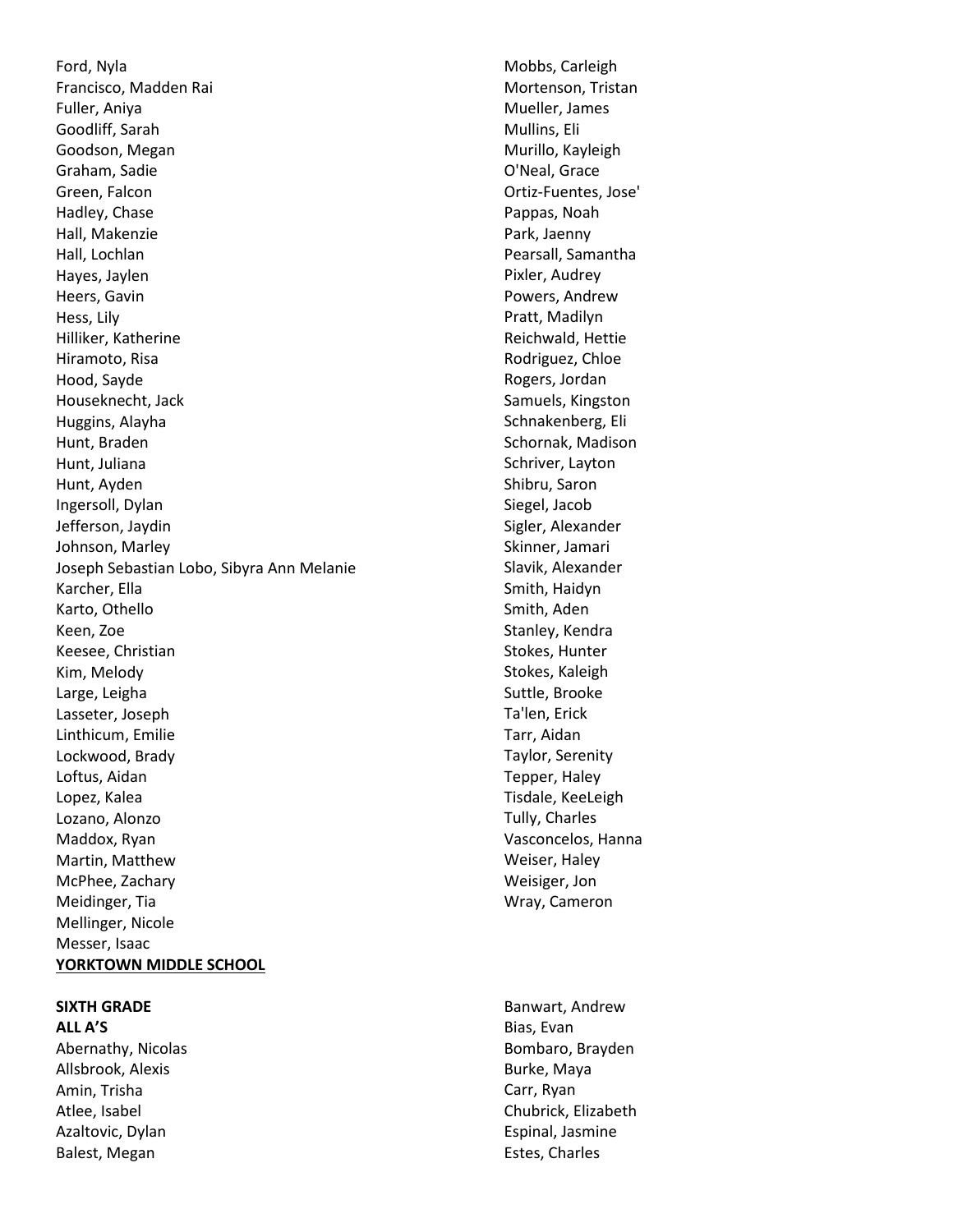Failing, Trevor Fernandez, Noel Freeman, Arianna Hagerty, Kylee Harlan, Eva Helmick, Claire Jones, Kyran Leach, Cooper Long, Katherine Mattson, Zachary Metz, Joshua Millard, James Moen, Adrian Neice, Caroline Nemec, Jake Pelosi, Kyrie Reese, Kendyl Schmidt, Payton Shalz, Gracie Staples, Wyatt Stephenson, James Swiggett, Amara Varva, Christopher Weaver, Ethan Weaver, Julie Weiss, Skye Woodard, Messiah

#### **SIXTH GRADE A-B**

Andreoli, Zachary Bagalawis, Gabriel Bancroft, Isabella Bayne, Olivia Beach, Sloan Beales, Carissa Benggio, Makaila Berube, Justin Caccavale, Parker Carroll, Abby Compton, Tyler Crandall, Trystynn Cross, Skylr Dearing, Nickalus Del Villano, Noah Delgado, David Douglas, Kendall Duckworth, Kailey Eacho, Madilynn Eadie, Braiden Edmonds, Gavin Eifes, Tristan Estrada, Karley

Evans, Tahlia Fonville, Hayden Gillikin, Callie Gingerich, Ian Goodnite, Gavin Gucanac, Julian Harmon, Addaleigh Harris, Dayton Hartzell, Anthony Hensley, Bryce Hernandez, Dennis Heron, Arianna Ho, Huy Hosmer, Makenna Hunter, Leah Lavendier, Keiko Lee, Jaidon Lizan, Lucas Lopez Santiago, Lyanis Mak, Dylan Manese, Mckenzie McCabe, Benjamin Mills, Jalia Moore, Ella Mulligan, Michaela Olsavicky, Hunter Plue, Raymond Pratt, Paul Prosser, Lilly Robertson, Joshua Rossy, Ryan Sanchez Morales, Yarianis Sanders, Jeremiah Seiter, Andrew Shaw, Katelyn Sierra, Anthony Speth, Raymond Taylor, Isaiah Taylor -Jenkins, Jade Thomas, Dylan Tingen, Bailey Turner, Jordan Via, Seth Wedding, Bryce Weeks, Gabriel Williams, Skylar Wood, Cecily Yang, Coco

#### **SEVENTH GRADE ALL A'S**

Adcock, Makayla Baryctska, Yana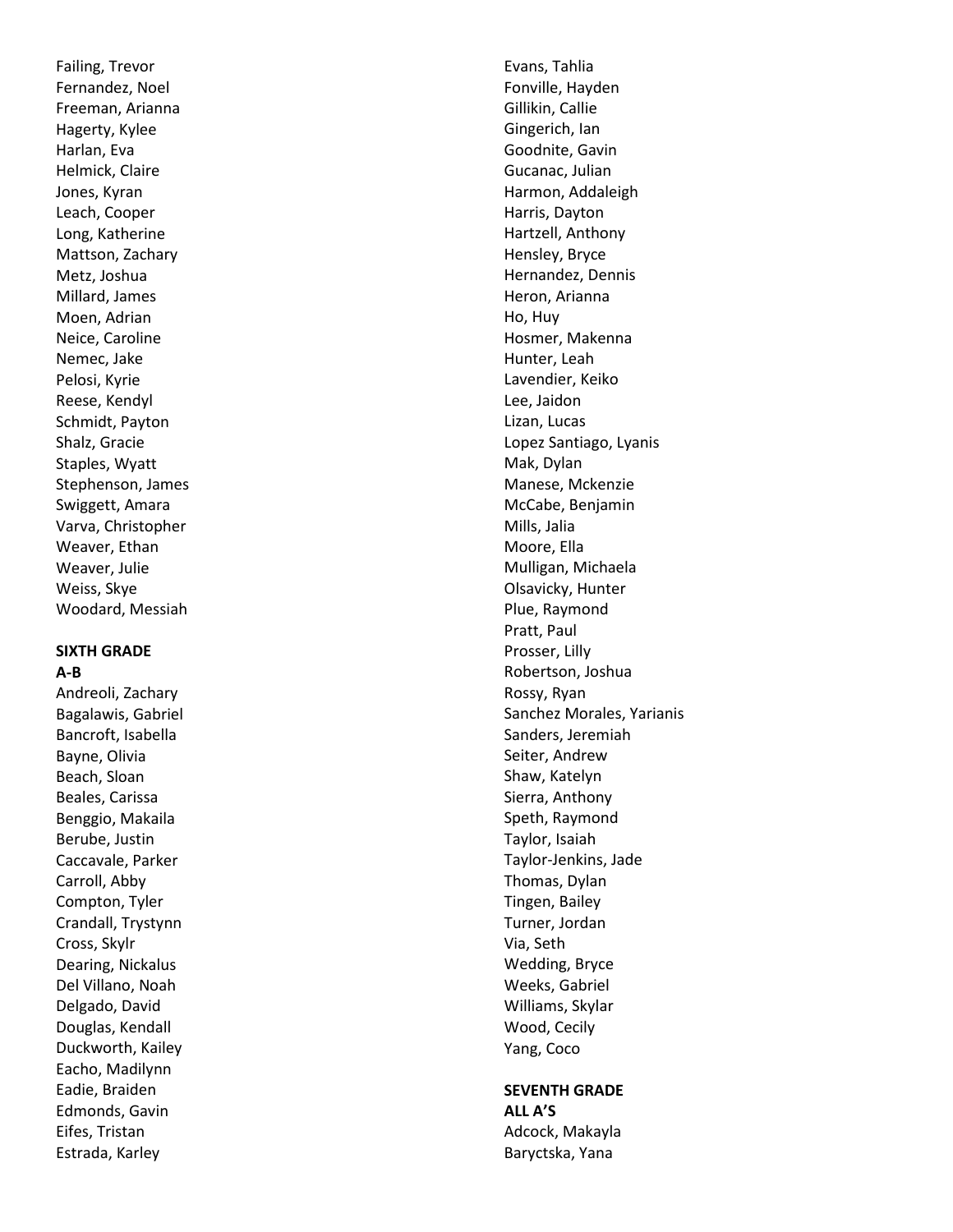Baskett, Jackson Beales, Owen Blanton, Owen Buckwalter, Allison Burris, Carson Byrum, Addison Cardona, Zoe Collier, Cayden Colon, Alena Corbett, Rachel Crocheron, Azzire Dodge, Tyler Eason, Shelby Gross, Lucy Hall, Oliver Harris, John Hawthorne, Jordan Heaton, Axle Hughes, Summer Jones, Glenn Kirby, Holly Knight, Ares Kumassah, Samuella Lane, Aidan Link, Lila Magruder, Erin Martin, Ethan McLaughlin, Philip Parkening, Sydney Robertson, Aydin Roosien, Mason Royal, Layla Sauer, Connor Smith, Jordan Taylor, Destiny Thomas, Ella Thurman, Ella Tornatore, Jackson Tugwell, Hayden Turkovich, Preston Valentine, Hunter Vasquez, Maximilian Veitz, Alexander

#### **SEVENTH GRADE A-B**

Bates, David Baysden, Ethan Benton, Alexis Bonnie, Persayes Bridgman, Tyler Cronin, Haili Davis, A'neiceia

Deynes, Daniel Duckett, Kahmya Flowers, Keira Fowler, Jude Gregory, Autumn Hamm, Lillian Harbin, Heidi Harris, Jackson Harris, Kristen Henning, Bryn Hensley, Peyton Holmes, Meya Hoover, Taelyn Jacobs, Bethany Johannes, Cole Kelly, Grayson Le, Makayla Letholt, Blake Lewis, Jezelle Limuel, Joshua Linville, Aidan Madrid, LucasIzayah Mann, X'avier Manning, Jack Martinez, Christian Massey, Kaiden McCay, London Morgan, Audrie Mudry, Rachel Olmo, Angel Owenby, Benjamin Petrie, Evan Ragan, Gavin Rausch, Connor Sanborn, Sebastian Scheid, Penny Sok, Sophia Teague, J'shon Tompkins, Dylan Tucker, Evan Wallace, Bryce Yu, Katie

#### **EIGHTH GRADE ALL A'S**

Ahrens, Jayden Allen, Desmond Anderson, Alexis Balch, Matthew Bavuso, Connor Bayne, Caroline Blake, Cody Carr, Ricky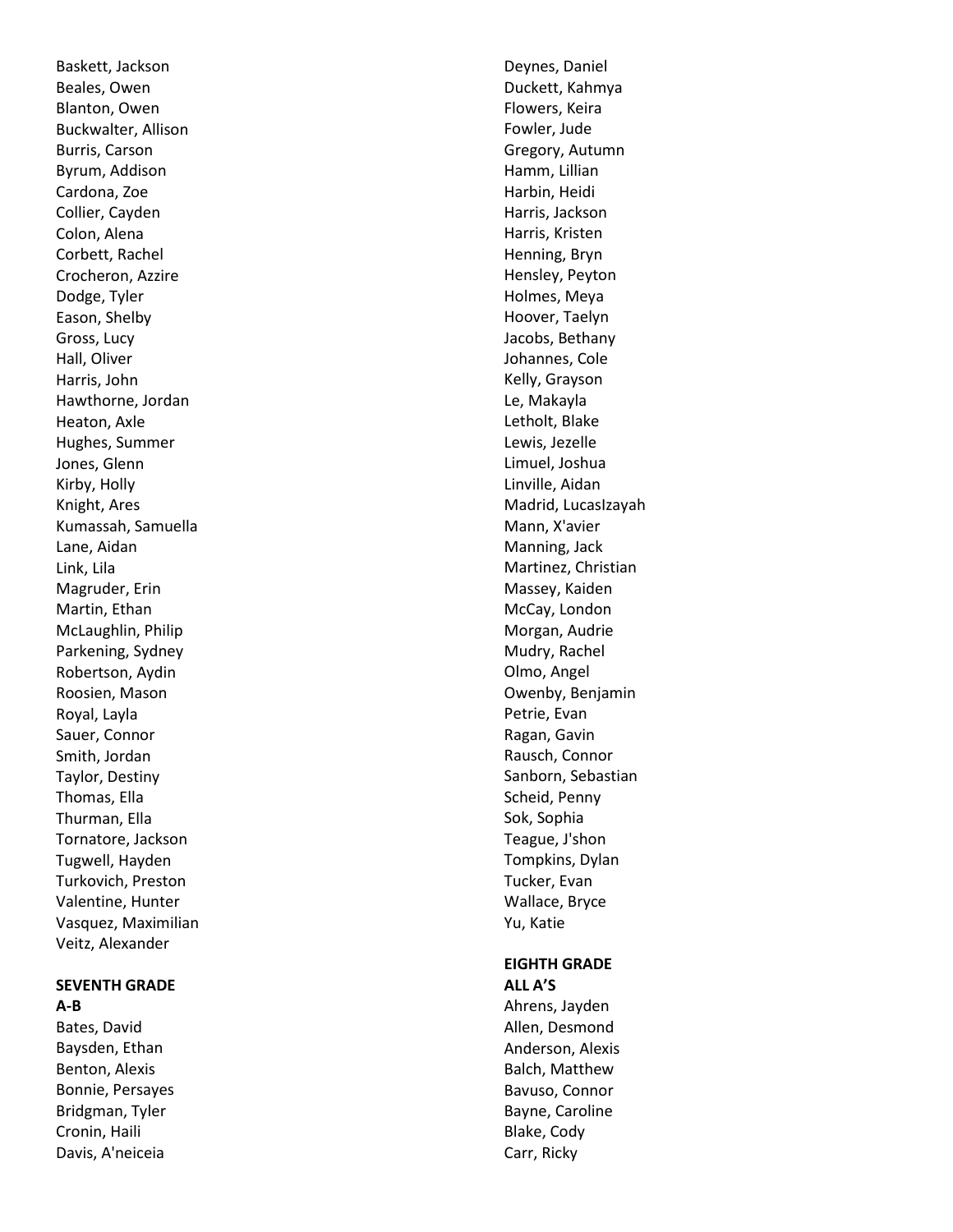Centimole, Noah Claypool, Chevelle Cooper, Carly Corbett, Jacob Cronin, Zacharieth Cullison, Luke Duncan, Evan Farnum, Jaelyn Farris, Madison Ferdon, MaKenna Ficklen, Braxton Garibay, Mekhi Gillette, Katherine Grimm, Benjamin Harold, Kamari Harsey, Madison Hartwell, Kimora Hogan, Cait Kessler, Ashton Koogler, Lena Lightner, Gavin Lindquist, Emma Lindquist, Ethan Loomis, Alexander Montanaro, Dominic Moss, Natalie Nemec, Johnathan Oakley, Madalynn Paciencia, Riley Patel, Sheena Payne, Michael Pennington, Mekhi Rimel, Devin Robles, Bethany Sellers, Elaina Smith, Kaitlyn Strouse, Irelyn Sypolt, Cheyanne Taber, Dylan Teller -Hollingsworth, Lily Thompson, Shelby Tschida, Sophia Uphoff, Logan Villanueva, Elisabeth Ward, Benjamin Weaver, Ryan West, Gavin Worley, Cecilia

# **EIGHTH GRADE**

**A-B** Abaroa -Micket, Antony Alexander, Kymani

Bates, Henry Batterton, Erin Bayze, Sierra Bell, Lily Bennett, Haley Berube, Ryan Bradley, Aubrie Brown, Trinity Burke, Evan Busquets, Kali Caldwell, Ella Carney, Ella Cobbs, Makayla Creech, Camoren Cunningham, Talea Day, Brendan Diaz, Serena Dickinson, Chace Dominguez, Mariah Driscoll, Brooklynn Estevez, Lucia Evans, Trevor Ferrell, Carter Forrest, Brandi Gutierrez -Swank, Isabel Harlan, Maura Horak, Emma Hower, Robert Huang, Chloe Hunter, Camryn Jackson, Sophia Jon, Brian Jordan, Sydney Lemonds, Christopher Matthews, Eden Muhammad, Nyla Nawrocki, Olivia Opper, Kaylen Ortiz, Christian Pinckney, Jacob Reynolds, Zackary Robinson, Lennox Rodriguez, Jezebel Ross, Alayna Russell, Noah Seiler, Lena Shaltayeva, Victoria Shelton, Brenna Siebert, Judith Smelser, Marcus Smith, Mallorie Smith, Vivian Sprague, Alexis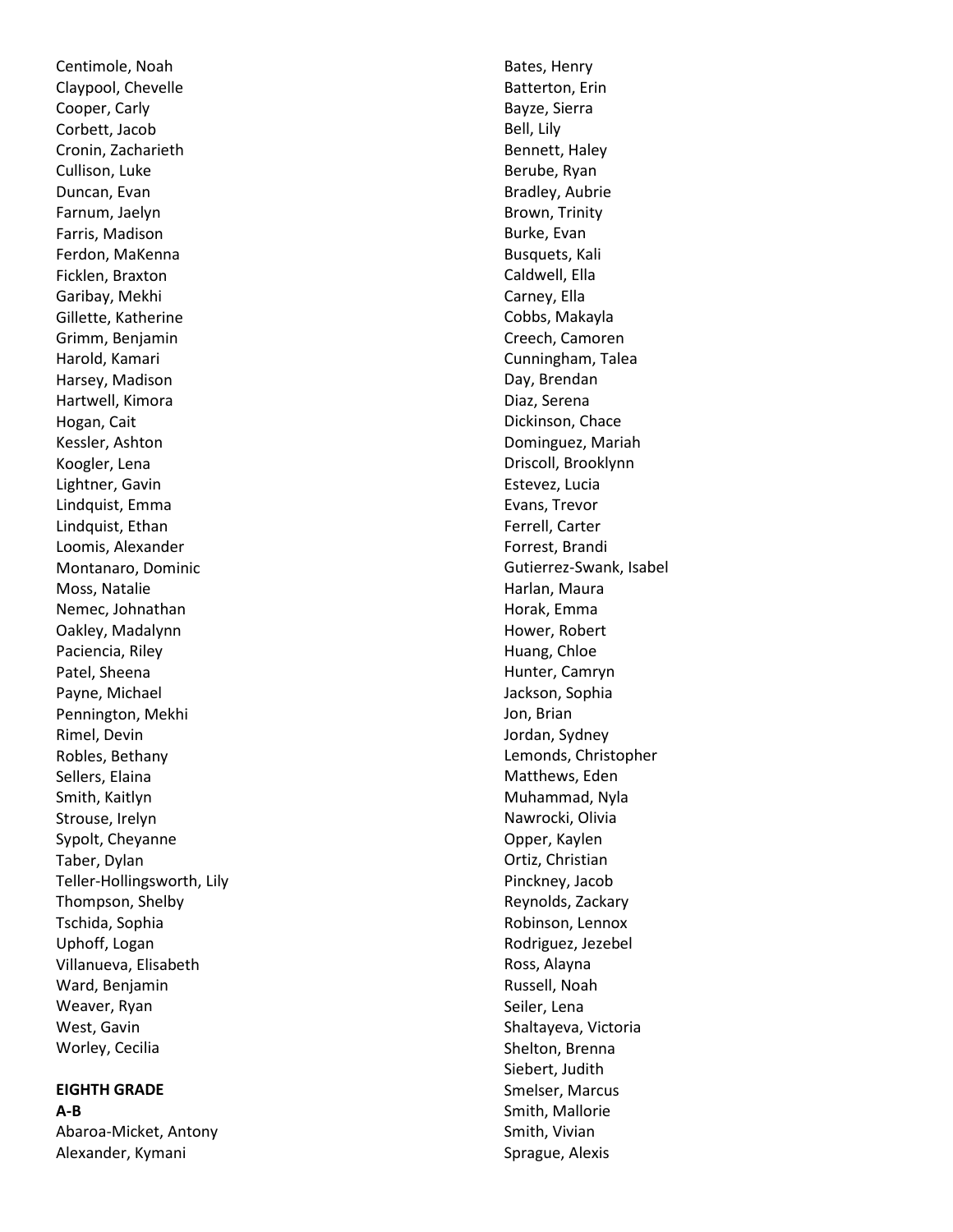Taylor, Arden Thomas, William Trumble, Anastasia Turner, London Tyson, Sawyer Vargas, Braden

#### **BRUTON HIGH SCHOOL**

**NINTH GRADE HIGHEST HONORS**  Anderson, Tyler Armstead, Shaun Brown, Seth Campbell, Brody Canela, Isaac Capone, Sean Check, Isabella Cicero, Alicia Crow, Daniel Downey, Joseph Eley, Keyania Faw, Jolie Gallegos, Josiah Gibbons, Marissa Guerreiro, Nathan Hammarsten, Riyah Harris, Ansley Jones, Kaniya Jordan, Olivia Kirk, Caleb Kline, Jacob Le, Samuel Lewis, Dakota Leyva, Sofia Matibini, Simphiwe Olson, Leilynd Osomoe, Evelyn Overton, Caroline Parks, Tyler Roberts, Sarah Seitz, Ava Sellars, Aiden Smetana, Olexa Stockburger, Elizabeth Truckenbrod, Sophia Underwood, Jordan

# **NINTH GRADE HONORS**

Aly, Ayah Amavisca, Ashley Vyas, Amrit Ward, Carter Washington, Kenlee Weber, Stephanie Woodfield, Ryker

Anderson, Gabriella Babcock, Aiden Beaver, Caleb Campos, Alexis Carrasquillo, Raquel Carreon, Allysandra Cothran, Brennen Cowles, Terreece Dereix, Ryan Diem, Christopher Edmonds, Ella Erby, Gabriel Evans, Jackson Faw, Mina Freeman, Brandon Gardin, Kai Gesler, Mia Hall, Cassie Hamilton, Nickolas Hill, Jeiel Hodges, Jackson Hunter, Nadezhda Krauz, Summer Lankford, Da'Vayjah Latimer, Erika Lowrey, Caydon Mashburn, Bryant Mckenzie, Anna McLain, Chloe Moran, Wendy Odroneic, Dominic Placencia, Heaven Pottinger, Samarah Robinson, Eva Stockburger, Isaac Thomason, Chase Turner, Alyssa Washington, Ciana Wilkins, Cora Wolfe, Elizabeth Wood, Alexander Yates, Ty Zeledon Salazar, Kevin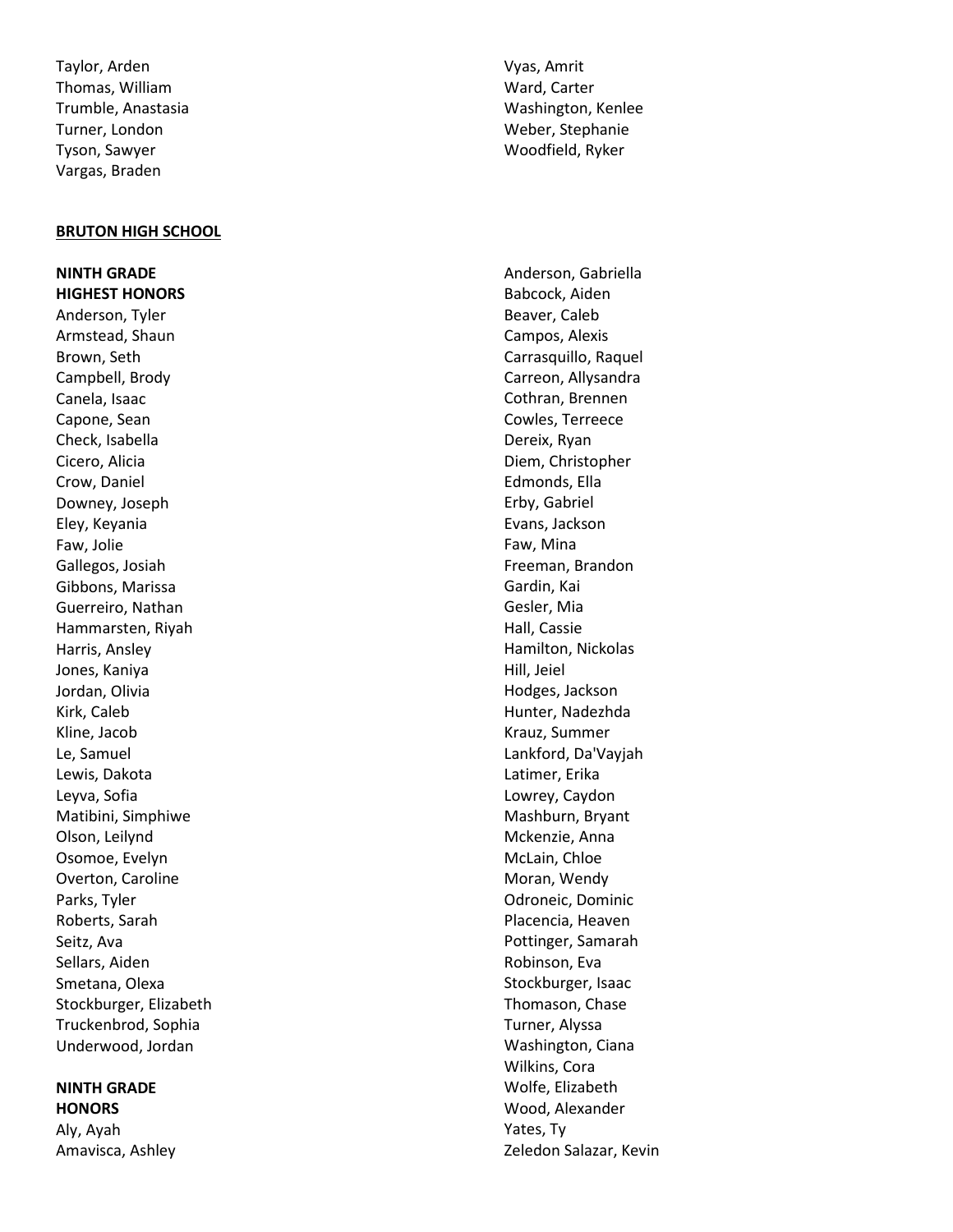# **TENTH GRADE HIGHEST HONORS**  Medina, Ziana Peterson, Jade Pimentel, Ariana Santiago, Lana

Shar, Lau Strain, Leon Trojak, Miranda Abbott, Katelyn Askew, Kyndal Dang, Ryan Espinosa -Linares, Priscilla Felsman, Nicholas Fitzpatrick, Helen French, Grace Goins, Erik Goodwin, Annabelle Harmon, Trinity Heberlein, Daniel Hickey, Allison Jeter, Lillianna Jones, Miya Kaleshefski, Martha Mary Lake, Charlotte Lee, Abigail Lienard, Anabelle Marcuson, David Martinez, Nick Merritt, Maureen Millner, Aliyah Powell, Ethan Reyburn, Jacqueline Rizk, Mina Sarki, Kaamil Scheurmier, Alisha Senor, Sarah Shriner, Thomas Snyder, Brady Townsend, Gabriella Tran, Jenny Underwood, Jayla Walters, Adam Wilson, Trent

# **TENTH GRADE HONORS**

Aly, Hannah Claud, Thomas Ellis, Myles Ignacio, Elijah Johnson, Aiyhan

Keith, Kyleigh Keith, Owen Ketchum, Lauren Marsh, Jordon McCarthy, Marissa Owens, Sienna Potter, Leyna Privigyi, Jaden Puckett, Brianna Robinson, Emmet Rowe, Adrean Velazco, Iara Wilson, Mark Call, Brady Caraballo, Angelina Dearry, Ariana Francis, Dunlen Gaschen, Graham Guyton, Matthew Harned, Rachel Howard, Amaya Kissoon, Alecia Lawson, Collin Linares -Alfaro, Kacey McLain, Catherine Naisher, Nolina Olinger, Dylan Parks, Hayden Postiglione, Naomi Randall, Quinlan Sakimura, Ava Waggoner, Maximillian Zamudio Centeno, Juan

#### **ELEVENTH GRADE HIGHEST HONORS**

Barkley, Kolbi Cadwell, Jane Crewe, Lauren Dizon, Jacob Nathaniel Garcia, Amelia Givens, India Graves, Myia Ho, Khang Law, Caleb Li, Anson Li, Jia Ying Lienard, Thomas Linares, Sharon Martin, Sean Miller, Adeline Mitchell, Sarah Moore, Ayanna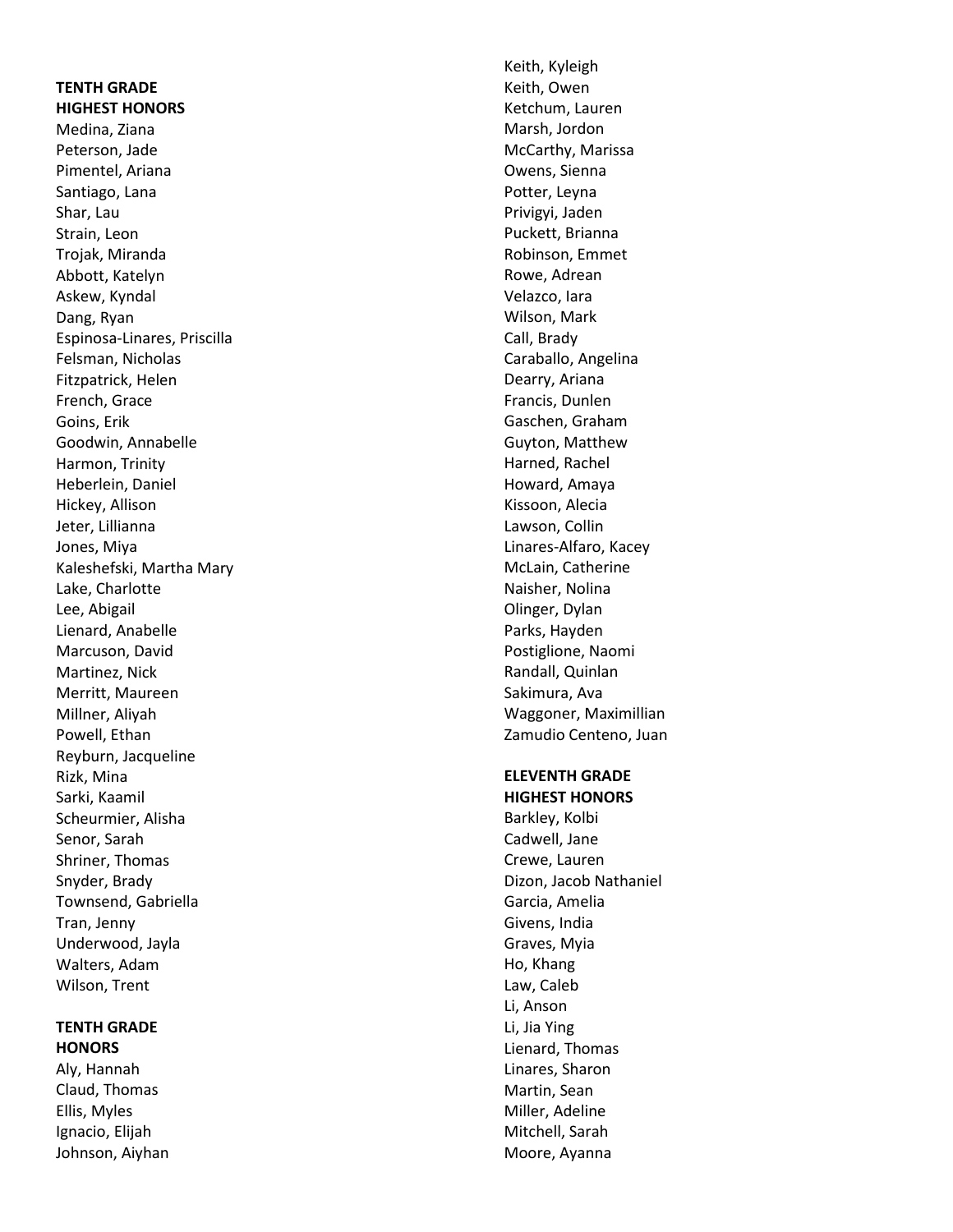Newman, Jackson Offenbacher, Hayden Owens, Amber Pardee, Lauryn Pattisall, Jackson Pelacci, Marta Pellei, Alyson Perrin, Drake Peters, Megan Posey, Jalen Roberts, Abigail Rooney, Adriana Schweitzer, Leah Seraydarian, Kaiah Shrieves, Julia Smith, Vanae Tassara, Emily Tomeh, Leticia Tomlinson, Noah Vu, Rebecca Wightman, Kendal Wildemann, Carolina Wilson, Mackynzie Wincheski, Louis Zickel, Peter Gonzales, Mariah

#### **ELEVENTH GRADE HONORS**

Amissah, Golda Anderson, Dakota Banks -Harrold, D'Airah Billups, Ke'La Check, Chloe Compton, David Conley, Sanai Dionisio, Brayden Dizon, Jerome Bjorn Evans, Jacob Figueroa, Roman Fishe, Quinn Furgurson, Hannah Johnson, Alicia Mason, Madeleine Mayer, Addison McLean, Amare Mendoza -Colon, Kamila Moskal, Annabelle Padilla, Jazmin Rowland, Sarah Smith, Trinity Sowers, Trevor Truckenbrod, Abbey

Turner, Brandon Wiggins, Alayna Guiffre, Jasmyn

#### **TWELFTH GRADE HIGHEST HONORS**

Abdulmelik, Bedria Allen, Brianna Anderson, Chloe Arbelli -Smith, Angelina Chestnut, William Cole, Shenan Colocho Martinez, Rosa Coykendall, Braden Dang, Peter Emery, Robyn Figueroa, Mia Fowler, Betyna Freeman, Jadyn Gaines, Jason Gintilas, Jaden Heberlein, Katie Hermann, Alexander Indovina, Dominic Koak, Lucy Lacomb, Kaylee Lohr, Faith Lucas, Katherine Martin, Janay McBurnette, Camryn Mutter, Karah Naisher, Bianca Obin, Spencer Overton, Peter Pellei, Emilee Randall, Amari Richardson, Logan Sirois, Samantha Snyder, Gabriel Wells, Cameron Cuffy, Jaiic Delcambre, Dmitri DeWitt, Esther

# **TWELFTH GRADE HONORS**

Bennett, Isaiah Bowers, Evon Brunton, Elysia Christensen, Kenneth Clark, Mercie Cummings, Aislinn Currid, Caleb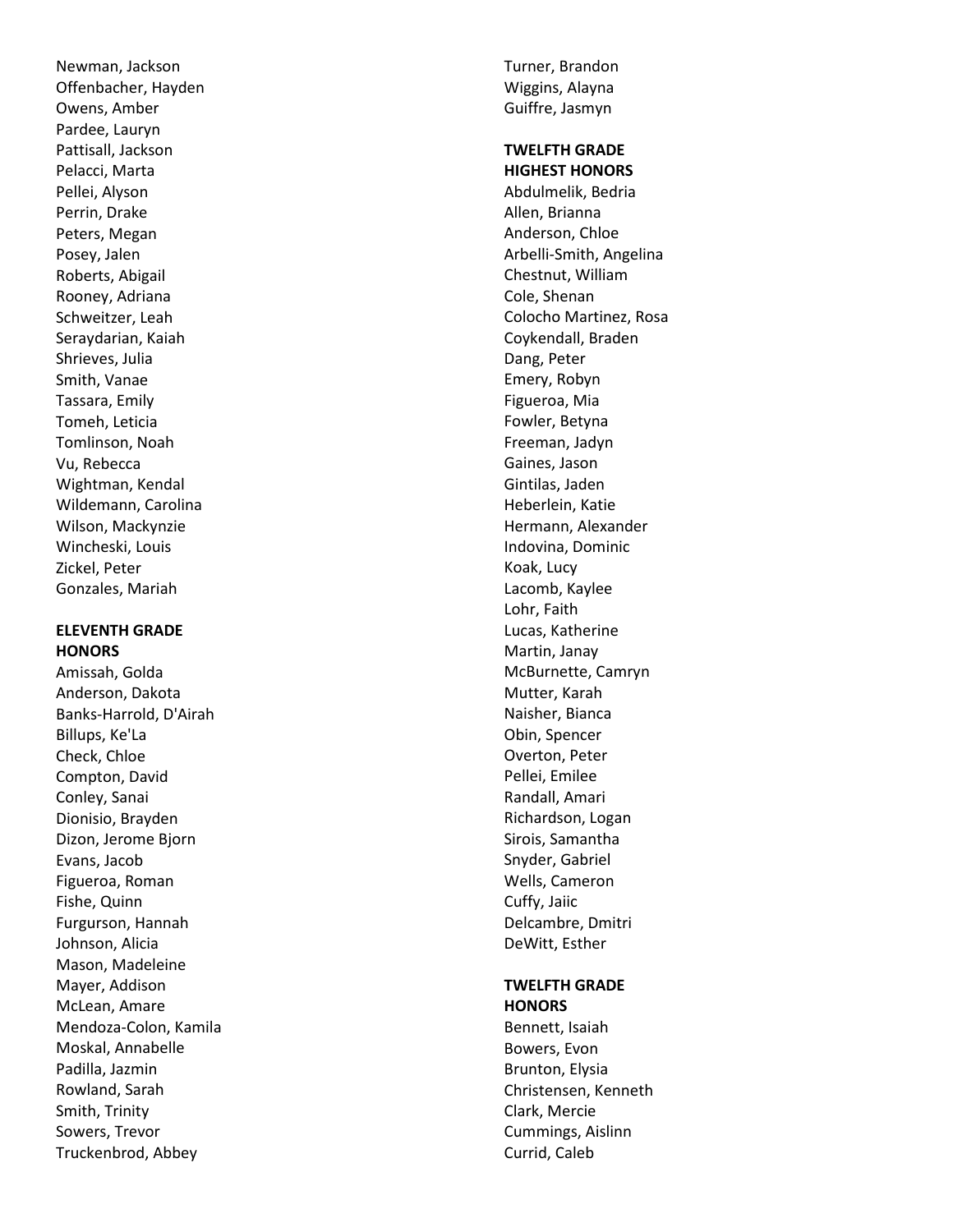Darnell, DaNaiyah Desormeaux, D'artagnan Filicko, Cody Haslacker, Logan Hepler, Gary Hindman, Miriam Hudson, Michael Jones, Jayden Lipinski, Jake Little, Charles Magaro, Matthew Malmquist, Benjamin McCarthy, Margaret Millner, Amaya

#### **GRAFTON HIGH SCHOOL**

**NINTH GRADE HIGHEST HONORS**  Abi -Saab, Madison Amato, Riley Ashmin, Enaaz Bailey, Dawson Bamsey, Juliet Bath, Nathaniel Beckett -Tate, Sheky Berger, Marcello Bhagat, Krishna Boyd, Evan Braganza, Erin Lois Brown, Keira Brownlee, Jakobe Brownlee, Karmare Bryant, Owen Camobreco, Josephine Cannavino, Alyssa Chambers, Anderson Chan, Nathan Chavez, Alanna Chung, Yuna Claar, Miles Cover, Noelle Dahl, Lyla Danner, Keith Diebler, Evangeline Diebler, Noah Dinh, Daniel Doherty, Madelyn Dougherty, Sylvia Emerson, Rebekah Ernest, Brittany Fowler, Mia Fredenburg, Brooke

Obin, Devany Peters, Rasaan Ramirez, Sophia Reid, Jayson Reyburn, Jacob Rizk, Jumana Rowe, Rheana Schreyer, Emma Underwood, Sophia Velazco, Naniushka Westenberger, Zack Yates, Madelina Whitson, Davis

Fricke, Addisyn Gao, Raymond Garcia, Angelina Gardner, Hannah Goodwin, Gracie Graves, Allison Griffith, Ryan Gryzen, Abigail Guynn, Susannah Hamid, Aymen Hass, Savannah Henderson, Kaia Hill, Daesha Hu, Karen Hughes, Sophia Hurley, Bryan Hurst, Kelsey Iglesias, Isaiah James -Robinson, Tyjah' Joyce, Mackenzie Kaneda, Haruka Kang, Jooeun Keene, Rebecca Kidd, Landen Kim, Jacob Klemm, Kaylie Lambright, Addison Lamprecht, Elizabeth Land, Meggie Lazaro, Jasmine Lempke, Victoria Leverett, Colton Li, Allyson Linehan, Connor Luebke, Marissa Ly, Khoi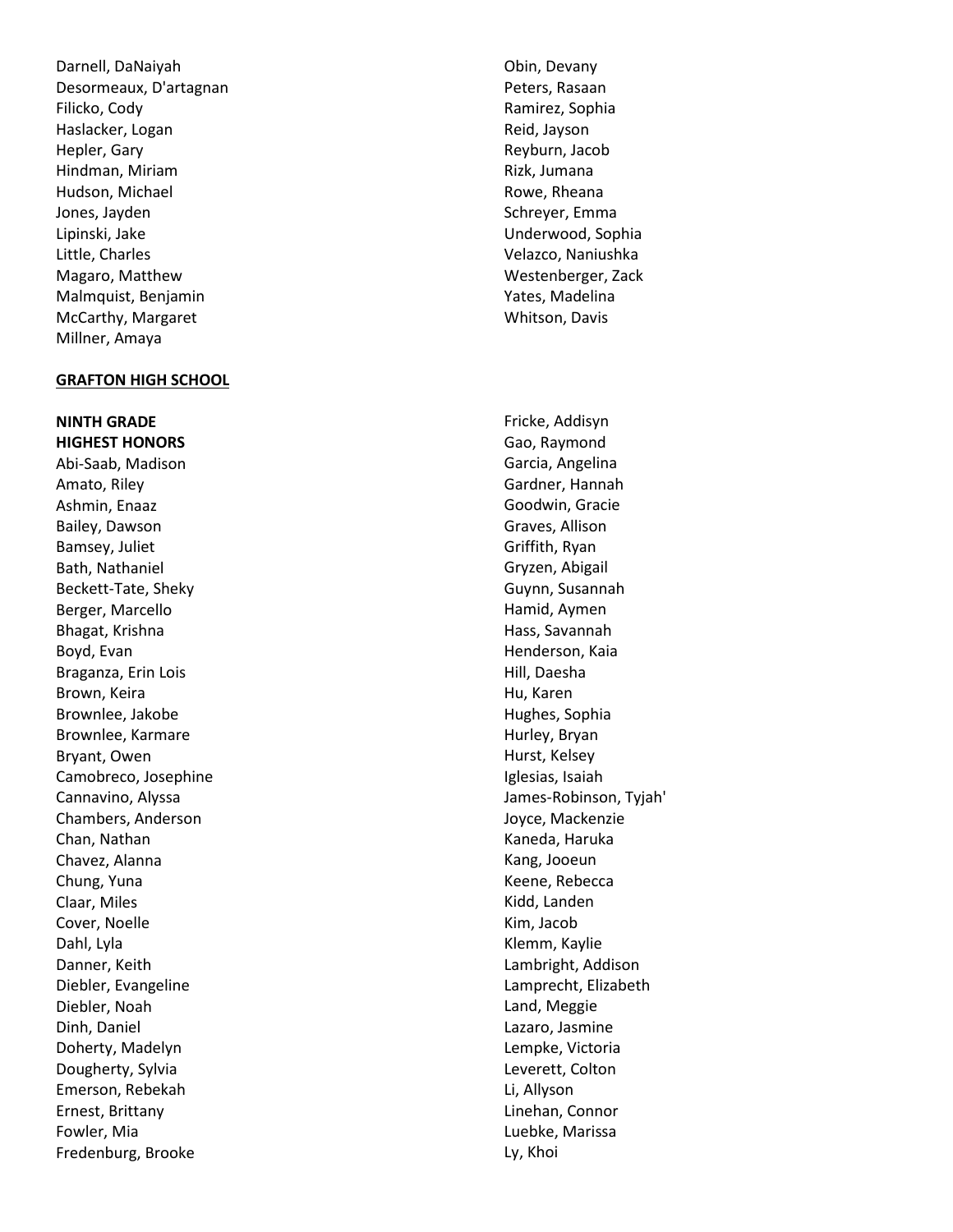Maffett, Madison Malmstrom, Alana Manaloto, Jacob Marcoux, Abram Marcoux, Layton Marlowe, Ryan McBride, Nolan McDermott, Lillian McIntyre, Nathalia Mines, Kaleb Mohammed, Samaa Moore, Katherine Mouring, Isabella Ngo, Thao Nguyen, Emma Nguyen, Pha Noble, Charles O'Connell, Tiffany Pak, Cheryn Peralta, Arianna Peterson, Sofia Phan, Binh Prude, Kyla Richards, Evan Rivera Soto, Jose Roberts, Sloan Rowlands, Mya Sandiford, Colton Sapp, Thomas Schasse, Ty Schrage, Lauren Schuster, Adam Seaford, Brennan Shadden, Luke Shaw, Liam Somov, Iliya Sosale, Nikhil Soto, Ashley Stamper, Abigayle Stephens, Mehana Strickland, Cameron Suleiman, Lema Talayumptewa, Lauryn Torres, Matthew Traore, Malikah Wasson, Olivia Watson, Pamela Weikel, Adrienne Whisner, Makayla Wilhelm, Samantha Williams, Tatum Wilson, Korey Wilz, Luke

Winkels, Hannah Wojnarowski, Madilyn Wooten, Tiara Yembu, Jude Ryan Zheng, Ryan

# **NINTH GRADE HONORS**  Akins, Garin Anderson, Tyler Andrews, Mollie Anthony, Wyatt Avery, Hannah Bamsey, Alejandro Barton, Alyssa Bath, Natanya Bornhoft, Madison Brinkley, Robert Brown, Jaden Burger, Madalyn Calvert, Abraham Cao Wang, Amaya Charnecki, Sophia Clark, Robert Cloud, John Collins, Declan Correll, Chloe DiGiacomo, Bianca Drees, Mallory Ehrlich, Sophie Engelmeyer, Mae Ernest, Katelan Ernest, Robin Fallon, William Fell, Deborah French, Ainsley Gankhuu, Ariunsanaa Gowda, Pratham Groves, Durwin Hall, Peyton Hardman, Logan Hardwick, Jack Harrison, Hannah Helt, Jordan Hoang, Mai Holland, Avery Holman, Cheyenne Jackson, Victor Johnson, Ava Johnson, Cameran Kincaid, Kai Loe, Abigail Mahan, John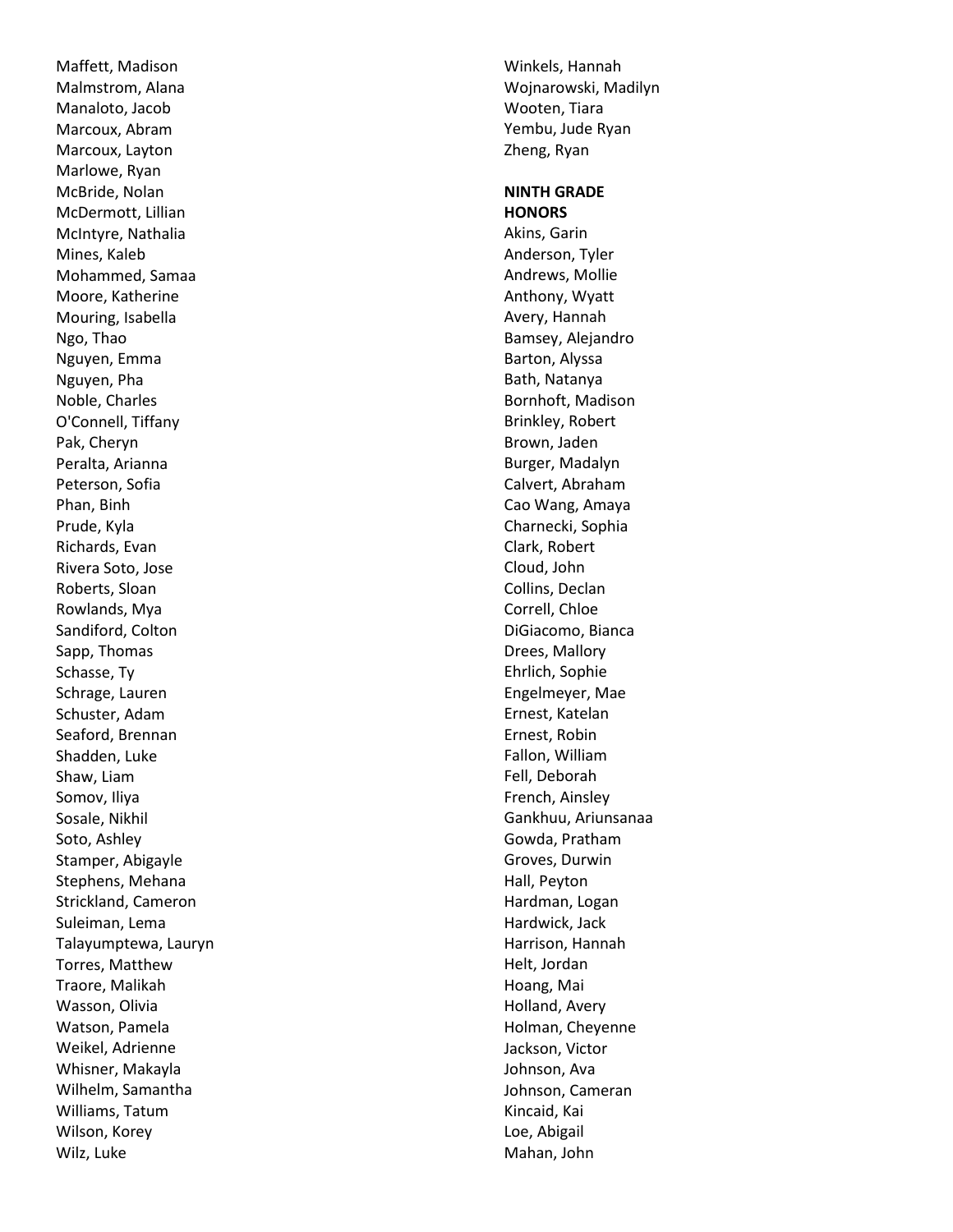Malone, Miracle Maray, Makayla Maresh, Emily McDuffie, Kristana Miller, Micayla Moien, Hannah Omar, Nadia Palacios, Alexandra Plyler, Preston Purvis, Noah Radkevich, Andrey Reese, Ja'marcus Riddley, Jerry Schnellmann, Kyla Self, McKinley Slater, Grace Speakman, Madilynn Spencer, Victoria Sperry, Kailee Spring, Alyze Steele, Sophia Talbert, Olivia Taylor, Carson Vietti, Anthony Waddell, Camdyn Washington, Alana Webb, Piper Wedesky, Lily Williams, Garrett Williams, Ja'nay Williams, Lantz Wisniewski, Henry Wood, Emma Younger, Ayden

#### **TENTH GRADE HIGHEST HONORS**

Agner, Jennifer Ahmad, Miriam Ahmad, Sana Austin, Jacob Bang, Phoebe Biedermann, Trevor Boyce, Annabelle Boyd, Christian Brayboy, Sade Britton, Sophie Broderick, Delaney Bugno, Viviane Burcher, Jack Burn, James Calderwood, Benjamin Campbell, Katelyn

Candelario, Allison Carlson, Julia Carson, Eliza Carter, Gracie Cartwright, Kameryn Chen, Hannah Christiansen, Rainer Christie, Samantha Clark, Keagan Cloud, Michelle Cloutier, Maddox Cockrell, Anna Cowell, Fredrick Cubbedge, Abraham Dabbs, Will Davis, Benjamin Day, Emma DeBerry, Paige DiGioia, Dominic Dowell, Ethan Eckhardt, Marianna Eldred, Marshall Emerson, Jonathan Fachko, Kathryn Fallon, Teagan Fannin, Caroline Gantumur, Temuulen Garcia, Vanessa Gillie, Ariyana Grant, Alexander Hair, Alexandria Harris, Breyana Hawkins, Reid Hedden, Leona Hoepfner, Vincent Hoffman, Dylan Hofman, Owen Hong, Hannah Ingle, Jayla Jackson, Moana Jacobs, Julius Jango, Faith Killian, Megan Lee, Theodore LeFever, Madeline Lewis, Isabel Li, Hannah Lindsay, Tanner Littreal, Nathan Macedo, Paige Manternach, Mark McCall, Samantha Mendiola, Randin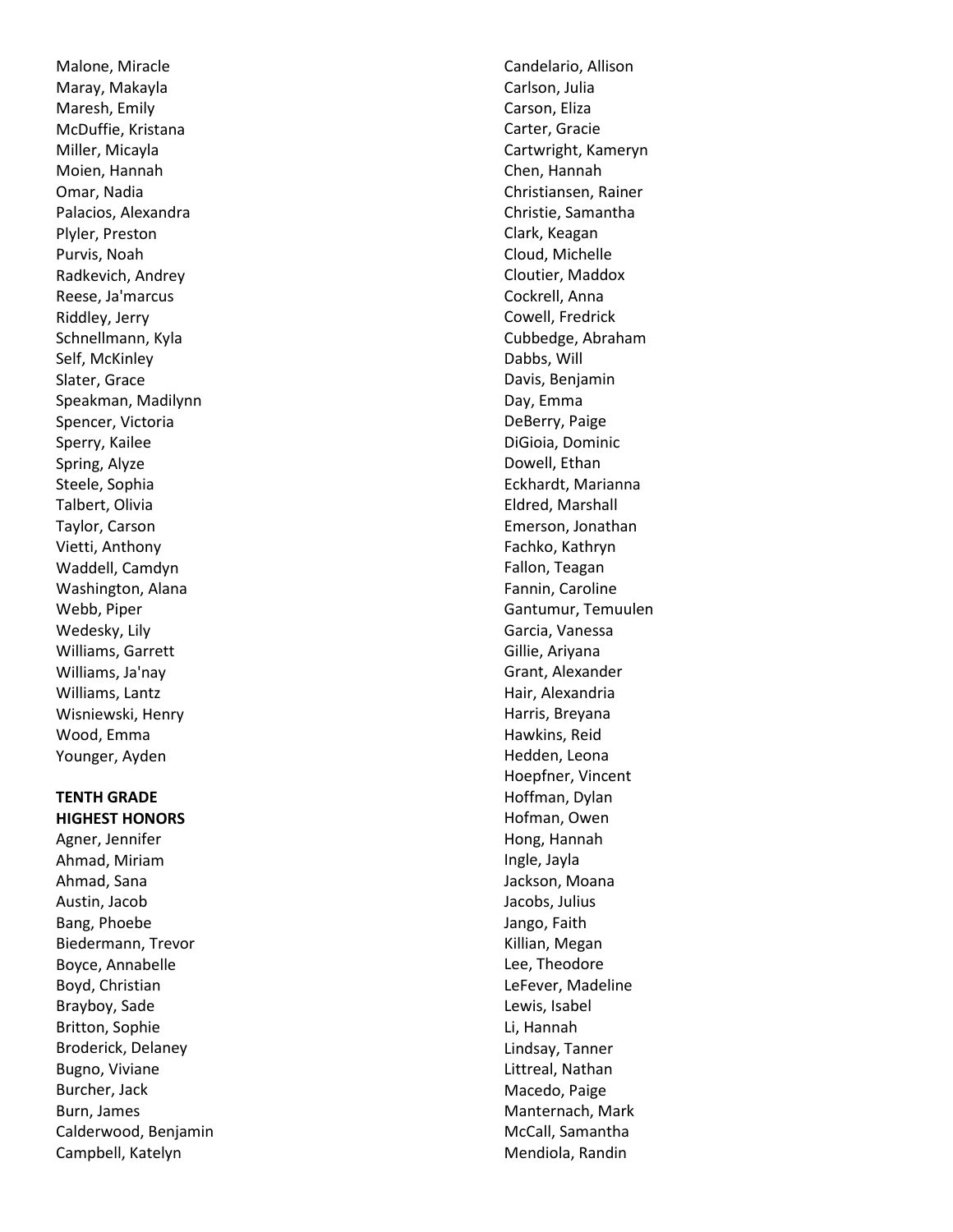Mixon, Elisabeth Moore, Gwendolyn Mott -Smith, Layla Murphy, Kelly Nair, Angelina Noor, Shreya Ott, Alexander Parker, Sydney Patel, Prachi Patel, Laila Patel, Mohit Patel, Tej Peregrine, Lana Pham, Quoc Pham Nguyen, Nhi Phan, Helen Pugh, Julianna Rabat I Formatje, Lucia Riley, Eamon Rogers, Kevin Rogers, Matthew Ross, Sheryl Ruelas -Trejo, Marianna Schwarz, Jaxom Scott, Julia Shaw, Brenden Shoemaker, William Smagh, Addysen Smith, Caroline Smith, David Smith, Isabella Speer, Isabella Spring, Kaynin Srivastava, Aruesha Swisher, Dylan Traore, Aminata Vincent, Alexis Wahl, Thomas Warren, Rowan Zhang, Ian Zhang, Ivy Zheng, Kevin Zheng, Wilson Zuvich, Cameran

# **TENTH GRADE HONORS**

Arlando, Samantha Trista Bakazan, Alayna Ball, William Blaha, Julia Bowers, Dylan Campbell, Ian

Cao, Cammy Chen, Stanley Christopher, Ciearra Close, Austin Coffey, Harrison Collins, Ashton Deaton, Corbin DeLuna, Celeste Ehrlich, Sawyer Fleegal, Joey Floyd, Terri Funkhauser, Reagan Gentille, Emelyn Goodwin, Bradley Harris, Trevon Havelis, Jason Hawk, Haley Herrington, Kenton Holley, Michayla Hull, Summer Jean, Alexis Jimenez, Isaiah Justice, Zachary Keeter, Alexis Kellum, Forrest Kelly, Sophia Kim, Hyungjoo Kostin, Nicholas Krizan, Ava Legum, Keira Lonzaga, Nathaniel Lopez, Franklin Mazumdar, Sameer McAdams, Sanyahh Mohammed, Nabeeha Montgomery, Ethan Patterson, Ariel Patterson, Phenoix Pentel, Emily Peredo, Adam Poole, Abigail Rich, Matthew Richard, Tyler Ruggles, Isabel Schmidt, Caleigh Seaford, Owen Soto, Andrew Spalla, Dylan Staley, Joshua Staples, Alyssa Taylor, Nahalia Ulisse, Alexa Vest, Malayna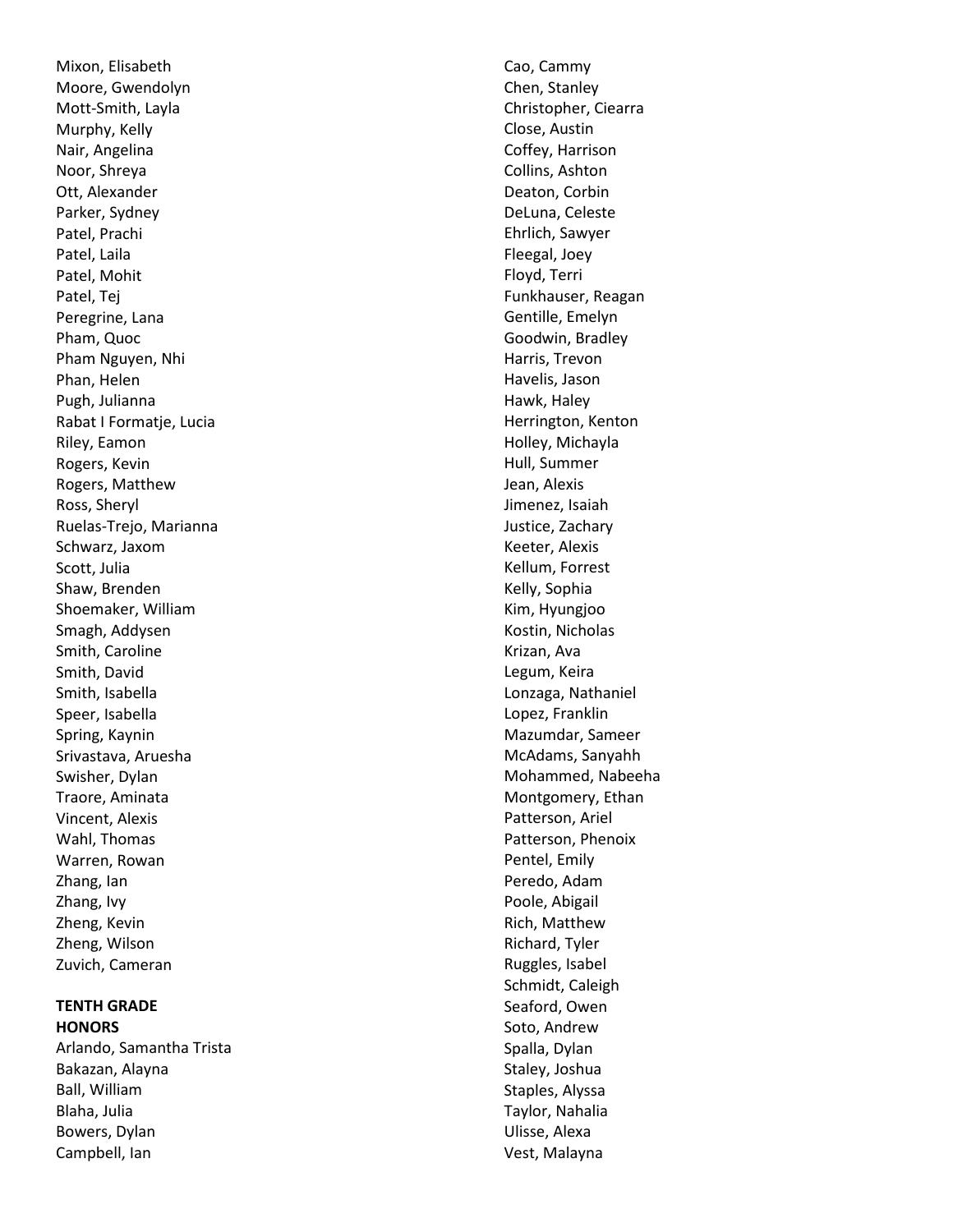Wallace, Omari West, Asa White, Christian Zurita, Pedro

# **ELEVENTH GRADE HIGHEST HONORS**

Accardi, Alessandro Baltazor, Zackery Basak, Ella Basak, Makayla Basak, Rebecca Beinhaur, Dallas Blaylock, Maesyn Borgstrom, Hanna Bowden, Cooper Braga, Maria Julia Brandon, Joshua Breitbeil, Zachary Brendel, Madelyn Brewer, Erin Bundy, Kimberly Burton, Nathaniel Cardenas Garcia, Elliot Carney, Lorelei Chan, Christina Chen, Benney Christie, Luke Cooper, Justin Dabbs, Sam Davis, Lisa Dello Russo, Keilan Denny, Alec Doherty, Morgan Espinal, Eva Fields, Kayla Fletcher, Deja Fredenburg, Amber Frodsham, Anna Fusco, Conner Gardner, Emma Goodwin, Blake Grant, Jenna Green, Emilee Gryzen, William Guo, Leo Hamilton, Aaron Hempeck, Jordan Henderson, Peter Hoffman, Diane Holtschneider, Daniel Howell, Grace Howorth, Jenna

Humphries, Tatum Jain, Shivam Jang, Sam Jenkins, Anaya Jimenez, Bianca Jones, Zoe Kafle, Anupam Keene, Rachael Kenney, Ryan Kim, Christina Kim, Heeeun Kirsch, Mary Klemm, Nevaeh Knight, Nicole Koeckritz, Alexa Lam, Lillian Lambright, Nathaniel Leppa, Sydney Lewis, Caleb Liao, Siwen Lin, Antony Lin, Fiona Lin, Tina Linsk, Jared Liu, Eric Livengood, Madison Loe, Jacob Ly, Anh Madrigal, Simon Manu, Olivia Marina, Hanna McAllister, Cailyn Mead, Avery Mendoza, Jacob Miranda Pagan, Alondra Morgan, Abigail Morsey, Madelyn Myer, Parker Naqeeb, Numan Nations, Makenzie Ngo, Thanh Oliver, Faith Pardo Neira, Natalia Paul, Ashlielynn Paxton, Madelyn Potter, Bradyn Powell, Jaxon Price, Masen Ray, Samuel Ritchey, Ella Ross, Logan Salazar - Barahona, Cynthia Salib, Raafat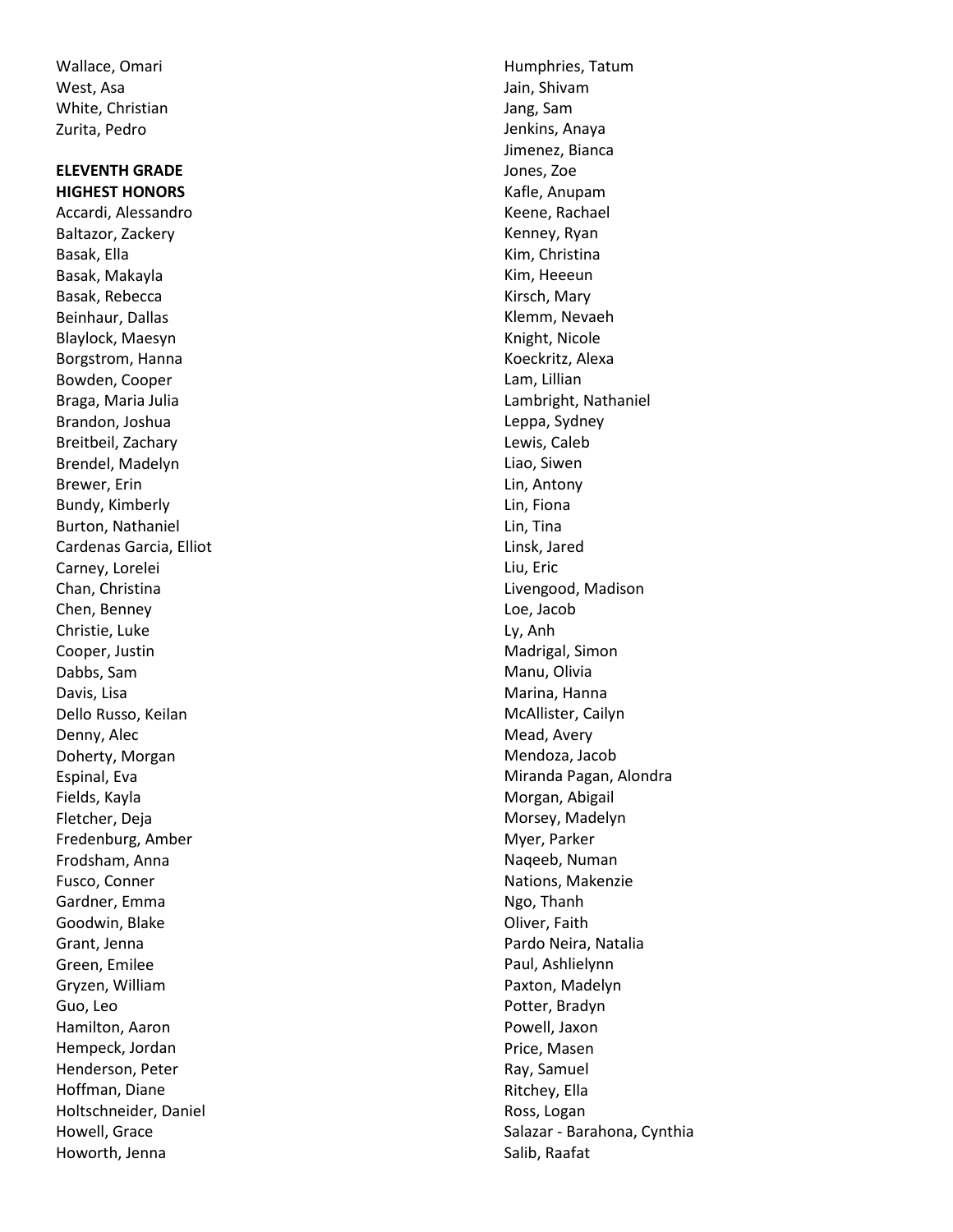Sanchez, Gabriel Schmuck, Helen Schuster, Alan Seaford, Kennedy Seawell, Raegan Seeger, Kevin Sharrock, Jeanise Silas, Justin Slater, Madison Smoak, Morgan Snyder, Daniel Spencer, Tachanti Stephens, Kiela Sturm, Kevin Supplee, Makenzie Swindler, Justine Thomas, Justice Timani, Taleen Tindal, Katelyn Tripuraneni, Sundeep Venuganti, Sagun Voss, Morgan Vu, Phung Ward, Ladanian Warren, Kristofer Watts, Greyson Whiting, Skye Wright, Katelyn Yembu, Lynna Yoo, Justin Yoon, Bohyun Zhao, Jojo

#### **ELEVENTH GRADE HONORS**

Adams, Christian Akins, Tristan Allen, Alycia Arnett, Isabella Banner, Lilian Blackburn, Corbin Bland, Madison Bolds, Micah Bomboy, Kiara Bornhoft, Joshua Bostic, Clarence Bradley, Ernest Brown, Amari Brummett, Samantha Castillo, Carina Congrove, Skyler Cubstead, Thomas Daknis, Jennifer

Davis, Ethan Dixon, Destiny Faulk, Hilary Fell, Katherine Fogt, Nicholas Gaboury, Landon Goetz, Zachary Hammock, Samuel Hawk, Shinobu Hayes, Carter Hodges, Taylor Hoeher, Mathias Hopkins, Isaiah Judge, Colin MacDonnell, Elizabeth Mastle, Scott McLelland, Kayleigh Mendiola, Rylan Miller, Joseph Minelli, Manuela Mitchell, Nicholas Mitchell, Noah Morris, Caroline Moss, Christian Norris, Brady Parcell, Shea Patel, Aiden Pentel, Aidan Petty, Amya Ricciarelli, Marley Row, Sarah Schilling, Nick Scott, Sofia Sere, Justin Shortt, Kyra Speakman, Isabella Sperry, Elena Taneichi, Yuka Traore, Salimat Wasilausky, Sophia Whitmire, Hunter Williams, Kaylah Wolf, Charles

# **TWELFTH GRADE HIGHEST HONORS**

Agner, Elizabeth Ahmad, Sarah Alvarez Santana, Yazliri America, Zariia Anderson, Talia Baggett, Deven Bailey, Timothy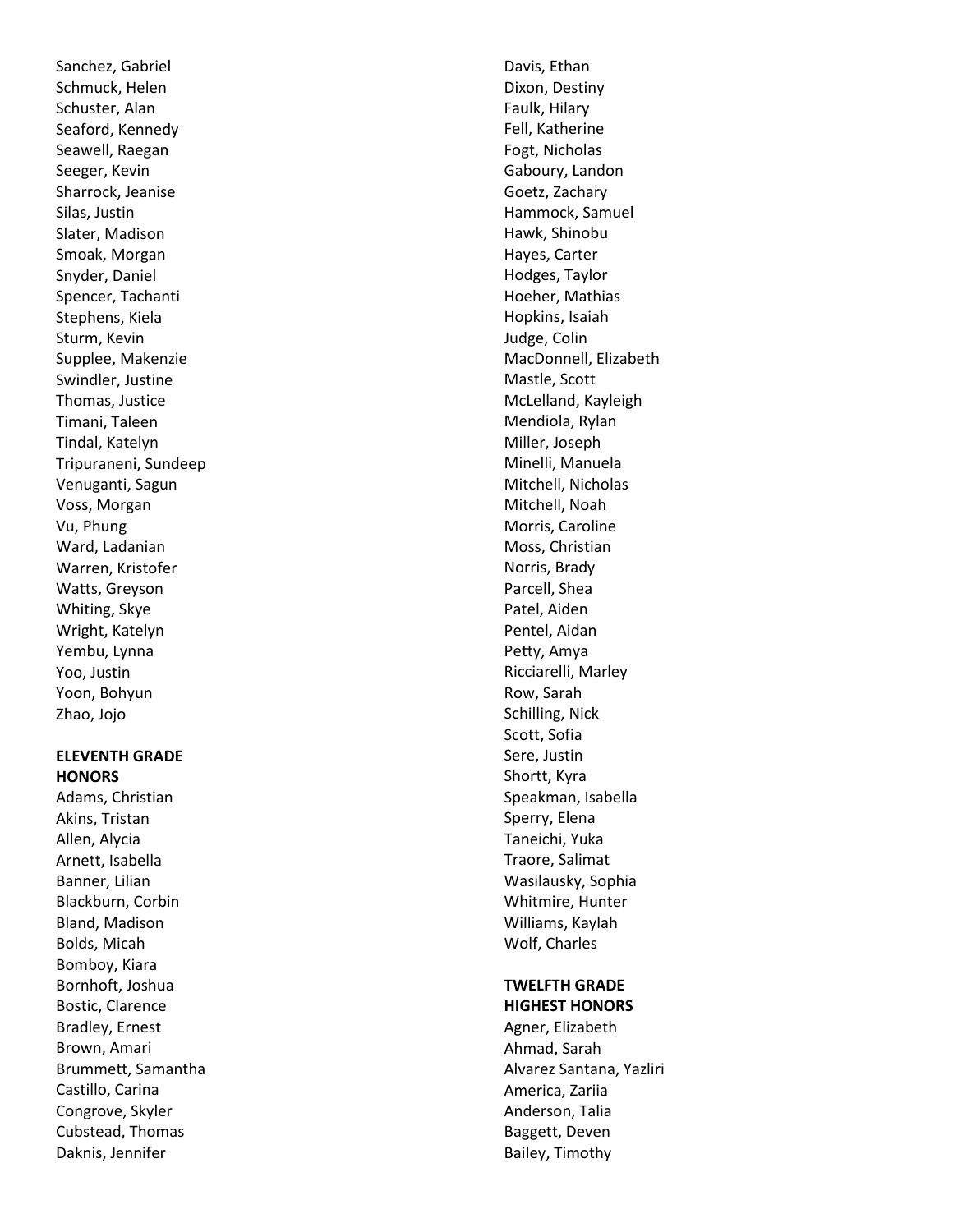Baldwin, Jada Baltazor, Isabella Barton, Nya Baum, Hannah Berg, Caroline Berg, Georgia Berland, Haley Bertola, Haylee Biedermann, Kai Billings, Mackenzie Broderick, William Brown, Madilyn Bryant, Matthew Burton, Aspen Calafiore, Kylie Camobreco, Lorenzo Carson, Logan Cartwright, Brett Castellow, Karsen Castellow, Katherine Chan, Leo Choi, Yunjun Choudhury, Jaden Christian, MaryJane Chung, Yunseo Cleaver, Hudson Close, Zachary Correll, Cassidy Cox, Caralyne Cox, Tristan Cuthrell, Emily Davies, Alexandra Davis, John Dawes, Meadow Dela Rosa, Alyssa Christine Eldred, William Emerson, Abigail Engel, Frank Falk, Lauren Fannin, Clayton Faulk, Hannah Fell, Bryson Fowler, Noah Frodsham, Ava George, Thomas Gibson, Nicolette Grant, Sophia Griffith, Kailin Hasenfang, Conor Hasenfang, Ian Hass, Sydney Hays, Cassidy Hedden, Sellena

Heinz, Evan Hoang, Bao Hoge, Kolby Humphries, Seneca Hurst, Jocelyn Jackson, Ryder Jimenez, Ariana Isa Kaneda, Kohta Kashyap, Bharath Kurr, Laci Lane, Lydia Madrigal, Benjamin Manaloto, Meghan Manternach, Luke Marsell, Connor McCall, Hayley McDonald, Rylie McKinnis, Fabian Mines, Kinleigh Moss, Chloe Munn, Luke Murillo, Ithamar Paula Newman, Coy Nicholas, Emily Nicolai, Erin Noble, Daniel Parker, Eva Parker, Kaitlyn Peeke, Brianna Piatko, Mark Pigue, Deana Prokopik, William Reclosado, Micah Richey, Nathaniel Ritch, Justin Roberts, Albert Ross, Alixendra Ruggles, Rowan Salib, Antoun Savchenko, Samuel Schantz, Charles Schenkelberg, Karsten Scott, Ava Seshadri, Sujay Shearn -Foster, Kayliah Shoemaker, Graden Shortt, Trent Sisk, Adam Smalls, Naomi Speight, Geoffrey Strickland Anderson, Francesca Sun, Victoria Talayumptewa, Alyssa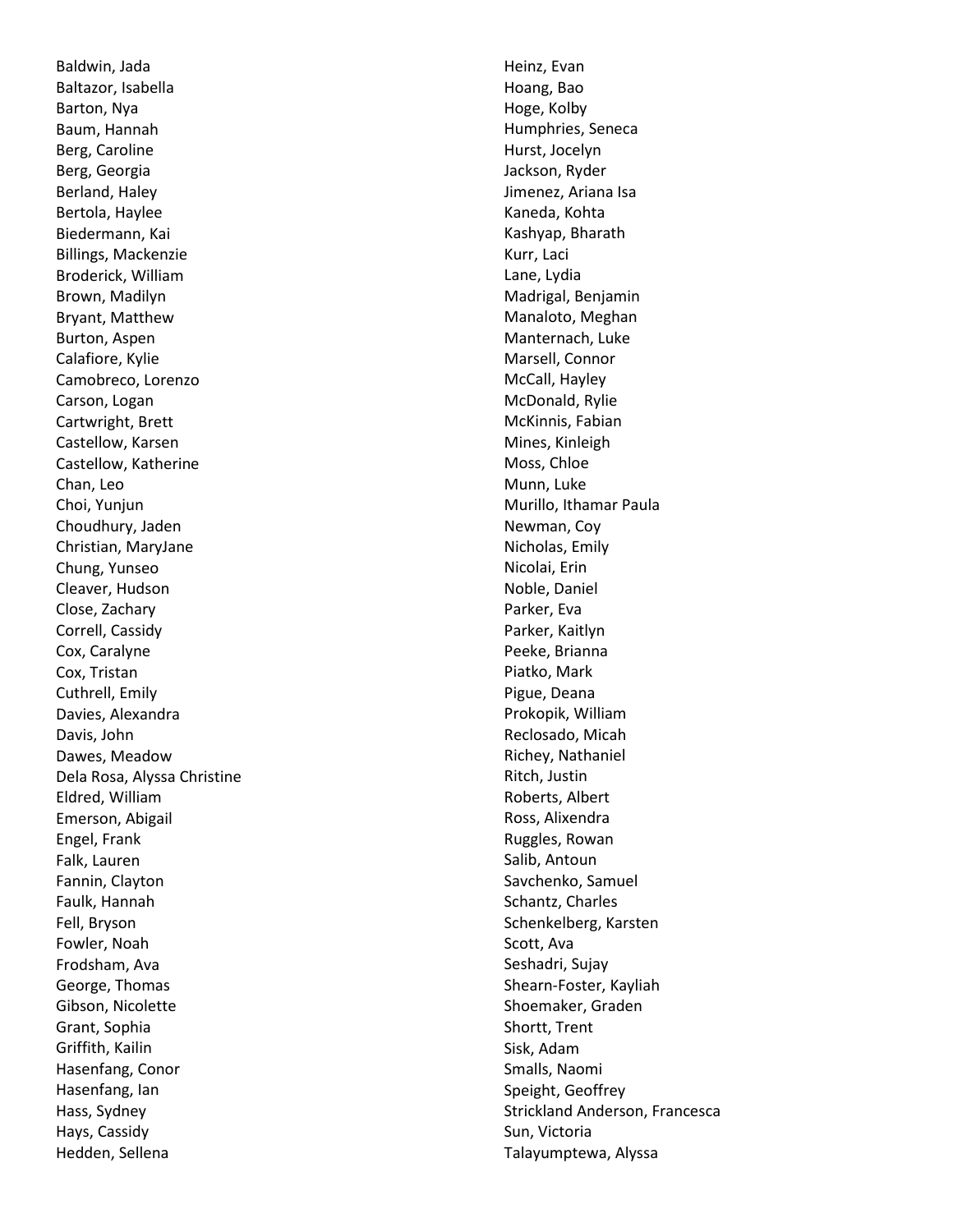Tankard, Kyleigh Toro -Quinones, Alexander Torres, Bethaney Tyler, Lauren Vaillancourt, Lauren Vanlear, Lea Leilani Vazquez, Alexis Vazquez, Joseph Vora, Yana Wahl, Hannah West, Chandler Whipkey, Anna Wieting, Blake Wilhelm, Katherine Williams, Grace Williams, Janiya Willis, Destinee Wilson, Kaylen Wright, Lana Wu, Mo Yagle, Zoe Yankowski, Anders Zwirschitz, Jackson

#### **TWELFTH GRADE HONORS**

Adams, Henry Bakazan, Calvin Behring, Alexander Blanton, John Booth, Brianna Bui, Joseph Buscarino, Danielle Butler -Au, Connor Campos, Carlos Cao, Lisa Coffey, Nathan Cope, Katharina Davis, Caitlyn Edwards, Sahara Fitzgibbons, Brandon Gilliam, Savannah Gilliard, Justice **TABB HIGH SCHOOL**

#### **NINTH GRADE HIGHEST HONORS**

Abuan, Taryn Agyen -Frempong, Xander Annett, Margaret Armstrong, Amiya Atiq, Anoushey Beaulieu, Ava

Goble, Sarah Harvey, Evan Hawk, Justin Heintze, William Hodge, Timothy Kelley, Adam Krizan, Evan LaRue, Anthony Mack, Andrea Mackrella, Mary Mackrella, Paul MalavÃ<sup>©</sup> Norman, Isabella Mohammed, Ahmed Molin, Makayla Montieth, Aidan Nguyen, Michael Novinger, Conner Pandit, Samitha Paraham, Jason Perkins, Andre' Person, Imani Piercy, Flannery Reichle, Matthew Reiz, Cadence Richardson, Nele Ricks, Kamora Rollings, Lexis Rosario, Connor Rose, Haley Rutherford, Jenna Smith, Celia Smith, Christen Smith, Erika Speight, Lawren Swann, Chandler Taylor, Braedon Tuckett, Ayden Tyrrell, Matthew Vann, Grace Walton, Joseph Wieting, Emma Zhang, Christine

Berdoulay, Noah Birkle, Alex Boland, Rylie Booth, Isaiah Bradley, Nevan Bryant, Emma Calhoon, Allison Carasquero, Tesia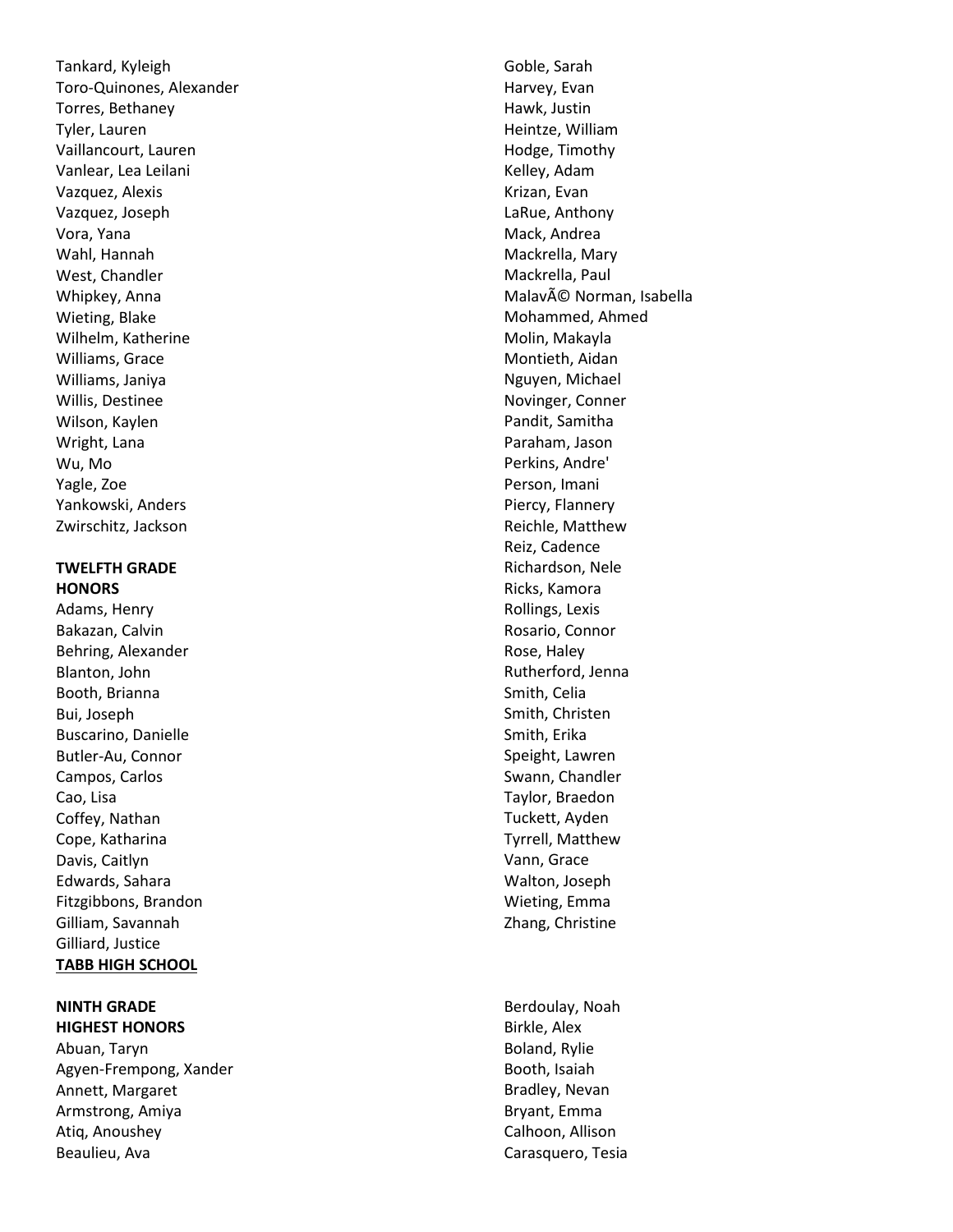Carmines, Emma Cashwell, Sidney Cho, Daniel Choi, Heejin Christenson, Brandon Cichowski, Katherine Conyers, Nehaji Covington, Emma Cox, Lucie Davis, Alyssa Dawson, Orlando Dharni, Malini Dumervil, Harriel Figueroa Arriaga, Jaliane Fontenot, Christian Gewet, Jordan Gorman, Caitlin Grady, Stephen Guerra, Cassandra Hamakarim, Susan Hasling, Paige Henderson, William Hernandez, Isabelle Hernandez, Jesus Hilburger, Mika Jafri, Salina Kettles, Landon Khalil, Emily Kirchmaier, Charles Kizer, Ryan Kleb, Jack Knaub, Carter Krutko, Evan Leard, Ava Lee, Zoe Lei, Adeline Leul, Isabel Lewis, Brianna Lovell, Carson Lovell, Kylie Lowe, Addison Lutz, Jeremy Machado, David Martin, Elijah Martin, Peter McClure, Brian McCray, Moriah McGinn, Abbie Mosher, Kira Moussa, Zainedine Mutter, Jake Namkoong, Joshua Newman, David

Nieman, Nicholas Noel, Leah Olexa, Jada Olivencia, Lourdes Orem, Landon Pegher, Shannon Pingulkar, Om Powell, Landon Prinzel, Ryan Proffitt, Richard Riley, Na'Shun Ryan, Shayne Schafer, Blake Schmidt, Ava Schorr, Evan Schrade, Timothy Shiflett, Reese Skarosi, Jack Smoot, Mackenzie Spencer, Logan Stephens, Darius Stoumbaugh, Noah Tasman, Michelle Tetrault, Isabella Theriault, Addison Thorson, Cameron Verderber, Lucas Wagner, Emma Waller, Carl Wemyss, Sean Westfall, Jenna Whiting, Samuel Wilson, Kiersten Yuhas, Ellison Yuhas, Sadie Zhang, Sara

#### **NINTH GRADE HONORS**

Aerni, Sarah Ahrens, Ryan Akinremi, Glory Amer, Ali Anthony, Patricia Bodrichenko, Anastasia Borecki, Aubrey Burkhart, Brandon Burton, Rylie Chang, Samie Christy, Joshua Collier, Hayden Conti, Bianca Conti, Jezebel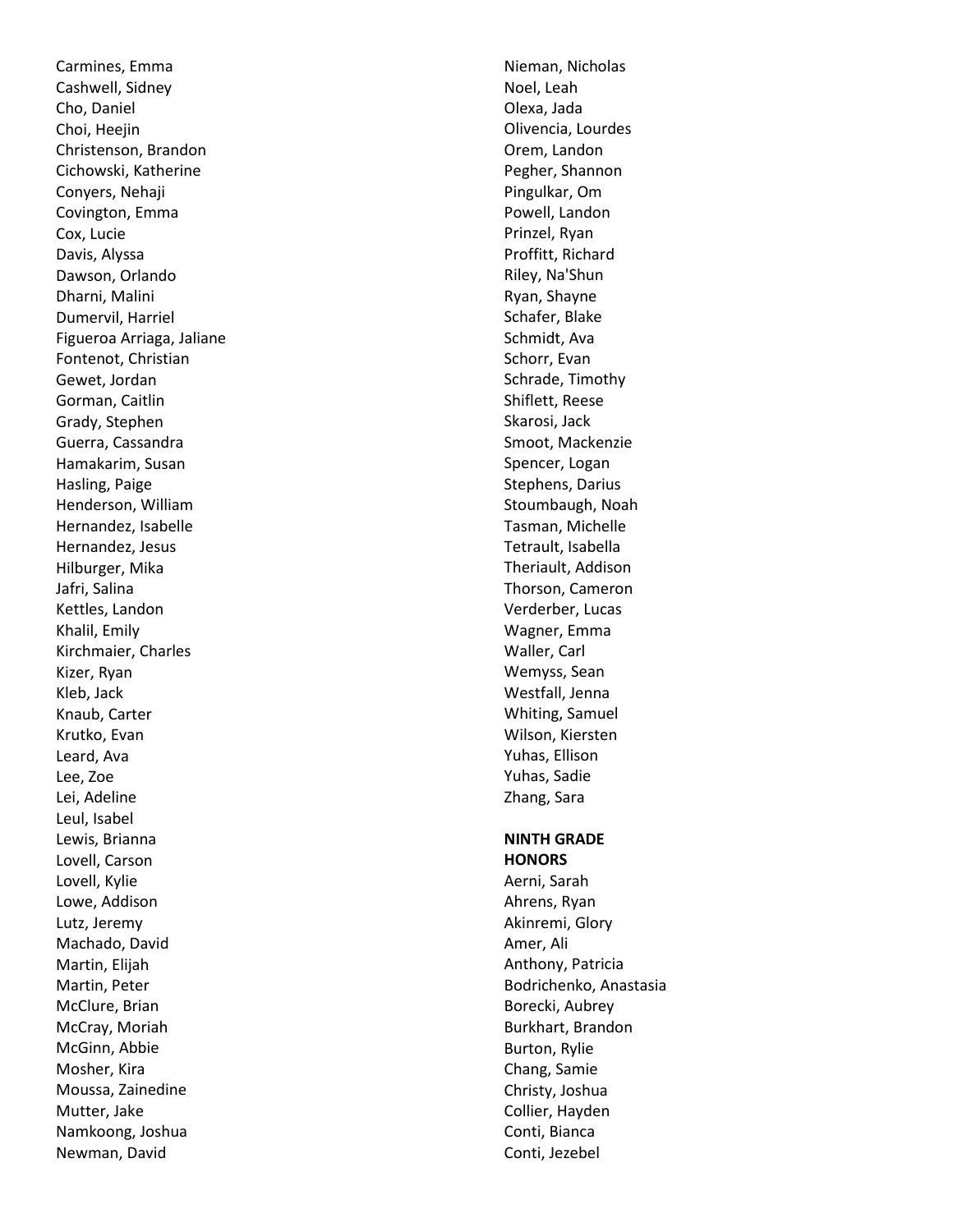Dover, William Ellis, Isabella Fiala, Abigail Mae Griffin, Jordan Hillier, Samantha Howard, Landon Howard, Tyler Humphry, Claire Kathryn Johnson, David Johnson, Gwendolyn Johnson, Madeline Kroll, Lauren Lashley, Rose Leal, Isabelle Lockwood, Blake Lopez -Roldan, Miranda Maddock, Jacob Mccullough, Maura Moore, Khalil Mumford, Brandon Munoz -Torres, Diego Nester, Kaylie Newman, Chase Osada, Ethan Parker, Zada Patel, Trush Paulo, Peo Reece, Aiden Rice, Gillian Rodriguez, Derek Rodriguez, Prince Rower, Jaylan Schriver, Natalie Searles -Conley, London Shaw, Cara Shirk, Rebecca Shisler, Ashlan Shumate, Chase Silcott, Ethan Stoker, Landon Tackett, Cameron Vigil, Joshua Warren, Liam Webb, Zackary West, Odessa Whitaker, Emily Whitley, Abigail Williams, Elijah Wilson, Hannah Zamiska, Olivia

# **TENTH GRADE HIGHEST HONORS**

Alston, Meredith Amadeo, Eric Andrus, Samuel Applegate, Lauren Arnold, Alexander Asbury, Asher Ayala -Irizarry, Markos Babadjanov, Ziyoda Baxter, Christina Bhatti, Amna Boudreaux, Lauren Brooks, James Brown, Ella Brown, Sydney Burdt, Valerie Butcher, Sean Cantu, Eva Carpenter, Connor Chace, Sydney Colen, Jada Correnti, Thomas Creeden, Lacey Creel, Andrea Crespo -Berker, Nicolas Crespo -Berker, Valentina Daugherty, Maria Dawson, Shayla Deitrich, Zachary Deleon, Aaliyah Denton, Hannah Disla, Gianna Duenas, Su'anu Dymond, Mya Earley, Camden Eckert, Ciara Edwards, Darien Elias, Abigail Erickson, Ava Fernandez, Sara Forrest, Parker Foster, Matthew Geddes, William Golart, Alexis Good, Julia Good, Leila Green, Matthew Guerzon, Quincy Harbas, Eldin Harris, Brayden Heely, Molly Hendrix, Emily Henin, Kyrillos Hettche, Austin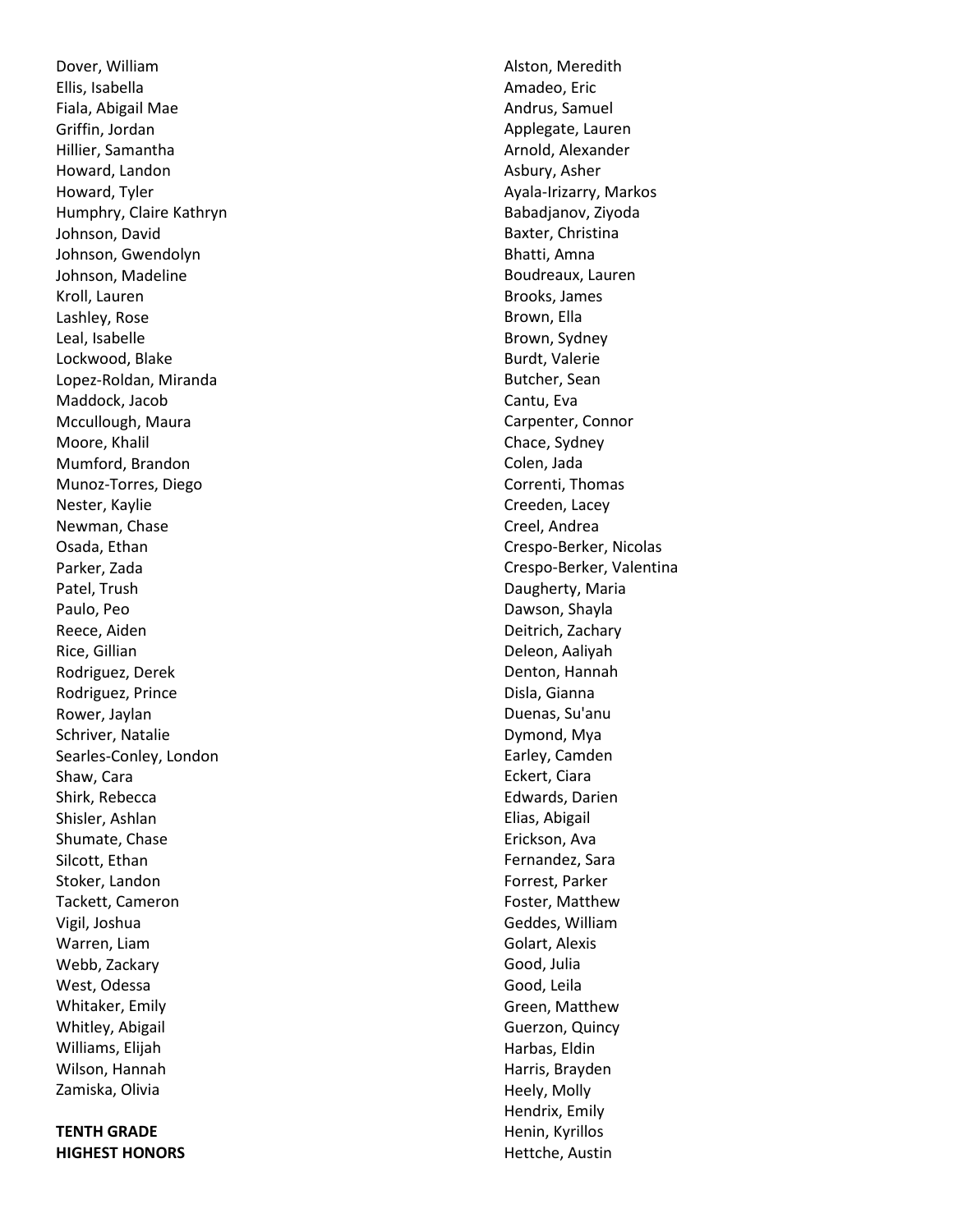Hilborn, Christopher Keil, Dante Knapp, Sawyer Koc, Ahmet Koenig, Victoria Lee, Taehwan Leul, Abigail Lijana, Aidan Lindsay, Hailey Little, Holdyn Lombardo, Corinne Long, Therasita Marston, Ella Martin, Alora Mask, Alisha Masood, Talha Meidinger, Cooper Mellinger, Caprice Mendoza, Louise Margaret Merfake, Bethel Morris, Morgan Narayanan, Krishnan Nguyen, Brian Nguyen, Eric Ornelas, Isabella Payne, Finley Pegher, Lauren Pillai, Alisha Podolskiy, Julia Poole, Michelle Price, Aimee Qing, Janie Quinones, Gabriela Reeves, Owen Roy -Pascoe, Greysen Ryan, Andrew Samaan, Mariam Schwab, Olivia Sherwin, Olive r Shurtleff, Ryan Siegel, Gavin Silva, Mariana Sopko, Emma Stanley, Samantha Storch, Madeleine Takahashi -Trader, Kaiden Terwilliger, Megan Thorson, Parker Vargas, Alyssa Weisiger, Mia Wellbrock, Trevor Yates, Libby Zhao, Emily

Zielinski, Zoey

# **TENTH GRADE HONORS**

Ashe, Carson Ashe, Ethan Atkins, Heath Babrow, Chasity Babrow, Destiny Booth, Jadyn Bretzius, Rivers Brogan, Wyatt Brooks, Brianna Clark, Hannah Crowther, Caleb Dickey, Ameliah DiNapoli, Thomas Dixon, Camryn Fairhurst, Alicia Fiala, Elise Olivia Gustafson, Gwyneth Hay, Kendall Hedrick, Aiddan Hefner, Carter Herrera, Alexander Hess, Kaylei Hilliker, Wesley Huskisson, Amaya Hutchison, Gabriel Jackson, Mariella Jimenez, Alyah Johnson, Connor Johnson, Gabriella Kimbal, Ashley Kurek, Emily Macias, Lilliana McDermott, Violet McNeill, Anna Miklos, Josephine Moefaauo, Taloa Nobles, Alexis Ramirez, Alydia Register, Wesley Ross, Mary Kate Sabourin, Ryan Schornak, Kolden Sigler, Colsen Simonnet, Katie Sinclair, Victoria Steely, Tegan Thompson, Michael Tietz, Davin Tolliver, Kristina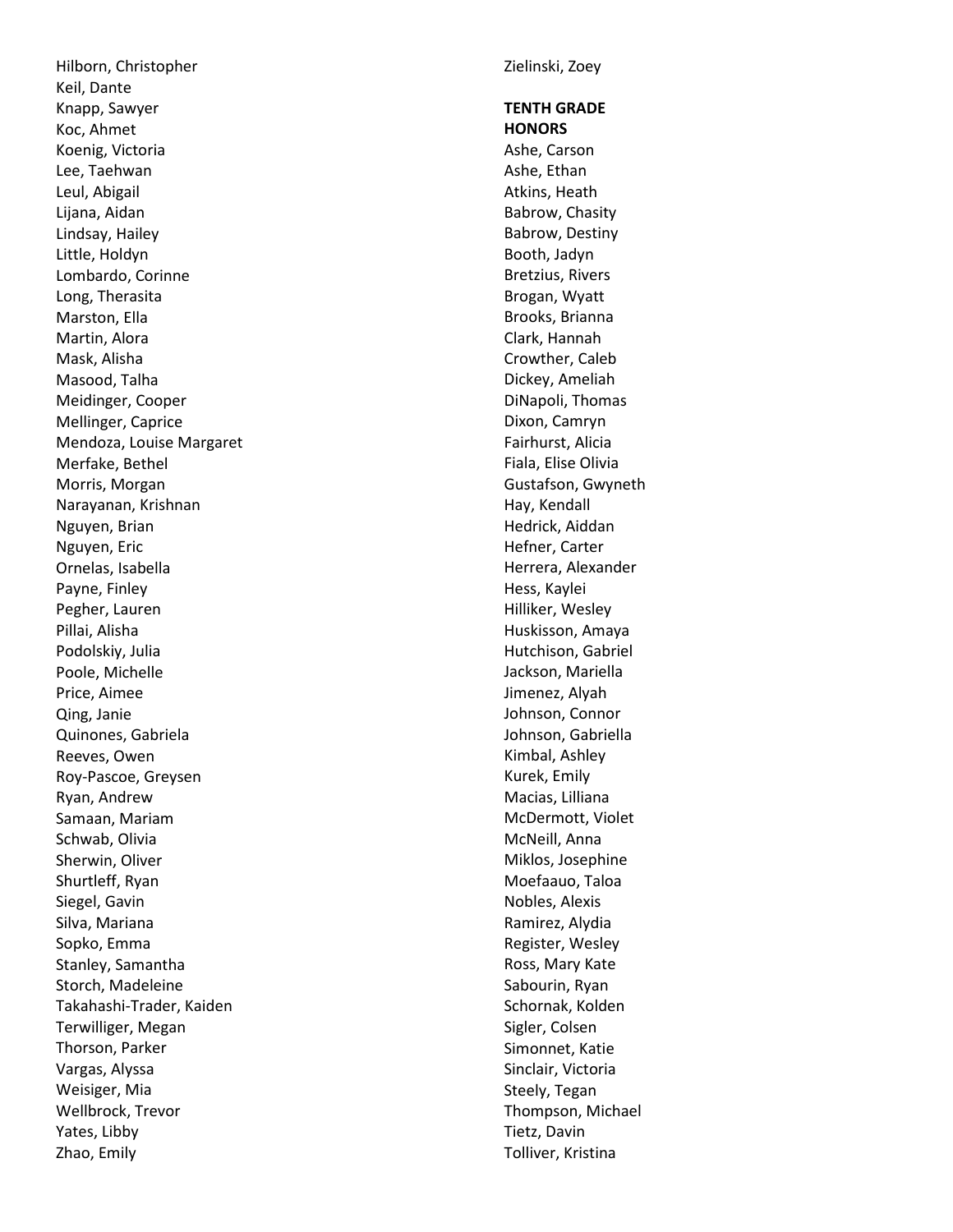Turner, Nicholas Velazquez, Aleena Whiting, Martene Wilson, Chloe Youssef, Youssef

# **ELEVENTH GRADE HIGHEST HONORS**

Aerni, Hannah Akguner, Abdullah Alexander, Ethan Alston, Guston Anders, Rebekah Andrews, Matthew Bates, Jackson Beauchan, Vishayla Bellomo, Daniele Bennett, Justin Berdoulay, Melanie Bhayana, Anica Biebel, Connor Billings, Ashton Birdwell, Guy Bowden, Gavin Brown, Annelise Butte, Kadence Calhoon, Seth Carroca, Sophie Case, Aubrey Cashwell, Jackson Castellanos Henao, Amber Chang, Claire Chen, Jacob Cheon, Daniel Cho, Cristin Chung, Emma Colbert, Caitlin Comins, Zachary Cousins, Bella Crawford, Dylan Cuppernoll, Noelani Deaver, Carley Dinh, Elizabeth Dresler, Breea Duenas, Inina Dunster, Jacob Ellard, Rachel Emley, Kade n Fang, Alice Fowlkes, Robert Garcia, Nathan Greer, Sakura Greidanus, Kailey

Gyure, Caroline Hackworth, Michael Halsey, Robert Harry, Victoria Hasling, Aidan Hefner, Ty Holbrook, Sydney Holmes, Philip Hummel, Stephen Jameson, Kayle Jenkins, Kynara Johnson, Lauryn Johnson, Lilyanna Joubert, Kayla Kaminer, Taylor Keil, Ian Kensick, Jared Kim, Summer Kirchmaier, Abigail Knight, Marisol Lamb, Elizabeth Langfeld, Jackson Larsen, Lillian Le, Van Lijana, Nicholas Lownik, Ava Lutz, Joshua Maddox, Natalie Marshall, Wesley Martin, Noah McCray, Alyssa McDade, Hannah Mellinger, Adriana Melton, Jacoby Miles, Landon Moore, Kelly Mori, Shugo Myatt, Shannon Nguyen, Trina Nishikawa, Taisuke Numanovic, Elmir Omoruyi, Joshua Patel, Diya Patel, Neel Pearsall, Zoey Phillips, Vanessa Powell, Autumn Ray, Kyle Rice, Gavin Rice, Sara Robinson, Genesis Roe, Spencer Rogers, Jordan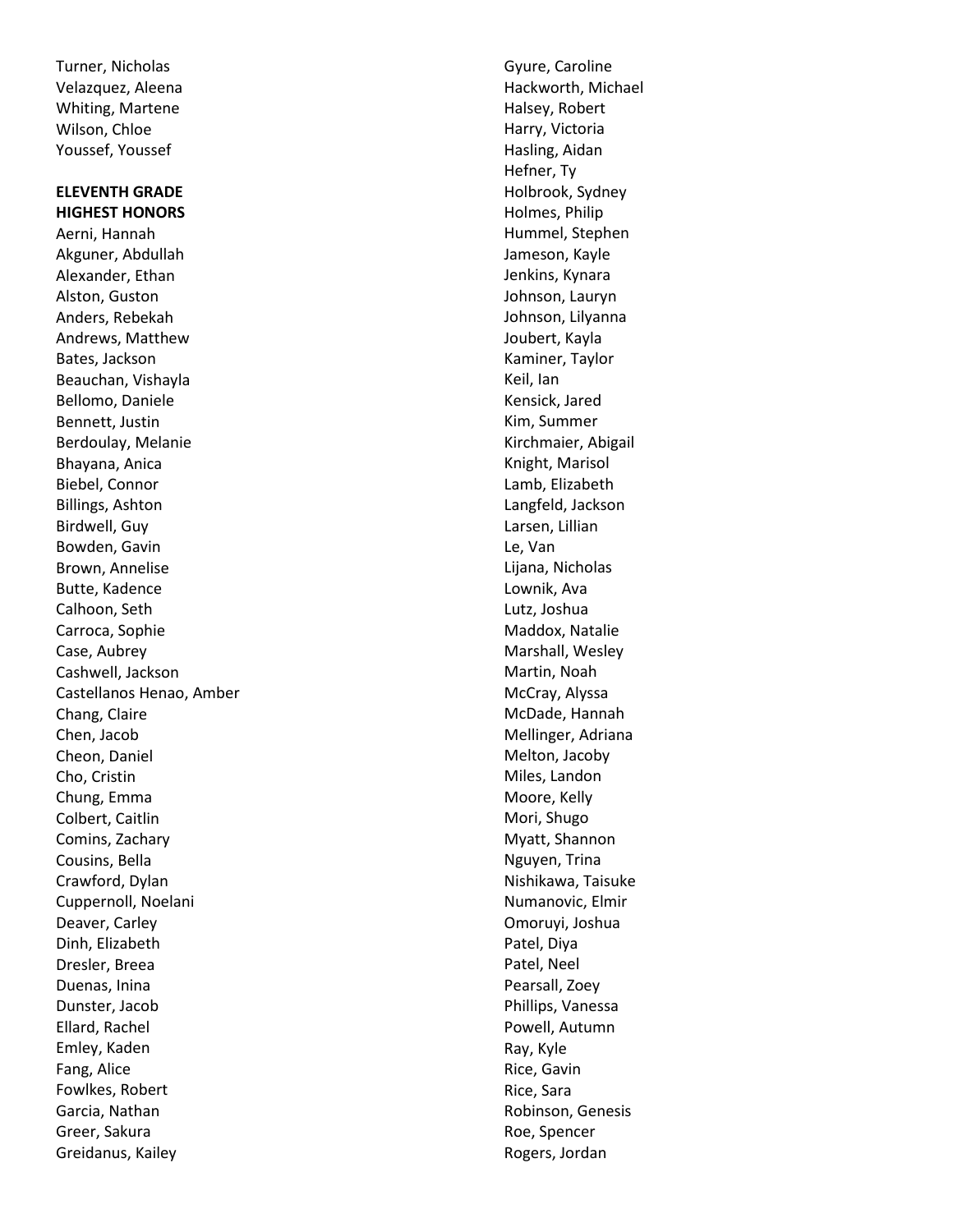Rooker, Elias Russell, Nolan Ryan, Adrian Salazar, Jacob Salisbury, Marissa Sanders, Imaya Scott, Meshai -Ivis Shah, Sona Shandor, Lena Siegel, Marlo Simsic, Anya Smerlis, Nicholas Stetina, Emily Sweet, Emily Theriault, Travis Thomas, Julea Tiwari, Manasi Tucker, Jarren Uchida, Jacob Vargas, Paul Verderber, Richard Wagner, Joseph Walton, Liam Way, Joshua Wilson, Logan Wiltz, Katelyn Wood, Maria Wornom, Matthew Yoh, Leilia Zetterwall, Justin

#### **ELEVENTH GRADE HONORS**

Austin, Kailyn Bargash, Dervin Beshai, Kerelos Bonilla, Brady Borecki, Ayanna Boseman, Brian Burhite, Trenton Burton, Kaylee Carpenter, Brooke Carreno, Mariana Carroll, Allison Cherry, April Coulson, Zachary Cox, David DeLauter, Saiydee Eckman, Joseph Edward, Chris Elias, Emmanuel Ellingsworth, Hugh Ellis, Shaun

Eubanks, Nathan Fitzgerald, Savanna Forrest, Evelynn Freebourn, Ethan Freeman, Allison Gangadeen, Mikayla Gantt, Dimarcus Goodson, Renee Gregory, Franklin Harish, Shreyas Heyward, Chanayah Houseknecht, Kylie Kauffman, Cooper Kezar, Bradley Kim, Chloe Kimball, Jacob Krutko, Emma Lawhorn, Nathan Lee, Annestasha Luers, Keira Lugo, Emma Matheny, Derrick Maymo, Ines McDaniel, Wyatt McWhorter, Avianna Mortenson, Allyssa Pratt, Alli Rivera, Joshua Robertson, Frederick Rodriguez, Genesis Setzer, Christian Sharp, Zachary Sims, William Sink, Charlie Sink, Holle Smith, Breydon Stover, Rachel Stover, Ryan Thomas, Jamal Waller, Stella Wayne, Liam Zamiska, Natalie Zou, Ashley

# **TWELFTH GRADE HIGHEST HONORS**

Adkins, Grant Ali, Ahmed Alvarez, Austin James Amadeo, Jean -Luc Angel, Emily Annett, Leo Artese, Tiana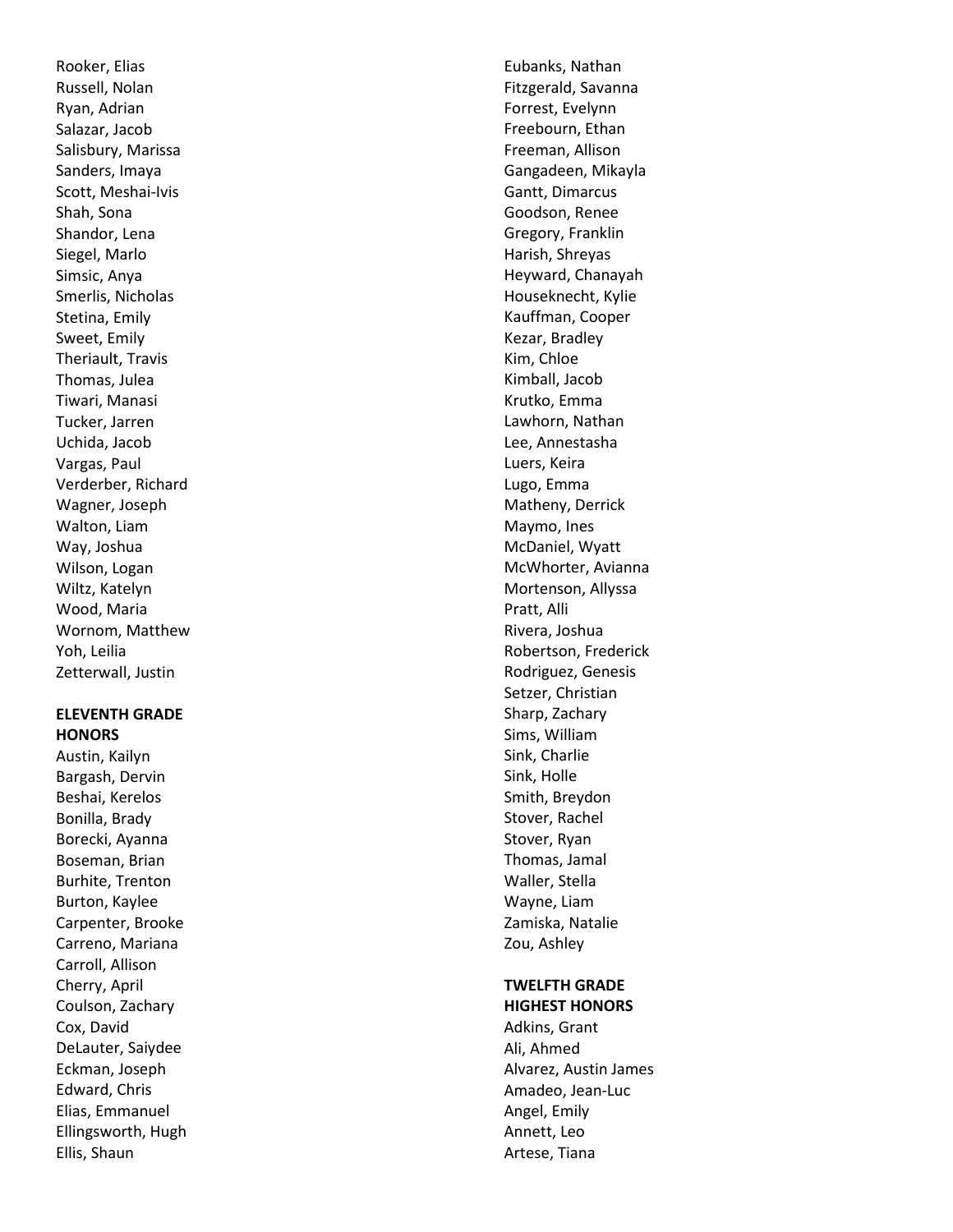Aulenbach, Katryna Aunapu, Garrett Ayala -Irizarry, Leomar Bedi, Shaili Blanco, Megan Brauckmann, Natalie Brown, Jordan Cabosky, Leah Callender, Sarah Cannon, Sophia Castro -Reyes, Marcos Causey, Matthew Chan, Kevin Chang, Olivia Cheon, Sarah Christy, Jaden Clemmons, Drew Coldsnow, Emma Cota, Elle Davidson, Madelyn Davis, Brenna Dixon, Andrew Donaldson, Lauren Duggal, Ashmita Epes, Ella Finkenauer, Matthew Finlay, Olivia Fiocca, Andrew Flemming, Robert Forrest, Dawn Gallagher, Ava Giesken, Lynn Glass, Jackson Gokcen, Anna Goodrich, Abigail Gregory, Abigail Gupta, Tanvee Gupta, Taran Hall, Kaylee Hanjagi, Arya Heely, Nora Hilburger, Kaden Hilliker, Abbey Hisel, Zachary Huang, Andrew Huq, Aariq Hux, Alexia Jackson, Sofia Janasiewicz, Brendan Johnson, Chace Keeter, Ayden Kensick, Grace Khalil, Daniel

Landeros, Jeffery Lanier, Emma Lee, Kaleb Legg, Emily Lind, Madison Mason, Ayanna Masood, Sarah McGinn, Michael Miklos, Joshua Miller, Aiden Moody, Thomas Mostajo, Andy Neace, Natalie Nickol, Emma Norris, Taylor O'Tool, Victoria Park, Joseph Pittman, Claire Pittman, Elizabeth Radcliff, Caitlin Reid, Taylor Ross, Claire Sales, Taylee Sander, Kaitlin Shaffer, Tyler Shiflett, Jackson Simonnet, Tristan Smith, JaNiece Song, Eric Spronk, Brianna Stephens, Malachi Stolz, Jasmine Stoumbaugh, Logan Stuck, Jordan Sweazey, Hannah Ta'len, David Thomas, Tian a Tirado, Ji'Onna Varela, Hazelyn Verdura, Caitlyn Vigil, Jessica Virgil -Fenelus, Nathanael West, Isabella White, Jenna Woodcock, Connor Zhou, Zian Zou, Shirley

#### **TWELFTH GRADE HONORS**

Abraham, Nicholas Acharya, Atharv Akinkoye, Semira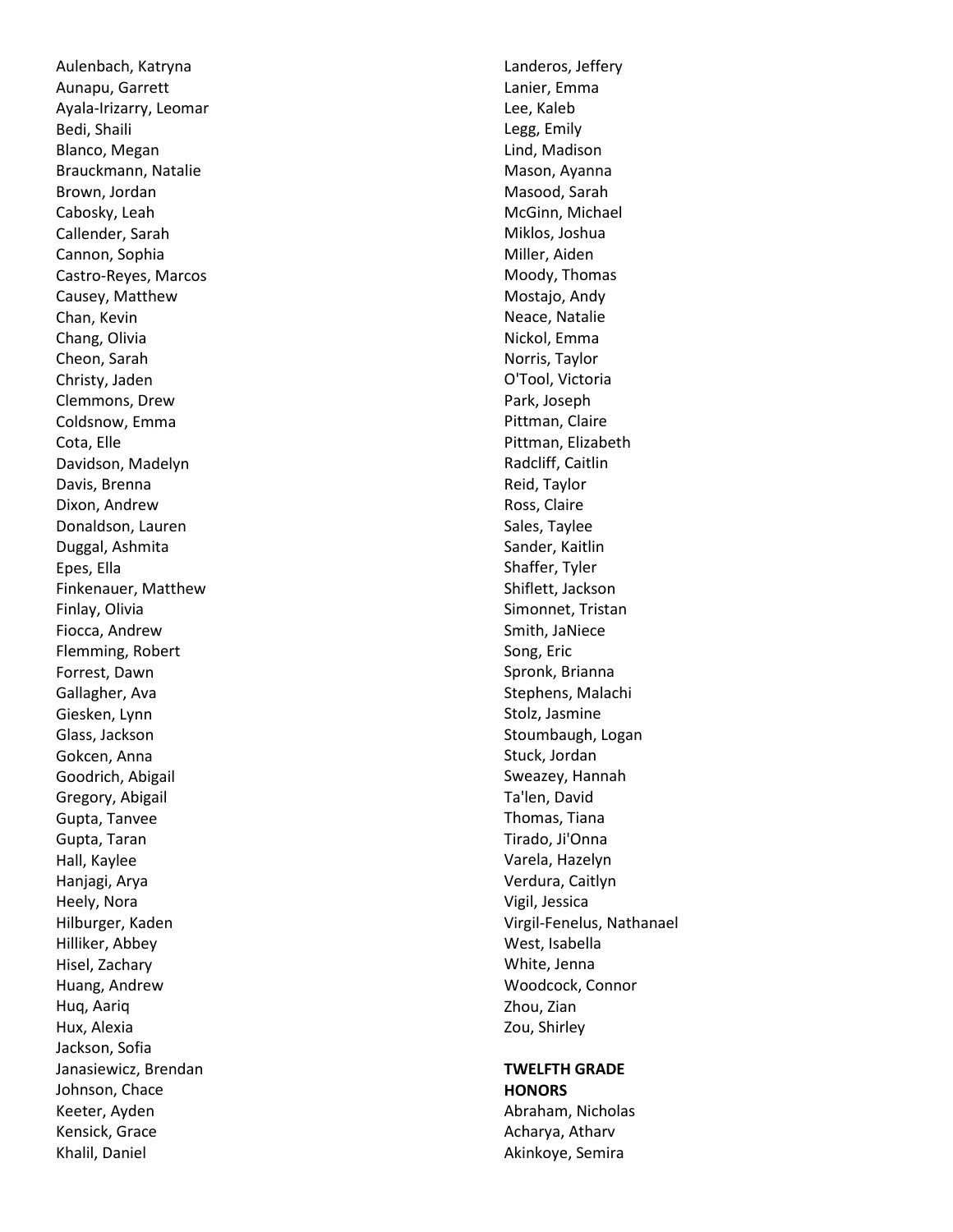Anderson -McCoy, Indiya Babrow, Brandon Beckner, Zachery Bennitt, Liliana Bowers, Caden Bradley, Jaiden Carnahan, Victoria Castle, Connor Chapman, Curtis Clark, Jeremiah Correnti, Isabella Crocker, James Culqui, John Dadez, Bayden Davie, Tyson Elamin, Ahmed Gerald, Jaden Guttilla, Sara Haggins, Matthew Harbas, Emina Hawthorne, Bradley Hay, Emelia Hickman, Hannah Hildebrand, Satara Ingersoll, Connor Jacobsen, Caden Jones, Dayanna Khayat, Mehran Looby, Christine

#### **YORK HIGH SCHOOL**

**NINTH GRADE HIGHEST HONORS** 

Amin, Jaan Anania, Joseph Anderson, Lilith Barrett, Addison Boyce, Bayleigh Brantley, Maxwell Brauner, Carly Brown, Jaiden Browning, Lana Bruner, Julia Burgos -Cueva, Enrrique Calis, Ubeyd Campbell, Jasai Carbaugh, Samantha Carpenter, Ashton Cobb, Jayden Conner, Brady Cooper, Julia Crosby, Rachel

Lynch, Matthew Malaga, James Martin, Xavier Melroy, Ryan Moreno, Marissa Nelson, Vincent Nguyen, Brian Noel, Nicholas Platt, John Poole, Montaye Robinson, Alexus Rodriguez, Jeselia Rodriguez, Maria Rogers, Katie Ross, Sydney Rowe, Amya Sharkey, Emma Sherman, Mackenzie Silva, Anastasia Sin, Nagyeong Skarosi, Kali Smith, Emily Stoll, Arrieannah Toni, Dylan Umphlet, Margaret Villarreal, Kaelin Waller, Isabella Woltman, Matthew Yartsev, Alek

Davis, Jayden Deynes, Julianna Dunbar, Autumn Eacho, Allison Fields, Trinity Fugate, Noah Gomez, Alyssa Griffin, Samantha Gucanac, Gabriel Hautz, Amy Heckle, Alexandra Hemby, Ryan Herath, Michael Hoeher, Peter Hollington, Danielle Horak, Alivia Hubof, Lauren Hunt, William Jackson, Donnovan James, Elijah Jones, Christian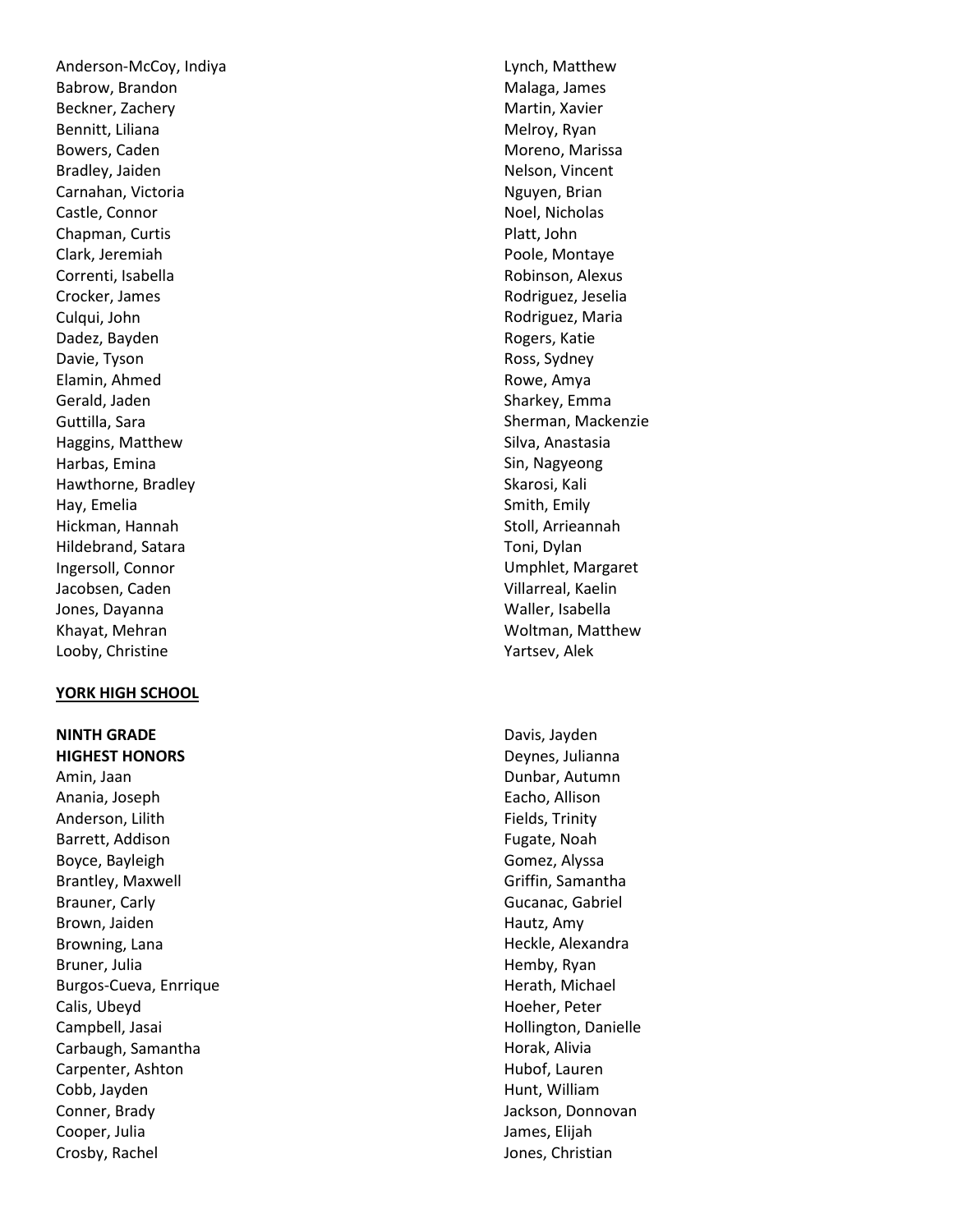Jones, Rebekah Jones, Rylee Kosloff, Nile Krzyzanowski, Anna Linsk, Austin Linsk, Ian Lowery, Ava Madrid, Keira Magruder, Gavin Manning, Jacquelynne Marquez, Andrew McClellan, Ashley McCord, Riley McCreery, Maya McHoskey, Leaynne McVey, Kiran Memory, Tyler Meyer, Celina Mora, Jordan Moss, Ashley Nazareth, Sha'mia Nixon, David Oliver, Jace Perrin, Lily Peterson, Naomi Petrin, Isabelle Petrolia, Brianna Piercy, Katriona Potts, Tristan Quick, Lana Ransome, Xavier Reid, Meredith Rice, Evelyn Rimel, Hannah Runnels, Kimberlyn Smith, Katherine South, Alice Speth, Jack Strand, Stephen Tastad, Brodrick Thompson, Cayleigh Trausch, Autumn Tremblay, Shari -Ann Velasquez, Jacob Walls, Mya Walton, Evan Ward, Tymirah Warrior, Nadia Weaver, Riley Weiss, Zoe Wintermantel, Gabriella Witt, Giselle Witt, Sarah

Womack, Mackenzie Yi, Eric Yu, Elesion

# **NINTH GRADE HONORS**  Andreoli, Peyton Andrews, Naomi Atwood, Alexander Brown, Nelson Burton, Riley Conley, Sophia Coyle, Jadyn Crandall, Grant Daughtrey, Brandon Edwards, Cohen Fefegula -Broadie, Jemaal Fox, Tyson Glanville, Marin Goode, Jayedin Hartlove, Payton Hayes, Andre Herdey, Kristina Hernandez, Delaney Hoover, Tynain Hubof, Ashley Hudson, Christian Hymer, Jacob Jackson, Zoey Kernan, Kaitlyn Kuntze, William Lopez, John Lovelace, Samantha Luley, Claire Martin, Kylen McCabe, Ryan Nawrocki, Andrew Parkening, Stella Quintanilla, Xaelia Jayde Quintero -Contreras, Christopher Richards, Cristian Rodocker, Julie Roguski, Alexander Sanchez, Keira Sanchez, Yael Savidge, Alahna Speights, Kayden Storey, Alexander Sundberg, Owen Tucker, Benjamin Turner, Olivia Waller, Kiera Watson, Cody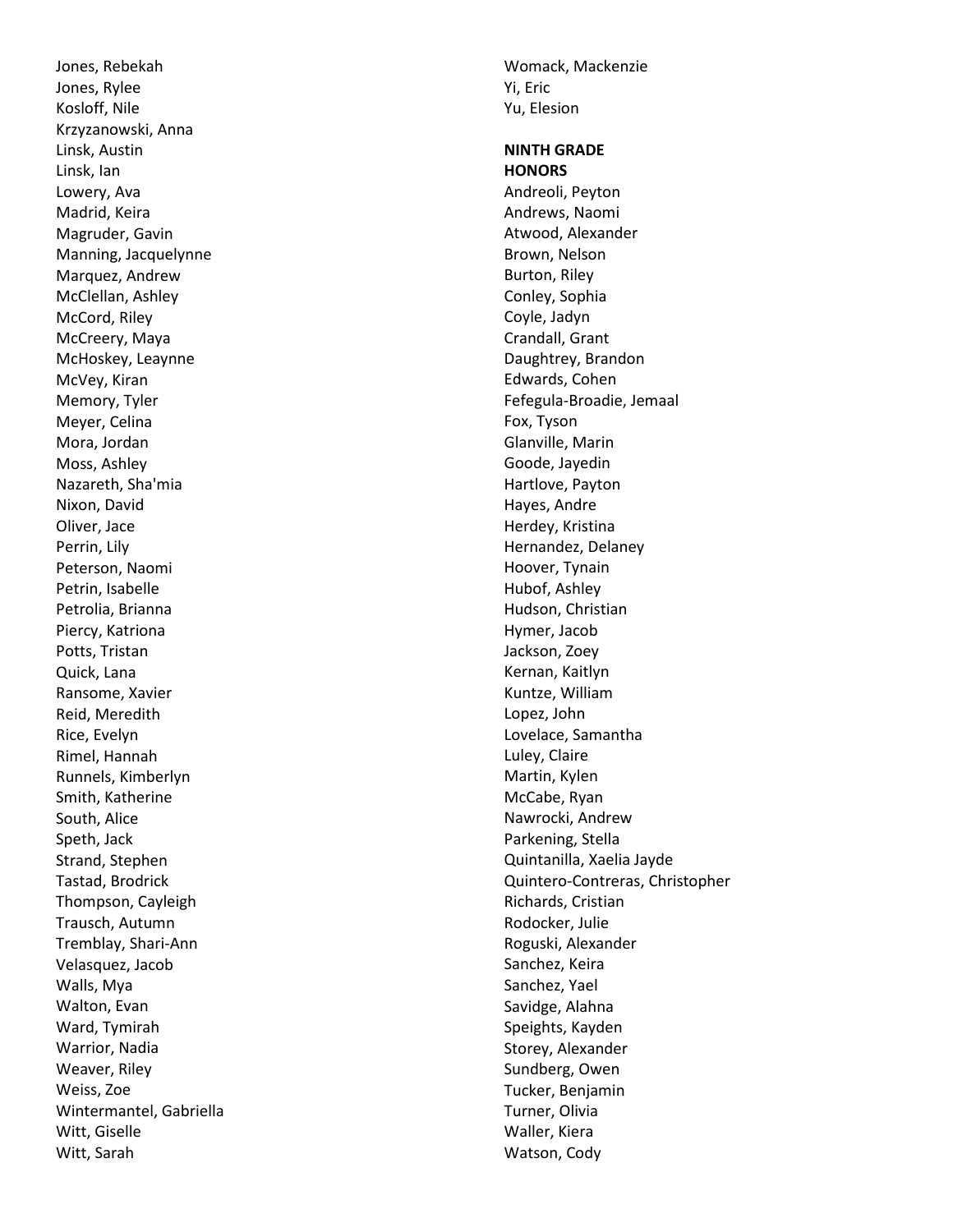Webb, Kyra White, Sanaa

#### **TENTH GRADE HIGHEST HONORS**

Adams, Sadie Atwell, Lauren Ball, Adrian Batterton, Audrey Bender, Breanna Branson, Reid Brock, Olivia Brooks, Riley Brown, Elianna Bryson, Maverick Buckman, Olivia Buckwalter, Blake Burch, Megan Butler, Kendall Caldwell, Madison Caluag, Hana Chapin, Carter Cheaney, Milton Clark, Conner Collier, Ronald Corobana, Edward Cronin, Mary Dahn, Megan Draper, Cole Dubois, Macee Duran, Piper Eastwood, Abby Edmonds, Saniya Ellars, Julia Fan, Matthew Fauci, Angelina Fua, Aavryn Geary, Bryleigh Gillette, Adam Graham, Michael Hale, Matthew Hawthorne, Jaylianna Holihan, Robert Hunter, Riley Hutchison, Teresa Inge, Ryan Jaegle, Prily James, Ivy Jones, Mitchell Katzer, Grace Leach, Kelly Levister, Nathan MacLuskie, Kaylee

Mahoney -Straight, Logan Mateer, Nektarios McMannes, Kilian McMullen, Nora Mejia, Lorenzo Miller, Scarlett Mohamad, Hanan Monteith, Payton Montoya, Ximena Morgan Banks, Marlyce Morgan, Tanner Mueller, Layla Nelson, Mackenzie Nelson, Savannah Ni, Jay Nicholas, Graham Noble, Savannah O'Brien, Andrew Park, Daniel Perez, Miguel Pittman, Ramsie Poitras, Elizabeth Portanova, Lana Reed, Annabelle Rizvi, Zahra Russell, Christian Schwarting, Carl Shields, Hailey Siebigteroth, Isabella Smith, Abbigale Sproston, Elijah Staik, Loreley Stefanick, Emma Sutherland, Georgia Swetnam -Burland, Michael Swiggett, Kayla Taylor, Carlton Taylor, Lexi Taylor, Persephone Tompkins, Austin Veitz, Emma Victoria, Daniel Villanueva, Kaitlyn Wali, Asma Wallace, Mckenzie Westmoreland, Carley White, Abigayle Williams, Caroline Williams, Gavin Williams, Jocelyn Woodman, Tyler Yang, Rain Yang, Sophie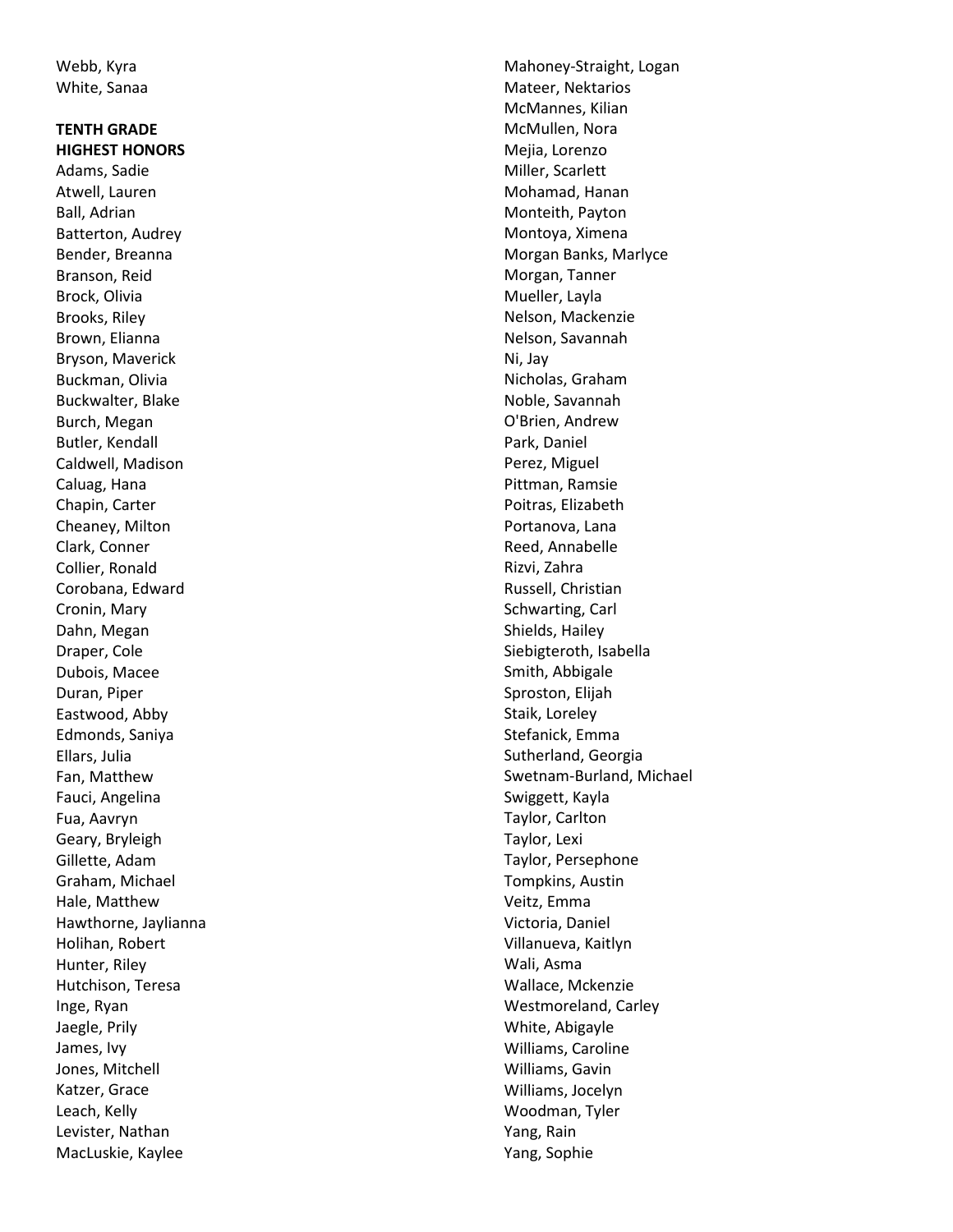# **TENTH GRADE HONORS**

Abaroa -Micket, Efren Auby, Corbin Badami, Helen Best, Emily Blanchard, Richard Boyce, Hannah Bradley, Avery Eagle, Sarah Ellis, Paxton Flowers, Evan Floyd, Taylor Gerhardt, Naira Gibbs, Julian Gray, Jackson Green, Jeremy Gregory, Aidan Gregory, Ty'jeon Harbin, Maxwell Herrmann, Jack Hill, Hayden Hoglund, Elise Holland, Brayanna Hudson, Isabelle Jones, Eliza Kerr, Bennett Langston, Sarah Living, Austin Maxfield, Mei'yah Molina Hernandez, Jose Nestor, Angel Nicholson, Roxanna Nickle, Sean Pakusch, Caleb Prielipp, Kaden Reese, Payten Richardson, Daniel Rimmer, Bella Robinson, Mia Roosien, Dane Russo, Grant Semera, Sean Sheilds, Robert Smith, Carter Smithley, Brooke Speck, Brianna Tharpe, Kmaria Thongvathsa, Kaylao Vasquez, Lucas Watkins, Jada

Wells, Alonni Wells, Roland Welsh, N'asia Wood, Elizabeth Yi, Daniel Yi, Vivian

#### **ELEVENTH GRADE HIGHEST HONORS**

Abercrombie, Kendall Abernathy, Alice Aguirre, Anthony Allen, Natalie Anderson, Brianna Artis, Anthony Atwell, Audrey Azaltovic, John Babilino, Justin Bambao, Jarel Banwart, Ryan Battle, Jamison Blaylock, Sean Branson, Colin Brauner, Jacob Brown, Cayce Browning, Mary Brumbaugh, Hannah Calderon, Jenny Campbell, Cailin Chaloux, Ella Choice, Zoe Collier, Kaleigh Cook, De'Andre Crabtree, Emma Delnero, Sofia Denny, Natalie Dodson, Danielle Edwards, Eric Ficklen, Skylar Forrest, Elizabeth Fowler, Carleigh Gagne, Alexis Galindo, Liani Griffin, Alanna Hahn, Mackenzie Hamilton, Nyomie Hatfield, Morgan Herod, Nicholas Hicks, Lucas Hinds, Mayzie Hogan, Erinn Hollingsworth, Caitlyn Holt, Naiya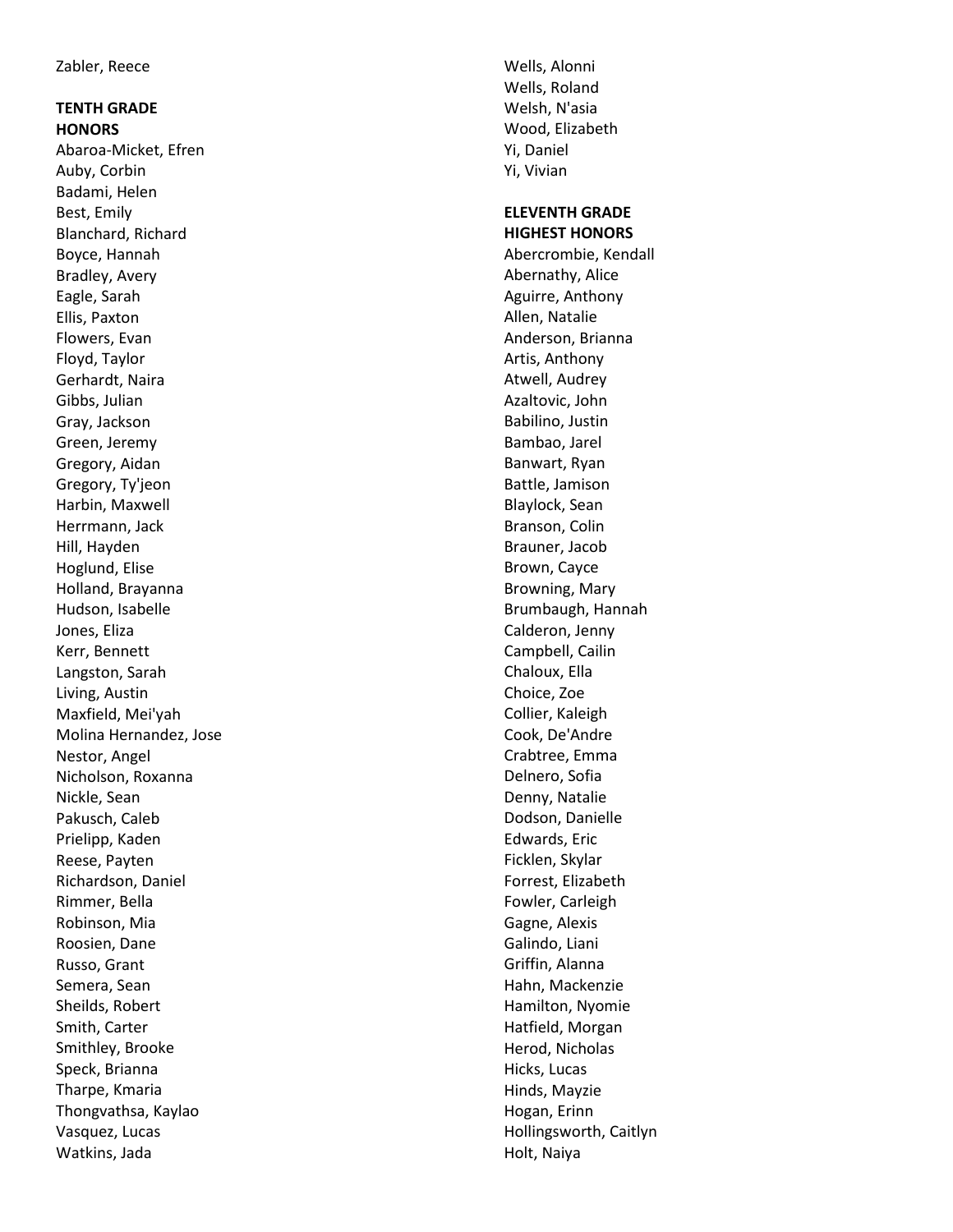Hunt, Ashley Hunter, Morgan Kern, Abigail Konitzer, Matthew Le, Randy Lindquist, Laila Locus, Mikaylarae Lowery, Audrey McIntyre, Emma Middleton, Hayden Minton, Jason Moss, Skylar Nicholson, Alexis Ord, Aidan Paxton, Maggie Payne, Savannah Peltz, Richard Perez, Neyani Persson, Lilyanna Petrin, Elizabeth Poteat, Allison Poteat, Amanda Quick, Tyler Ragans, Laci Reilly, Elizabeth Rizvi, Syed Rowe, Kendall Sava, Eric Scherer, Kaylee Schlosser, Emma Semera, Shanell Venus Simkins, Maddison Simmons, Mason Speth, Abigail Spivey, Chelsea Spratt, Kinsey Springhorn, Jessica Steele, Grady Taskey, Linsey Thompson, Aedan Thomson, Ethan Tingen, Casey Traner, Finn Valerio, Nicholas Matthew Vander Kooi, Summer Verry, Giuliana Wagner, Nathaniel Wali, Zainab Walsh, Elizabeth Ward, Jonathan Wilson, Riley Womack, Madison Worley, Ava

Wymer, Hannah Yu, Anika Zadel, Anna

#### **ELEVENTH GRADE HONORS**

Abris, Shaun Kyle Andrews, Galen Branch, Kimora Brevil, Sephora Brown, Damian Brown, Reagan Buffin, Landon Bui, Tai Campbell, Ella Carpenter, Emily Cowden, Hope Cubbedge, Evelyn Custis, Kyla DeSouza, Eunice Edwards, Holt Fernandez, Anahi Fields, Elijah Garibay, Jocelyn Gilmore -Humphries, Christopher Guimond, Abbie Harewood, Jared Heinen, Nicholas Hendrix, Ryan Hinton, Ebony Jones, Mallory Judson, Madelyn Kabel, Emily Landis, Robert Lankford, Gracie Macholz, Ava Maldonado, Kaylee Mapes, Michael Memory, Taylor Monahan, Gavin Moore, Ciarra Moss, Kyren Nagele, Harper Opper, Colson Overly, Alexia Phillips, Emma Pilgrim, Connor Puentes, Nicolas Reames, Meredith Richardson, Jaylynn Robinson, Tea Russell, Aubrey Russell, Samuel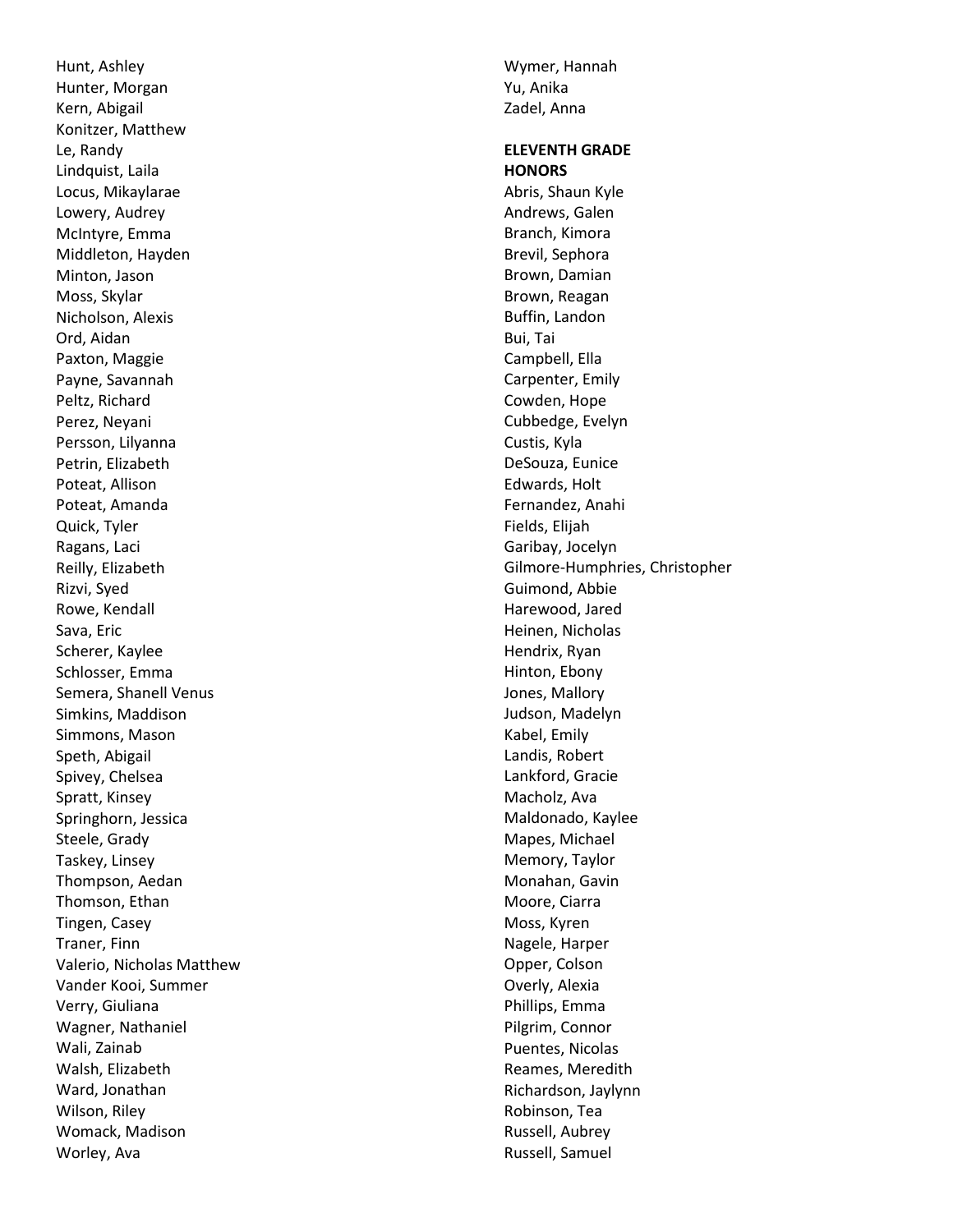Ryan, Dylan Sanchez Morales, Yanelis Shrader, Isabella Smith, Shania Smith -Walker, Milyan Smolarczyk, Ian Stratton, Jackson Trausch, Alexander Walsh, William Whitby, Shamarius White, Sean Wilson, Mikayla

#### **TWELFTH GRADE HIGHEST HONORS**

Alazzam, Ali Allen, Rebecca Auby, Connor Babu, Kezia Bender, Morgen Bloom, Niklaus Boyce, Victoria Browning, Lucy Bryson, Hunter Buludis, Alyssa Burgos -Cueva, Eduardo Byrum, Miranda Carte, Brieanna Cramer, Noah Crosby, Makenzie Cunningham, Robert DeBlois, Ryan Diaz, Amiya Dickinson, Marygrace Durham, Akira Ellars, Cole Esposito, Matthew Evans, Jackson Fan, David Farkas, Alexander Fowler, Naima Graver, Emily Graham, Shelby Greenleaf, Anna Hamilton, Conner Haskiell, Karley Henry, Colin Hepner, Hayley Herod, Alyvia Hinnant, Jesse Hofstra, Kennedy Holland, Mackenzi Holup, Mallory

Horak, Allyson Howell, Avery Hunter, Dylan Jackson, Lana Jay, Kelsey Jones, Ellen Jordan, Hope Jorgensen, Kyler Kelley, Carly Kramer, Addison Krejcarek, Alyssa Landry, Devi Landsittel, Ayden Law, Grace Leach, Amanda Lennon, Jordin Lewis, Toni Leyva, Abigail Liang, Daniel Link, Jude Lynch, Kathleen Martinez, Tatiana McLaughlin, Savana Meares, Ryan Meitz, Kiersten Mejia, Catherine Miller, Madalyn Mitcheltree, Carolyn Mohamad, Abdulrahman Mosquera, Andrea Nickle, Samantha Parikh, Chahna Park, Esther Parrish, Lacy Patel, Krishna Patel, Nand Patel, Niya Paxton, Ally Pegher, Stephen Persson, Brodie Prasad, Himagowri Reviea, Sarai Runnels, Allison Sandford, Siri Saunders, Kahlel Schmidt, Jessica Schwarting, Alexis Sechriest, Lauren Self, Joseph Shin, Seong Bin Skinner, Julia Smith, Eli Snow, Emily